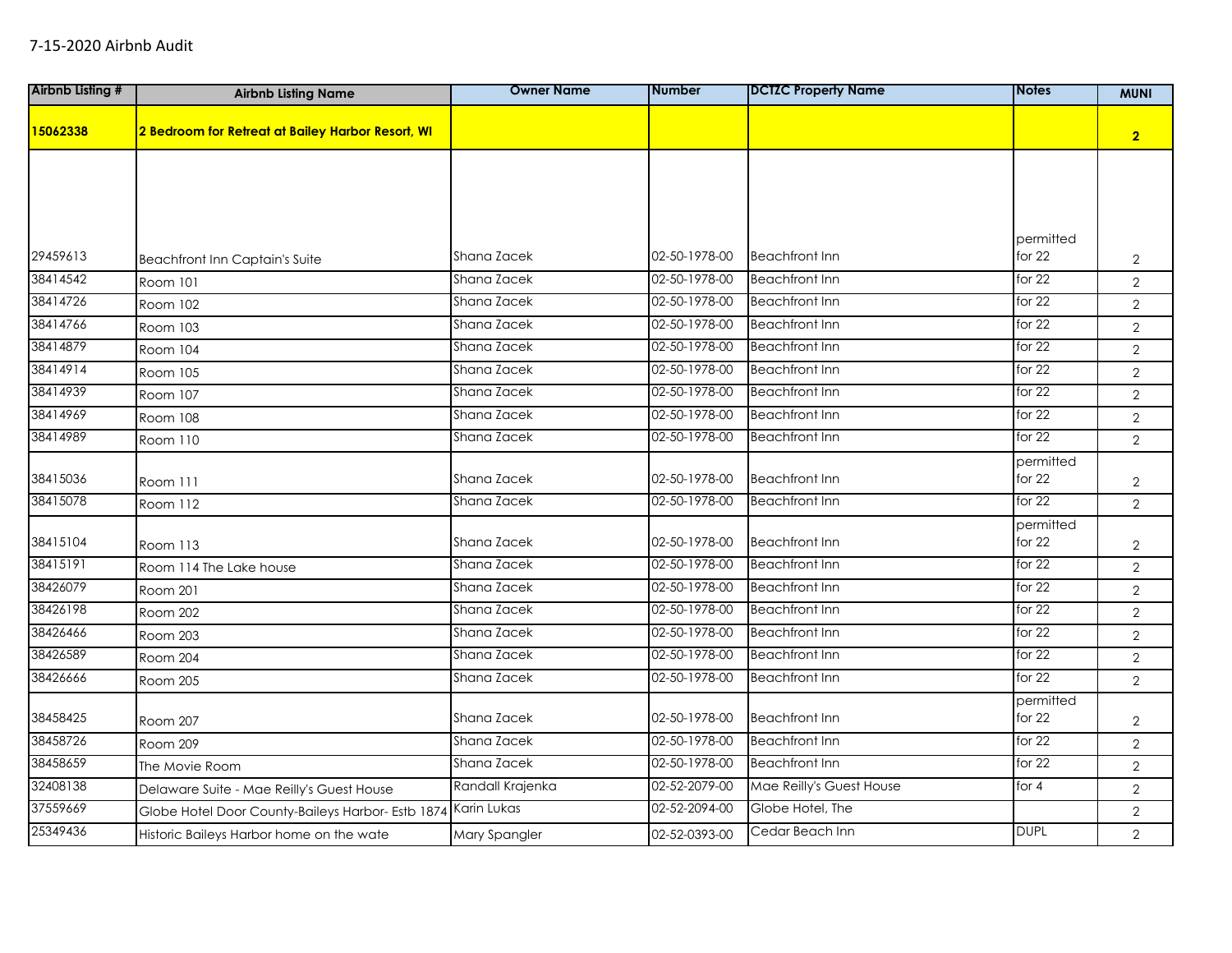| 33269522 | South Shore Suite - Mae Reilly's Guest House                                  | Randall Krajenka                             | 02-52-2079-00 | Mae Reilly's Guest House                 | for 4                | $\overline{2}$ |
|----------|-------------------------------------------------------------------------------|----------------------------------------------|---------------|------------------------------------------|----------------------|----------------|
| 33225014 |                                                                               | Randall Krajenka                             | 02-52-2079-00 | Mae Reilly's Guest House                 | for 4                |                |
|          | Vermont Suite - Mae Reilly's Guest House                                      |                                              |               |                                          |                      | $\overline{2}$ |
|          |                                                                               | Mae Reilly Properties LLC -                  |               |                                          | permitted            |                |
| 33267878 | Wentworth Suite - Mae Reilly's Guest House                                    | Randall Krajenka                             | 02-52-2079-00 | Mae Reilly's Guest House                 | for $4$              | $\overline{2}$ |
| 33794104 | **Relaxing, Historic and Hip Havngård House**                                 | Kurt Heggland                                | 02-56-2104-00 | <b>Havngard House</b>                    |                      | $\overline{2}$ |
| 25126829 | A True Farm House Experience                                                  | Paul Gray                                    | 02-56-1930-00 | A True Farm House Experience             |                      | $\overline{2}$ |
| 25354536 | Apartment c7                                                                  | John L. Anderson                             | 02-56-0111-00 | <b>Bean Town Campground</b>              | for $6$              | $\overline{2}$ |
| 28416543 | As seen on HGTV Lakefront Bargain Hunt Renovatio Phu Nguyen - Pelican Bay LLC |                                              | 02-56-2016-00 | Baileys Large Home for Families - Nguyen |                      | $\overline{2}$ |
| 42067747 | Baileys Frogtown Bay View Home                                                | Particia Sloan                               | 02-56-0540-21 | <b>Baileys Frogtown</b>                  | Lindsley             | $\overline{2}$ |
| 20009178 | Baileys Harbor Near Kangaroo Lake                                             | Alyssa Lebakken                              | 02-56-1782-00 | <b>Baileys Harbor Near Kangaroo Lake</b> | for 2                | $\overline{2}$ |
| 20697030 | Baileys Harbor Near Kangaroo Lake North Unit                                  | Alyssa Lebakken                              | 02-56-1782-00 | Baileys Harbor Near Kangaroo Lake        | for 2                | $\overline{2}$ |
| 23543488 | <b>Baileys Harbor Pioneer Log Cabin</b>                                       | Colin Doherty                                | 02-56-1766-00 | Roots Cabin in Baileys                   |                      | $\overline{2}$ |
| 22186390 | Baileys Harbor Yellow Home with a View                                        | Matt Horton                                  | 02-56-1826-00 | <b>Baileys Harbor Yellow House</b>       | for $4$              | $\overline{2}$ |
|          |                                                                               |                                              |               |                                          |                      |                |
| 38598698 | Carraig Beag Cottage - Charming Down Town Hon Carraig Cottages                |                                              | 02-56-0652-09 | Carraig Beag                             | Carraig              | $\overline{2}$ |
| 33398744 | Carraig Mor Cottage - Awesome Downtown Cotta Carraig Cottages                 |                                              | 02-56-0653-09 | Carraig Mor                              | Carraig              | $\overline{2}$ |
| 37455372 | Carraigeen Cottage                                                            | <b>Carraig Cottages</b>                      | 02-56-1052-09 | Carraigeen Cottage                       | Carraig              | $\overline{2}$ |
| 38024230 | Charming Orchard Cabin/Cottage on 5 Acres                                     | Leonard Pappone                              | 02-56-2207-00 | Door County Orchard Cottage              |                      | $\overline{2}$ |
| 38175501 | Charming Wooded Cottage Minutes from Downtov Pam Schmitz                      |                                              | 02-56-2178-00 | Baileys on the Rocks Cottages-Schmitz    | permitted<br>for $2$ | $\overline{2}$ |
| 38316622 | Cozy Lakeview, Walk to Town                                                   | Pam Schmitz                                  | 02-56-2178-00 | Baileys on the Rocks Cottages-Schmitz    | permitted<br>for 2   | $\overline{2}$ |
| 8673729  | Door County Cabin in the Woods                                                | Karen Berndt                                 | 02-56-1564-00 | Door County Cabin in the Woods           |                      | $\overline{2}$ |
| 25458028 | Door County Dreaming                                                          | Kate and Robert Lindsley                     | 02-56-1960-00 | Door County Dream                        |                      | $\overline{2}$ |
| 17656602 | Door County Retreat on the "Quiet Side"                                       | Diana Wallace                                | 02-56-1734-00 | Door County Retreat on the Quiet Side    |                      | $\overline{2}$ |
| 20565326 | Door County Scotland Yard                                                     | Thomas and Michele Bronsky                   | 02-56-1794-00 | Door County Scotland Yard Haven          | Permitted for        | $\overline{2}$ |
| 20989165 | Door County Scotland Yard Haven-Native America Thomas and Michele Bronsky     |                                              | 02-56-1794-00 | Door County Scotland Yard Haven          | Permitted for<br>2   | $\overline{2}$ |
| 11676845 | Door County Vacation Rental Home                                              | Dr. Phil Arnold                              | 02-56-1563-00 | West Meadow Rental                       |                      | $\overline{2}$ |
| 37746737 | Harborview                                                                    | Timothy Magnin                               | 02-56-2158-06 | Harbor View - Magnin                     | <b>DCPM</b>          | $\overline{2}$ |
| 4709576  | Heart of the Door Homestead                                                   | Nicole Henquinet                             | 02-56-1455-00 | Heart of the Door Homestead, LLC         |                      | $\overline{2}$ |
| 22163891 | Heggeland                                                                     | Dennis & Jeff Hickey                         | 02-56-0200-06 | Heggeland                                | <b>DCPM</b>          | $\overline{2}$ |
| 41259246 | Howard House - New From Door County's #1 Host                                 | Jacinda Dufin                                | 02-56-1935-20 | <b>Howard House</b>                      | Vacation             | $\overline{2}$ |
| 42384551 | Kangaroo East Shore Lodge                                                     | 7251 HWY 57 LLC - William and H02-56-2259-06 |               | Kangaroo East Shore                      | <b>DCOM</b>          | 2              |
| 22163915 | Kangaroo Lake Retreat                                                         | <b>Will Anderson</b>                         | 02-56-1543-06 | Kangaroo Lake Retreat                    | <b>DCPM</b>          | $\overline{2}$ |
| 22163920 | Kangaroo Lake Road Cottage                                                    | <b>Jeff Wiswell</b>                          | 02-56-1696-06 | Kangaroo Lake House Wiswell              | <b>DCPM</b>          | $\overline{2}$ |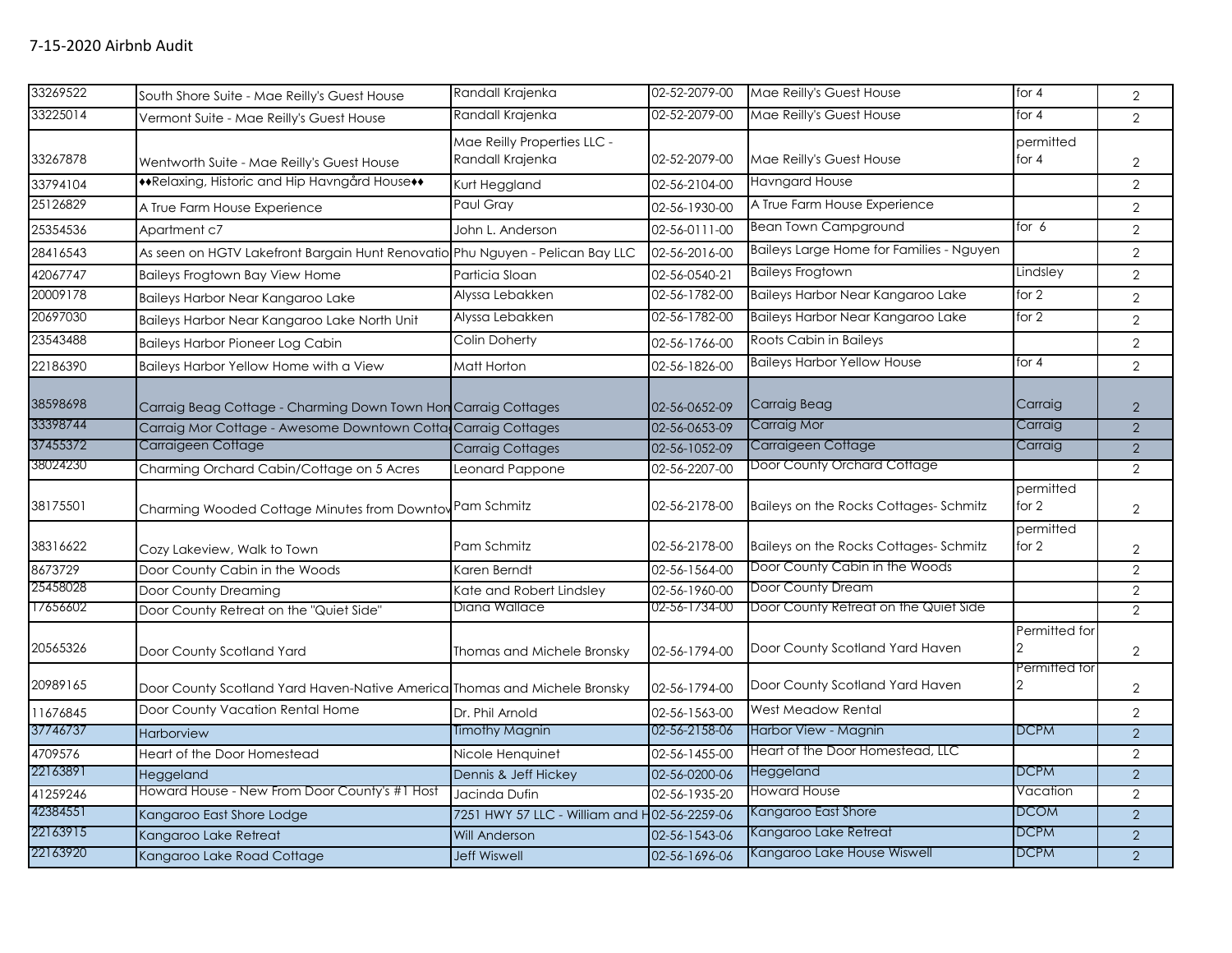| 23750440<br>Maureen McGrath<br>02-56-1614-00<br><b>Best of Times</b><br><b>Bacon</b><br>$\overline{2}$<br>Lighthouse Cove<br>7069697<br>02-56-1644-00<br><b>Wooded Lane Guest House</b><br>Loft • Central • Comfy • Private<br>$\overline{2}$<br>Sarah and Brian Bonovich<br>Meadowland of Baileys Harbor<br>32-56-2004-00<br>$\overline{2}$<br>28380457<br>Meadowland of Baileys Harbor<br>James Weikel<br>Muirfield Flats<br>SimpleLife<br>41374756<br>Muirfield Flat Studio - Brand New Listing!<br>Pinkmoto Revocable Trust - Kary 02-56-2235-07<br>2<br>New Listing* Baileys Harbor Getaway<br><b>Burnt Hollow</b><br>SImpleLife<br>43126066<br>02-56-1733-07<br>2<br>Laura Lane<br>23205775<br>NEW! Baileys Harbor Studio on Lake Michigan!<br><b>Shalom Stone</b><br>$\overline{2}$<br>James Dillenburg<br>02-56-1257-00<br>22163978<br>Family Style Contractor LLC<br>Our Place on Kangaroo Lake<br><b>DCPM</b><br>02-56-0339-06<br>2<br><b>Our Place</b><br>19471677<br>Stewart Dawson<br>Dawson Farm - Ahrens Road<br>02-56-1741-00<br><b>Raspberry Fields</b><br>$\overline{2}$<br>22163997<br>Rocky Bottom Lodge<br><b>DCPM</b><br>$\overline{2}$<br>Rocky Bottom Lodge<br>Natalie & Terry McAllister<br>02-56-0885-06<br>22164003<br><b>DCPM</b><br>Schook Shack<br><b>Schook Shack</b><br>Cole Family LLC<br>02-56-1607-06<br>2<br>Seculded Waterfront on Northbay<br><b>DCPM</b><br>23698728<br>Eva McKee<br>$\overline{2}$<br>02-56-1850-06<br>Seculded Waterfront on North Bay<br>Baileys Harbor Yellow Hse-South Ln<br>permitted<br>Cottage-Shakespeare Apt<br>for $4$<br>34908317<br>Matt Horton<br>Shakespeare apartment with a view.<br>02-56-1826-00<br>$\overline{2}$<br>permitted<br><b>Bean Town Campground</b><br>for 6<br>$\overline{2}$<br>25236810<br>Sleeper Bunk House<br>John L. Anderson<br>02-56-0111-00<br><b>Baileys Harbor Yellow House</b><br>for $4$<br>South Lane Cottage #1<br>02-56-1826-00<br>2<br>24420171<br>Matt Horton<br>permitted<br>for $4$<br><b>Baileys Harbor Yellow House</b><br>$\overline{2}$<br>24420991<br>South Lane Cottage #2<br>Matt Horton<br>02-56-1826-00<br>Stunning Lake Michigan Home, sleeps 20! Dunes<br>abound!<br>SImpleLife<br>Dune Alright<br>02-56-2268-07<br>$\overline{2}$<br>43175653<br>Rebecca Taylor<br><b>DCPM</b><br>28100002<br>Emil & Mary Baukert<br>Stone House - 8112 STH 57<br>2<br>02-56-1974-06<br>The Stone House<br>permitted<br><b>Bean Town Campground</b><br>for 6<br>$\overline{2}$<br>25236630<br>Tiny Cabin @ Beantown Campground<br>John L. Anderson<br>02-56-0111-00<br>permitted<br><b>Bean Town Campground</b><br>for 6<br>$\overline{2}$<br>26421936<br>02-56-0111-00<br>Tiny cabin @beantown campground<br>John L. Anderson<br>Tranquility and Serenity/Family Retreat Lake House<br><b>Islandview Lake House</b><br>02-56-1893-00<br>27594171<br>Michael Servais<br>$\overline{2}$<br>David & Ashley Paplham<br>Sitting on the Dock of Moonlight Bay<br>32437206<br>Waterfront Views in Moonlight Bay<br>02-56-2090-00<br>2<br>22164047<br>Laura Thometz<br>Wildwood Beach Home<br><b>DCPM</b><br>02-56-1640-06<br>$\overline{2}$<br>Wildwood Beach Home<br>Donely - 6058 CTH OO<br>06-56-1521-00<br>3831684<br>Patrick Donley<br>New-Private-Secluded Home<br>6<br>Landmark Resort - Zanky Properties LLC<br>Lorie Scarborough - Swanky Pror 08-53-2007-00<br>41376554<br>** Calmer Days - Resort.<br>8<br>Landmark Resort Pesek<br>26397865<br>08-53-1856-00<br>8<br>2 Bedroom, 1 Bath Condo overlooking lake<br>Jon Pesek | 23877408 | Lakeview Cottage in Downtown Baileys Harbor | Christopher & Pamela Schmitz | 02-56-1876-00 | Baileys Harbor Beach House - Schmitz | $\overline{2}$ |
|----------------------------------------------------------------------------------------------------------------------------------------------------------------------------------------------------------------------------------------------------------------------------------------------------------------------------------------------------------------------------------------------------------------------------------------------------------------------------------------------------------------------------------------------------------------------------------------------------------------------------------------------------------------------------------------------------------------------------------------------------------------------------------------------------------------------------------------------------------------------------------------------------------------------------------------------------------------------------------------------------------------------------------------------------------------------------------------------------------------------------------------------------------------------------------------------------------------------------------------------------------------------------------------------------------------------------------------------------------------------------------------------------------------------------------------------------------------------------------------------------------------------------------------------------------------------------------------------------------------------------------------------------------------------------------------------------------------------------------------------------------------------------------------------------------------------------------------------------------------------------------------------------------------------------------------------------------------------------------------------------------------------------------------------------------------------------------------------------------------------------------------------------------------------------------------------------------------------------------------------------------------------------------------------------------------------------------------------------------------------------------------------------------------------------------------------------------------------------------------------------------------------------------------------------------------------------------------------------------------------------------------------------------------------------------------------------------------------------------------------------------------------------------------------------------------------------------------------------------------------------------------------------------------------------------------------------------------------------------------------------------------------------------------------------------------------------------------------------------------------------------------------------------------------------------------------------------------------------------------------------------------------------------------------------------------------------------------------------------------------------------------------------------------------------------------------------------------------------------------------------------------------------------------|----------|---------------------------------------------|------------------------------|---------------|--------------------------------------|----------------|
|                                                                                                                                                                                                                                                                                                                                                                                                                                                                                                                                                                                                                                                                                                                                                                                                                                                                                                                                                                                                                                                                                                                                                                                                                                                                                                                                                                                                                                                                                                                                                                                                                                                                                                                                                                                                                                                                                                                                                                                                                                                                                                                                                                                                                                                                                                                                                                                                                                                                                                                                                                                                                                                                                                                                                                                                                                                                                                                                                                                                                                                                                                                                                                                                                                                                                                                                                                                                                                                                                                                                        |          |                                             |                              |               |                                      |                |
|                                                                                                                                                                                                                                                                                                                                                                                                                                                                                                                                                                                                                                                                                                                                                                                                                                                                                                                                                                                                                                                                                                                                                                                                                                                                                                                                                                                                                                                                                                                                                                                                                                                                                                                                                                                                                                                                                                                                                                                                                                                                                                                                                                                                                                                                                                                                                                                                                                                                                                                                                                                                                                                                                                                                                                                                                                                                                                                                                                                                                                                                                                                                                                                                                                                                                                                                                                                                                                                                                                                                        |          |                                             |                              |               |                                      |                |
|                                                                                                                                                                                                                                                                                                                                                                                                                                                                                                                                                                                                                                                                                                                                                                                                                                                                                                                                                                                                                                                                                                                                                                                                                                                                                                                                                                                                                                                                                                                                                                                                                                                                                                                                                                                                                                                                                                                                                                                                                                                                                                                                                                                                                                                                                                                                                                                                                                                                                                                                                                                                                                                                                                                                                                                                                                                                                                                                                                                                                                                                                                                                                                                                                                                                                                                                                                                                                                                                                                                                        |          |                                             |                              |               |                                      |                |
|                                                                                                                                                                                                                                                                                                                                                                                                                                                                                                                                                                                                                                                                                                                                                                                                                                                                                                                                                                                                                                                                                                                                                                                                                                                                                                                                                                                                                                                                                                                                                                                                                                                                                                                                                                                                                                                                                                                                                                                                                                                                                                                                                                                                                                                                                                                                                                                                                                                                                                                                                                                                                                                                                                                                                                                                                                                                                                                                                                                                                                                                                                                                                                                                                                                                                                                                                                                                                                                                                                                                        |          |                                             |                              |               |                                      |                |
|                                                                                                                                                                                                                                                                                                                                                                                                                                                                                                                                                                                                                                                                                                                                                                                                                                                                                                                                                                                                                                                                                                                                                                                                                                                                                                                                                                                                                                                                                                                                                                                                                                                                                                                                                                                                                                                                                                                                                                                                                                                                                                                                                                                                                                                                                                                                                                                                                                                                                                                                                                                                                                                                                                                                                                                                                                                                                                                                                                                                                                                                                                                                                                                                                                                                                                                                                                                                                                                                                                                                        |          |                                             |                              |               |                                      |                |
|                                                                                                                                                                                                                                                                                                                                                                                                                                                                                                                                                                                                                                                                                                                                                                                                                                                                                                                                                                                                                                                                                                                                                                                                                                                                                                                                                                                                                                                                                                                                                                                                                                                                                                                                                                                                                                                                                                                                                                                                                                                                                                                                                                                                                                                                                                                                                                                                                                                                                                                                                                                                                                                                                                                                                                                                                                                                                                                                                                                                                                                                                                                                                                                                                                                                                                                                                                                                                                                                                                                                        |          |                                             |                              |               |                                      |                |
|                                                                                                                                                                                                                                                                                                                                                                                                                                                                                                                                                                                                                                                                                                                                                                                                                                                                                                                                                                                                                                                                                                                                                                                                                                                                                                                                                                                                                                                                                                                                                                                                                                                                                                                                                                                                                                                                                                                                                                                                                                                                                                                                                                                                                                                                                                                                                                                                                                                                                                                                                                                                                                                                                                                                                                                                                                                                                                                                                                                                                                                                                                                                                                                                                                                                                                                                                                                                                                                                                                                                        |          |                                             |                              |               |                                      |                |
|                                                                                                                                                                                                                                                                                                                                                                                                                                                                                                                                                                                                                                                                                                                                                                                                                                                                                                                                                                                                                                                                                                                                                                                                                                                                                                                                                                                                                                                                                                                                                                                                                                                                                                                                                                                                                                                                                                                                                                                                                                                                                                                                                                                                                                                                                                                                                                                                                                                                                                                                                                                                                                                                                                                                                                                                                                                                                                                                                                                                                                                                                                                                                                                                                                                                                                                                                                                                                                                                                                                                        |          |                                             |                              |               |                                      |                |
|                                                                                                                                                                                                                                                                                                                                                                                                                                                                                                                                                                                                                                                                                                                                                                                                                                                                                                                                                                                                                                                                                                                                                                                                                                                                                                                                                                                                                                                                                                                                                                                                                                                                                                                                                                                                                                                                                                                                                                                                                                                                                                                                                                                                                                                                                                                                                                                                                                                                                                                                                                                                                                                                                                                                                                                                                                                                                                                                                                                                                                                                                                                                                                                                                                                                                                                                                                                                                                                                                                                                        |          |                                             |                              |               |                                      |                |
|                                                                                                                                                                                                                                                                                                                                                                                                                                                                                                                                                                                                                                                                                                                                                                                                                                                                                                                                                                                                                                                                                                                                                                                                                                                                                                                                                                                                                                                                                                                                                                                                                                                                                                                                                                                                                                                                                                                                                                                                                                                                                                                                                                                                                                                                                                                                                                                                                                                                                                                                                                                                                                                                                                                                                                                                                                                                                                                                                                                                                                                                                                                                                                                                                                                                                                                                                                                                                                                                                                                                        |          |                                             |                              |               |                                      |                |
|                                                                                                                                                                                                                                                                                                                                                                                                                                                                                                                                                                                                                                                                                                                                                                                                                                                                                                                                                                                                                                                                                                                                                                                                                                                                                                                                                                                                                                                                                                                                                                                                                                                                                                                                                                                                                                                                                                                                                                                                                                                                                                                                                                                                                                                                                                                                                                                                                                                                                                                                                                                                                                                                                                                                                                                                                                                                                                                                                                                                                                                                                                                                                                                                                                                                                                                                                                                                                                                                                                                                        |          |                                             |                              |               |                                      |                |
|                                                                                                                                                                                                                                                                                                                                                                                                                                                                                                                                                                                                                                                                                                                                                                                                                                                                                                                                                                                                                                                                                                                                                                                                                                                                                                                                                                                                                                                                                                                                                                                                                                                                                                                                                                                                                                                                                                                                                                                                                                                                                                                                                                                                                                                                                                                                                                                                                                                                                                                                                                                                                                                                                                                                                                                                                                                                                                                                                                                                                                                                                                                                                                                                                                                                                                                                                                                                                                                                                                                                        |          |                                             |                              |               |                                      |                |
|                                                                                                                                                                                                                                                                                                                                                                                                                                                                                                                                                                                                                                                                                                                                                                                                                                                                                                                                                                                                                                                                                                                                                                                                                                                                                                                                                                                                                                                                                                                                                                                                                                                                                                                                                                                                                                                                                                                                                                                                                                                                                                                                                                                                                                                                                                                                                                                                                                                                                                                                                                                                                                                                                                                                                                                                                                                                                                                                                                                                                                                                                                                                                                                                                                                                                                                                                                                                                                                                                                                                        |          |                                             |                              |               |                                      |                |
|                                                                                                                                                                                                                                                                                                                                                                                                                                                                                                                                                                                                                                                                                                                                                                                                                                                                                                                                                                                                                                                                                                                                                                                                                                                                                                                                                                                                                                                                                                                                                                                                                                                                                                                                                                                                                                                                                                                                                                                                                                                                                                                                                                                                                                                                                                                                                                                                                                                                                                                                                                                                                                                                                                                                                                                                                                                                                                                                                                                                                                                                                                                                                                                                                                                                                                                                                                                                                                                                                                                                        |          |                                             |                              |               |                                      |                |
|                                                                                                                                                                                                                                                                                                                                                                                                                                                                                                                                                                                                                                                                                                                                                                                                                                                                                                                                                                                                                                                                                                                                                                                                                                                                                                                                                                                                                                                                                                                                                                                                                                                                                                                                                                                                                                                                                                                                                                                                                                                                                                                                                                                                                                                                                                                                                                                                                                                                                                                                                                                                                                                                                                                                                                                                                                                                                                                                                                                                                                                                                                                                                                                                                                                                                                                                                                                                                                                                                                                                        |          |                                             |                              |               |                                      |                |
|                                                                                                                                                                                                                                                                                                                                                                                                                                                                                                                                                                                                                                                                                                                                                                                                                                                                                                                                                                                                                                                                                                                                                                                                                                                                                                                                                                                                                                                                                                                                                                                                                                                                                                                                                                                                                                                                                                                                                                                                                                                                                                                                                                                                                                                                                                                                                                                                                                                                                                                                                                                                                                                                                                                                                                                                                                                                                                                                                                                                                                                                                                                                                                                                                                                                                                                                                                                                                                                                                                                                        |          |                                             |                              |               |                                      |                |
|                                                                                                                                                                                                                                                                                                                                                                                                                                                                                                                                                                                                                                                                                                                                                                                                                                                                                                                                                                                                                                                                                                                                                                                                                                                                                                                                                                                                                                                                                                                                                                                                                                                                                                                                                                                                                                                                                                                                                                                                                                                                                                                                                                                                                                                                                                                                                                                                                                                                                                                                                                                                                                                                                                                                                                                                                                                                                                                                                                                                                                                                                                                                                                                                                                                                                                                                                                                                                                                                                                                                        |          |                                             |                              |               |                                      |                |
|                                                                                                                                                                                                                                                                                                                                                                                                                                                                                                                                                                                                                                                                                                                                                                                                                                                                                                                                                                                                                                                                                                                                                                                                                                                                                                                                                                                                                                                                                                                                                                                                                                                                                                                                                                                                                                                                                                                                                                                                                                                                                                                                                                                                                                                                                                                                                                                                                                                                                                                                                                                                                                                                                                                                                                                                                                                                                                                                                                                                                                                                                                                                                                                                                                                                                                                                                                                                                                                                                                                                        |          |                                             |                              |               |                                      |                |
|                                                                                                                                                                                                                                                                                                                                                                                                                                                                                                                                                                                                                                                                                                                                                                                                                                                                                                                                                                                                                                                                                                                                                                                                                                                                                                                                                                                                                                                                                                                                                                                                                                                                                                                                                                                                                                                                                                                                                                                                                                                                                                                                                                                                                                                                                                                                                                                                                                                                                                                                                                                                                                                                                                                                                                                                                                                                                                                                                                                                                                                                                                                                                                                                                                                                                                                                                                                                                                                                                                                                        |          |                                             |                              |               |                                      |                |
|                                                                                                                                                                                                                                                                                                                                                                                                                                                                                                                                                                                                                                                                                                                                                                                                                                                                                                                                                                                                                                                                                                                                                                                                                                                                                                                                                                                                                                                                                                                                                                                                                                                                                                                                                                                                                                                                                                                                                                                                                                                                                                                                                                                                                                                                                                                                                                                                                                                                                                                                                                                                                                                                                                                                                                                                                                                                                                                                                                                                                                                                                                                                                                                                                                                                                                                                                                                                                                                                                                                                        |          |                                             |                              |               |                                      |                |
|                                                                                                                                                                                                                                                                                                                                                                                                                                                                                                                                                                                                                                                                                                                                                                                                                                                                                                                                                                                                                                                                                                                                                                                                                                                                                                                                                                                                                                                                                                                                                                                                                                                                                                                                                                                                                                                                                                                                                                                                                                                                                                                                                                                                                                                                                                                                                                                                                                                                                                                                                                                                                                                                                                                                                                                                                                                                                                                                                                                                                                                                                                                                                                                                                                                                                                                                                                                                                                                                                                                                        |          |                                             |                              |               |                                      |                |
|                                                                                                                                                                                                                                                                                                                                                                                                                                                                                                                                                                                                                                                                                                                                                                                                                                                                                                                                                                                                                                                                                                                                                                                                                                                                                                                                                                                                                                                                                                                                                                                                                                                                                                                                                                                                                                                                                                                                                                                                                                                                                                                                                                                                                                                                                                                                                                                                                                                                                                                                                                                                                                                                                                                                                                                                                                                                                                                                                                                                                                                                                                                                                                                                                                                                                                                                                                                                                                                                                                                                        |          |                                             |                              |               |                                      |                |
|                                                                                                                                                                                                                                                                                                                                                                                                                                                                                                                                                                                                                                                                                                                                                                                                                                                                                                                                                                                                                                                                                                                                                                                                                                                                                                                                                                                                                                                                                                                                                                                                                                                                                                                                                                                                                                                                                                                                                                                                                                                                                                                                                                                                                                                                                                                                                                                                                                                                                                                                                                                                                                                                                                                                                                                                                                                                                                                                                                                                                                                                                                                                                                                                                                                                                                                                                                                                                                                                                                                                        |          |                                             |                              |               |                                      |                |
|                                                                                                                                                                                                                                                                                                                                                                                                                                                                                                                                                                                                                                                                                                                                                                                                                                                                                                                                                                                                                                                                                                                                                                                                                                                                                                                                                                                                                                                                                                                                                                                                                                                                                                                                                                                                                                                                                                                                                                                                                                                                                                                                                                                                                                                                                                                                                                                                                                                                                                                                                                                                                                                                                                                                                                                                                                                                                                                                                                                                                                                                                                                                                                                                                                                                                                                                                                                                                                                                                                                                        |          |                                             |                              |               |                                      |                |
|                                                                                                                                                                                                                                                                                                                                                                                                                                                                                                                                                                                                                                                                                                                                                                                                                                                                                                                                                                                                                                                                                                                                                                                                                                                                                                                                                                                                                                                                                                                                                                                                                                                                                                                                                                                                                                                                                                                                                                                                                                                                                                                                                                                                                                                                                                                                                                                                                                                                                                                                                                                                                                                                                                                                                                                                                                                                                                                                                                                                                                                                                                                                                                                                                                                                                                                                                                                                                                                                                                                                        |          |                                             |                              |               |                                      |                |
|                                                                                                                                                                                                                                                                                                                                                                                                                                                                                                                                                                                                                                                                                                                                                                                                                                                                                                                                                                                                                                                                                                                                                                                                                                                                                                                                                                                                                                                                                                                                                                                                                                                                                                                                                                                                                                                                                                                                                                                                                                                                                                                                                                                                                                                                                                                                                                                                                                                                                                                                                                                                                                                                                                                                                                                                                                                                                                                                                                                                                                                                                                                                                                                                                                                                                                                                                                                                                                                                                                                                        |          |                                             |                              |               |                                      |                |
|                                                                                                                                                                                                                                                                                                                                                                                                                                                                                                                                                                                                                                                                                                                                                                                                                                                                                                                                                                                                                                                                                                                                                                                                                                                                                                                                                                                                                                                                                                                                                                                                                                                                                                                                                                                                                                                                                                                                                                                                                                                                                                                                                                                                                                                                                                                                                                                                                                                                                                                                                                                                                                                                                                                                                                                                                                                                                                                                                                                                                                                                                                                                                                                                                                                                                                                                                                                                                                                                                                                                        |          |                                             |                              |               |                                      |                |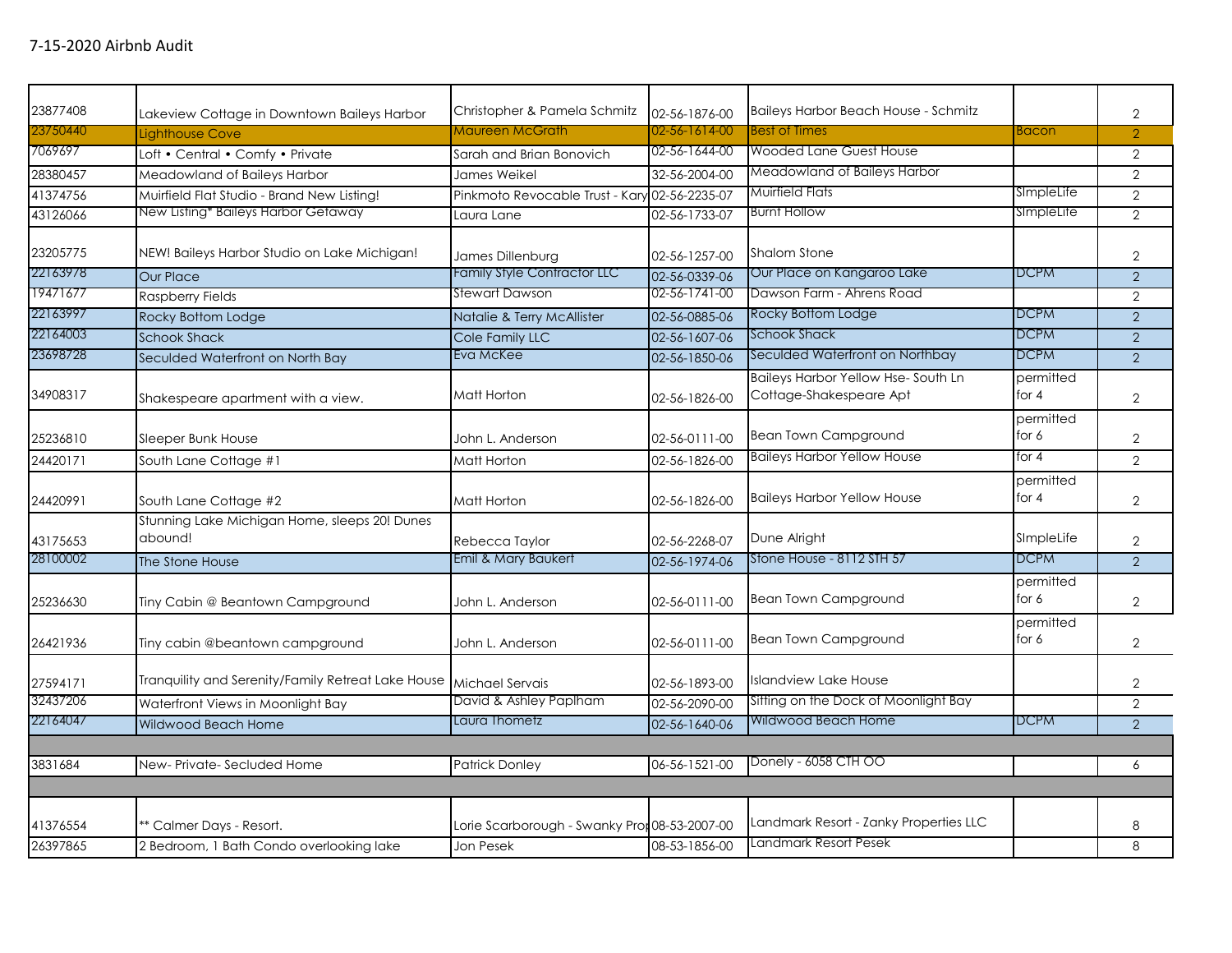|          | Bay and Breeze Door County 1 bedroom Water                                                   |                                               |               |                                                              |                      |   |
|----------|----------------------------------------------------------------------------------------------|-----------------------------------------------|---------------|--------------------------------------------------------------|----------------------|---|
| 33076453 | view                                                                                         | Christopher and Sara Spencer                  | 08-53-1686-00 | Landmark Resort - Unit 1225 - Spencer                        |                      | 8 |
|          |                                                                                              |                                               |               | Landmark Resort - Bay View Bungalow                          |                      |   |
| 27426270 | Bay View at the Landmark Resort                                                              | Dean Hellwig                                  | 08-53-1984-00 | Hellwig                                                      |                      | 8 |
| 28553484 | <b>Bayview Escape</b>                                                                        | Lorie Scarborough - Swanky Pror 08-53-2007-00 |               | Landmark Resort - Zanky Properties LLC                       |                      | 8 |
| 15951113 | <b>Beautiful Waterview Condo</b>                                                             | Kathlyn Geracie                               | 08-53-1689-00 | Landmark Resort- Beautiful Water View<br>Condo               |                      | 8 |
| 21595419 | Big discount off Landmark Rates on beautiful<br>condo                                        | Jewelette Neary                               | 08-53-1817-00 | Landmark Resort-Neary                                        | permitted<br>for $2$ | 8 |
| 22011733 | Big discount on Landmark Resort rates on 1BR<br>condo                                        | Jewelette Neary                               | 08-53-1817-00 | Landmark Resort-Neary                                        | permitted<br>for 2   | 8 |
| 7989119  | <b>Breathtaking Water View Condo</b>                                                         | Michael and Leigh Dicks                       | 08-53-1554-00 | Landmark Resort - Dicks Rental                               |                      | 8 |
| 36355412 | Door County Getaway @Landmark Resort                                                         | Michal & Monika Anna Chiu                     | 08-53-2031-00 | Landmark Resort #2230-Peaceful one bed<br>bath - Chiu        |                      | 8 |
| 41775747 | Door County Getaway-2 Bedroom Condo                                                          | Jerold and Jennifer Schuetz                   | 08-53-2267-00 | Landmark Resort - Schuetz - Unit 2332                        |                      | 8 |
| 34258383 | Door County Happy Place                                                                      | Michal & Monika Anna Chiu                     | 08-53-2031-00 | Landmark Resort #2230-Peaceful one bed<br>bath - Chiu        |                      | 8 |
| 27784412 | Egg Harbor Sunset Bluff Condo                                                                | David Polich and Kristine Kappe 08-53-1997-00 |               | Egg Harbor Sunset Bluff Condo                                |                      | 8 |
| 19082486 | Gorgeous Waterview overlooking the bay of green Matthew A Pidgeon                            |                                               | 08-53-1754-00 | Landmark Resort - Pidgeon - Unit 205                         |                      | 8 |
| 28494097 | Light & Bright Bay View Retreat                                                              | Nicholas David Barber                         | 08-53-1990-00 | Landmark Resort - Nomad Ventures LLC -<br>#110               | permitted<br>for 3   | 8 |
| 40424353 | NEW! 'The Landmark' Resort Condo - 1 Mi to<br>Beach!                                         | whitefishbayside llc                          | 08-53-2224-00 | Landmark Resort - Whitfishbayside LLC -<br><b>Unit 2224</b>  | evolve               | 8 |
| 40235291 | NEW! Condo w/Resort Amenities, 1Mi to Beach +<br>Golf                                        | John Jordan                                   | 08-53-2212-00 | Landmark Resort- Mister Kaplan Invest Unit<br>1220           |                      | 8 |
| 33578702 | NEW! Landmark Resort Condo w/ Spectacular View Good Faith Financial LLC - Tony 08-53-1970-00 |                                               |               | Landmark Resort - Good Faith Financial -<br><b>Unit 2324</b> |                      | 8 |
| 35716622 | NEWLY LISTED - Our Other Piece of the Door                                                   | Roby Onan                                     | 08-53-1652-00 | Landmark Resort - Our Piece of the Door -<br>Onan #3224      | permitted<br>for $2$ | 8 |
| 33971518 | Newly Updated Lake View Escape                                                               | Nicholas David Barber                         | 08-53-1990-00 | Landmark Resort - Nomad Ventures LLC -<br>#110               | permitted<br>for $3$ | 8 |
| 13479701 | Our Piece of the Door                                                                        | Roby Onan                                     | 08-53-1652-00 | Landmark Resort - Our Piece of the Door -<br>Onan #3224      | permitted<br>for 2   | 8 |
| 23238045 | Quaint Door County Haven                                                                     | Mark Lorenzo                                  | 08-53-1832-00 | Landmark Resort Lorenzo                                      |                      | 8 |
| 41347108 | Scenic and Spacious Condo in Landmark Resort                                                 | Dominion LLC                                  | 08-53-2239-00 | Landmark Resort - Dominion LLC                               |                      | 8 |
| 34414390 | Scenic Egg Harbor Get Away                                                                   | Noble Assets Inc.                             | 08-53-2123-00 | Landmark Resort - Noble Assets Inc #1226                     |                      | 8 |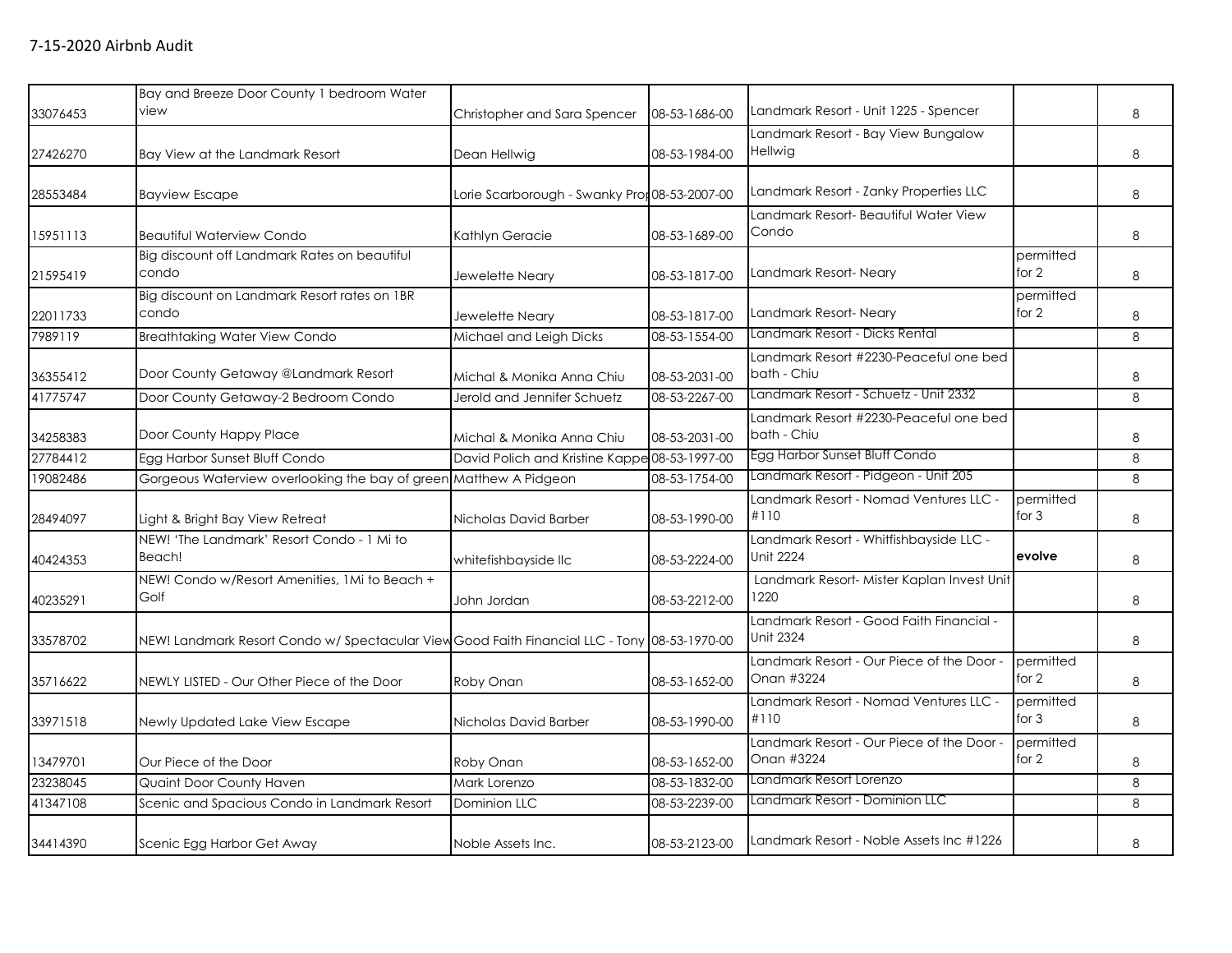| 30348557 | Seas the Bay - time for summer in Egg Harbor!               | Michael White                                 | 08-53-1834-07 | Landmark Resort White                  | SImpleLife               | 8              |
|----------|-------------------------------------------------------------|-----------------------------------------------|---------------|----------------------------------------|--------------------------|----------------|
| 26631795 | Serene Lake Retreat                                         | Natalia Luque                                 | 08-53-1929-00 | Landmark Luque Unit 1232               |                          | 8              |
|          |                                                             |                                               |               | Landmark Resort - Nomad Ventures LLC - | permitted                |                |
| 33972329 | Serene Lake View Condo                                      | Nicholas David Barber                         | 08-53-1990-00 | #110                                   | for $3$                  | 8              |
| 26360966 | *NEW listing* Shimmering Water cottage on the<br>Lake       | Robert Ray                                    | 08-56-2161-00 | <b>Shimmering Water Cottage</b>        |                          | 8              |
| 35570795 | A Waterfront home   Lieffort Lodge   Door County            | James R Lieffort                              | 08-56-2145-17 | Lieffort Lodge                         | Restassure               | 8              |
| 43125958 | Amazing bay views! Full home just south of Egg<br>Harbor    | Ricky & Susan Kwaterski                       | 08-56-0806-07 | Ski Shore Retreat                      | SImpleLife               | 8              |
| 38695375 | <b>Beech Circle Cottage</b>                                 | Karen Jenovai                                 | 08-56-2211-00 | <b>Beech Circle Cottage</b>            | Bacon                    | 8              |
| 24133770 | <b>Bluff Cottage Sunsets NEW CONSTRUCTION Egg</b><br>Harbor | Gail Bergman                                  | 08-56-1874-00 | <b>Bluff Cottage</b>                   | permitted<br>for 4 units | 8              |
| 13606442 | Cozy Farmhouse Studio                                       | Renee Schwaller and Steve Bea 08-56-1649-00   |               | Farmhouse Studio                       |                          | 8              |
| 26020119 | Door Haven                                                  | Ronald & Christine Puszynski                  | 08-56-0099-02 | Door Haven                             | lundquist                | 8              |
| 17748137 | Egg Harbor Cottage on the Waters of Green Bay               | Patti Jo Hedeen                               | 08-55-0302-00 | Sunset on Bay Shore                    |                          | 8              |
| 43791403 | <b>Egg Harbor White House</b>                               |                                               |               |                                        |                          | 8 <sup>2</sup> |
| 42789004 | Koenen's Panorama                                           | Margaret Koenen                               | 08-56-0155-00 | Koenen's Panorama                      |                          | 8              |
| 41376611 | New Listing! Cabin in the Woods!                            | David and Lynn Zawojski                       | 08-56-2148-07 | Cabin in the woods                     | SimpleLife               | 8              |
| 20123459 | NEW! 2BR Egg Harbor House on 2 Acres!                       | Kerri Zergoski                                | 08-56-1768-00 | Lodge 42                               |                          | 8              |
| 22339046 | <b>Ohlson Chateau</b>                                       | David Ohlson - Charles Chilcote 08-56-0729-06 |               | <b>Ohlson Chateau</b>                  | <b>DCPM</b>              | 8              |
| 25729564 | Pebble Beach House                                          | Edgar and Nancy Muenzer TRUS 08-56-1962-00    |               | Pebble Beach House                     |                          | 8              |
| 20403760 | Pet friendly Applewood cottage in Egg Harbor                | Sharon Hughes                                 | 08-55-0093-00 | Applewood Cottage                      |                          | 8              |
| 16987204 | Relaxing Nostalgic Log Home "Green Apple Lodge"             | Patricia Culliton                             | 08-56-1715-00 | Green Apple Lodge                      |                          | 8              |
| 15399898 | Relaxing Waterfront Door County Lake House                  | Brianne & Barry Tegel                         | 08-56-1707-00 | Door County Lake House Tegel           |                          | 8              |
| 29054697 | <b>Stones Throw</b>                                         | <b>Jeff Garbers</b>                           | 08-56-1396-07 | <b>Stone's Throw</b>                   | SImpleLife               | 8              |
| 29054699 | <b>Stony Shore Cabin</b>                                    | <b>Jeff Garbers</b>                           | 08-56-1395-07 | <b>Stony Shores</b>                    | SimpleLife               | $\delta$       |
| 6677520  | Sunset Bluff Getaway in Egg Harbor                          | Michael & Christina Hauge                     | 08-53-0384-00 | Sunset Bluff Condo - Unit 2- Hauge     |                          | 8              |
| 22164013 | <b>Sunset Sanctuary</b>                                     | Daniel & Wanda Kupsco                         | 08-56-1566-06 | <b>Sunset Sanctuary</b>                | <b>DCPM</b>              | 8              |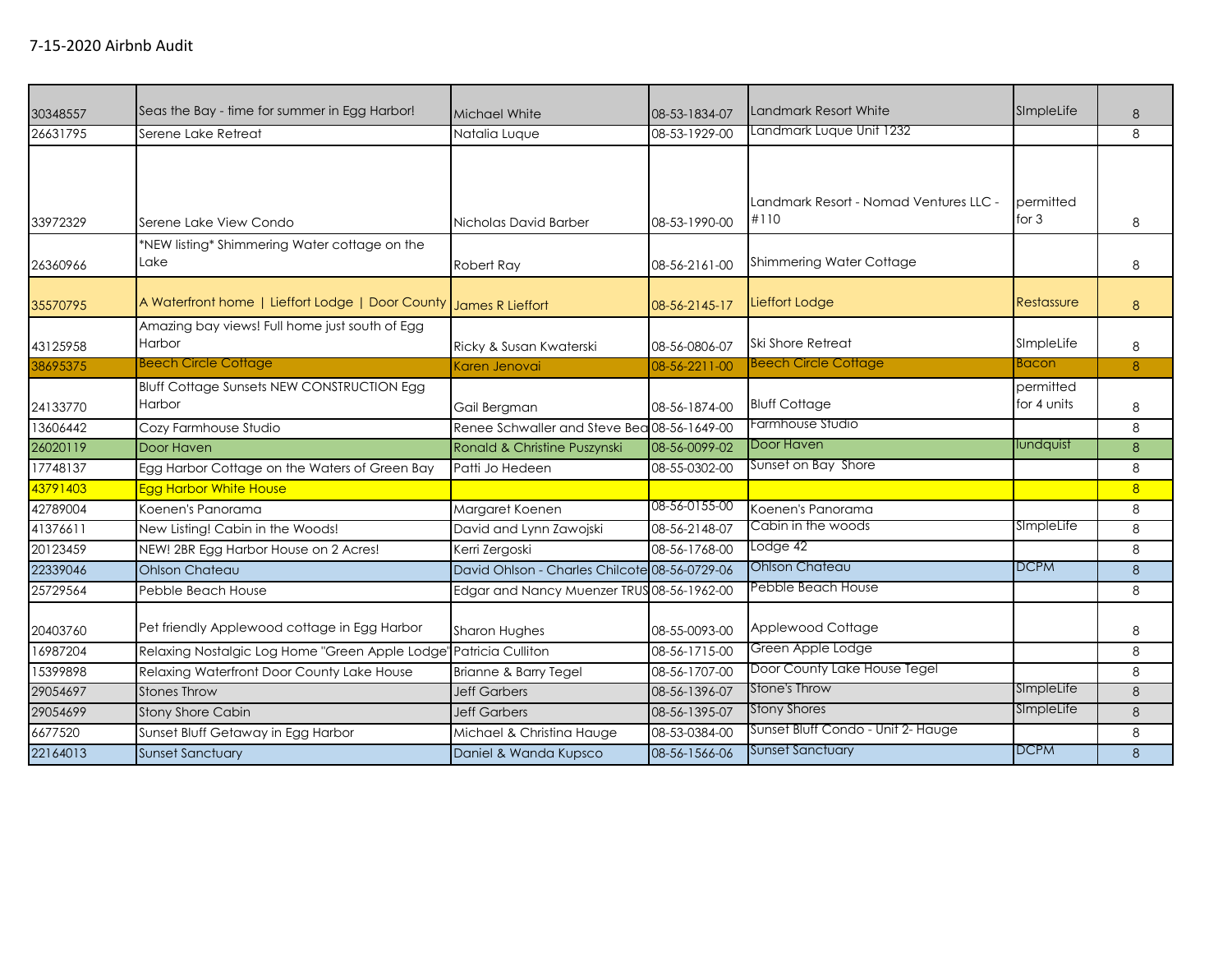| 7340588<br>28614069<br>43132537 | The Cabin at Plum Bottom<br>The Cabin at Shady Grove<br>The Quiet Woods - Private Room and bath | Chad Luberger/ Marlyn &<br>Pamela Moore<br>Maureen Gribble<br>Joan Hutchinson | 08-56-1284-00<br>08-56-1925-00<br>08-56-2285-00 | The Treehouse at Plum Bottom/The<br>Carriage House at Plum Bottom<br><b>Shady Grove Gribble</b><br>The Quiet Woods | permitted<br>for two units<br>owner is<br>hedging<br>bets with<br>three listings | 8<br>8<br>8 |
|---------------------------------|-------------------------------------------------------------------------------------------------|-------------------------------------------------------------------------------|-------------------------------------------------|--------------------------------------------------------------------------------------------------------------------|----------------------------------------------------------------------------------|-------------|
| 4950769                         | The Treehouse at Plum Bottom                                                                    | Chad Luberger/ Marlyn &<br>Pamela Moore                                       | 08-56-1284-00                                   | The Treehouse at Plum Bottom/The<br>Carriage House at Plum Bottom                                                  | permitted<br>for two units<br>owner is<br>hedging<br>bets with<br>three listings | 8           |
| 30973479                        | White Cliff Landing                                                                             | Aymee and David Balison - Balis 08-56-2034-06                                 |                                                 | White Cliff Landing                                                                                                | <b>DCPM</b>                                                                      | 8           |
| 22164041                        | Whitestone at the Water                                                                         | Sara Steinhardt & Jon Chapmar 08-56-1316-06                                   |                                                 | Whitestone at the Water                                                                                            | <b>DCPM</b>                                                                      | 8           |
| 22083085                        | Woodwalk Retreat                                                                                | Andrew and Jillaine Seefeldt                                                  | 08-56-1873-00                                   | Woodwalk Retreat                                                                                                   |                                                                                  | 8           |
|                                 |                                                                                                 |                                                                               |                                                 |                                                                                                                    |                                                                                  |             |
| 36691575                        | <b>Sunset View Apartment</b>                                                                    | Sarah Hastings-Sawyer                                                         | 09-50-0115-00                                   | Egg Harbor Lodge                                                                                                   | permitted<br>for $25$                                                            | 9           |
| 44323514                        | *NEW LISTING* Egg Harbor Townhouse condo-Unit<br>21                                             | Ryan Herlache                                                                 | 09-53-2317-00                                   | Meadow Ridge Units 21-24-Townhouse<br>Style Condo in Egg Harbor                                                    |                                                                                  | 9           |
| 44327727                        | *NEW LISTING* Egg Harbor Townhouse Condo Unit<br>24                                             | Ryan Herlache                                                                 | 09-53-2317-00                                   | Meadow Ridge Units 21-24-Townhouse<br>Style Condo in Egg Harbor                                                    |                                                                                  | 9           |
| 17121280                        | Awesome Sunset Condo                                                                            | <b>Christine Crowley</b>                                                      | 09-53-0549-16                                   | Awesome Sunset Condo - Ridgewood<br>Condo 5                                                                        | Lighthouse                                                                       | 9           |
| 19113075                        | Awesome Sunset Condo TOO                                                                        | Claire & Frank Murphy                                                         | 09-53-1445-16                                   | Awesome Sunset Condo TOO                                                                                           | Lighthouse                                                                       | 9           |
| 9602336                         | Downstown Sunset View Apartment                                                                 | Kathy Navis                                                                   | 09-53-1576-00                                   | Sunset View Apartment                                                                                              | permitted<br>for $4$                                                             | 9           |
| 11512240                        | Gorgeous View ~ Walk to Town                                                                    | Melanie and Richard Parsons                                                   | 09-53-1609-00                                   | Ridgewood Bluff Condo - Parson                                                                                     |                                                                                  | 9           |
| 20770425                        | Green Door Inn Unit #5                                                                          | Kathy Navis                                                                   | 09-53-1576-00                                   | <b>Sunset View Apartment</b>                                                                                       | permitted<br>for $4$                                                             | 9           |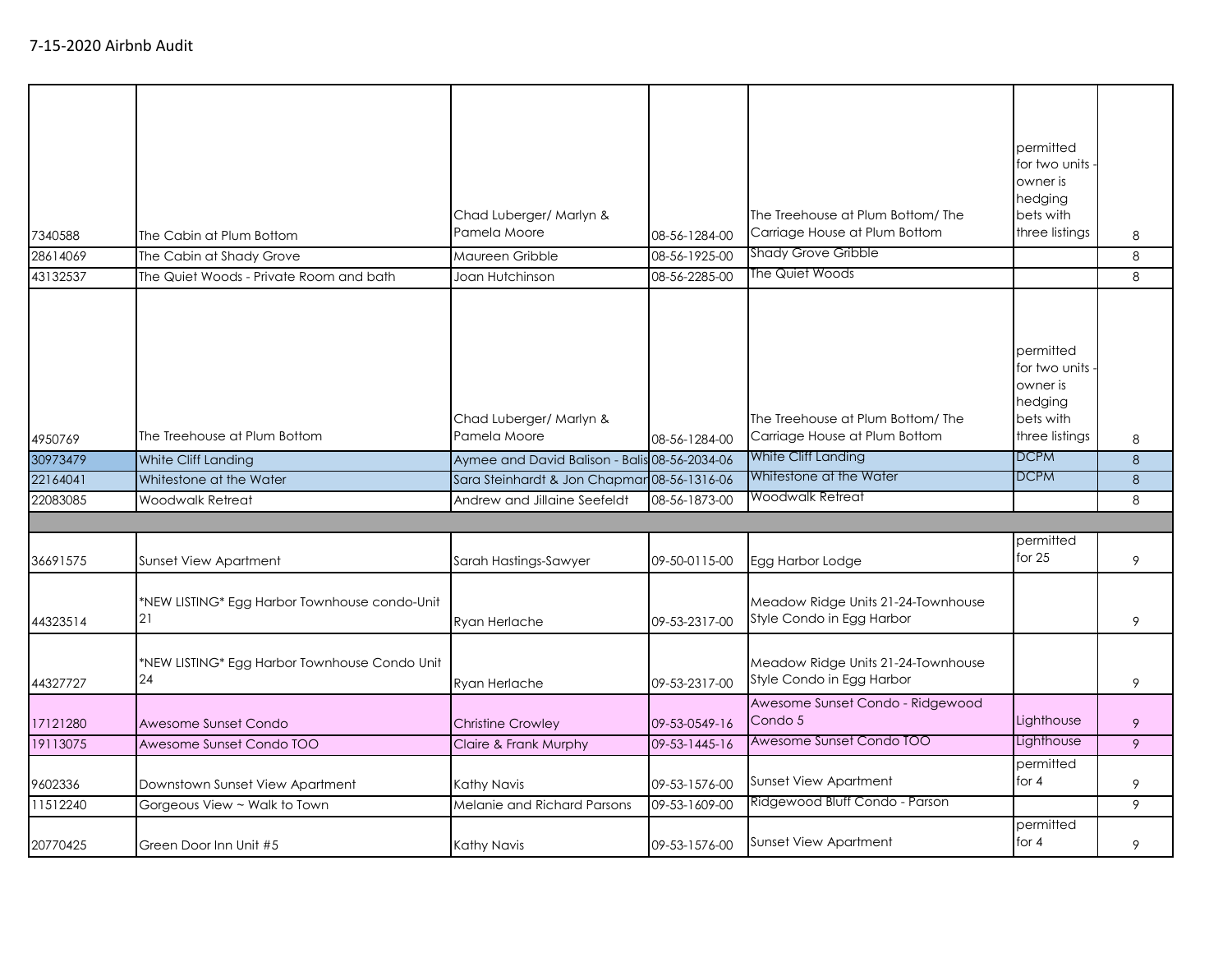|          |                                                       |                                              |               |                                                 | permitted                                    |   |
|----------|-------------------------------------------------------|----------------------------------------------|---------------|-------------------------------------------------|----------------------------------------------|---|
| 20771252 | Green Door Inn Unit #6                                | Kathy Navis                                  | 09-53-1576-00 | Sunset View Apartment                           | for $4$                                      | 9 |
| 44168543 | <b>Heart of Egg Harbor Apartment</b>                  | <b>Kathy Navis</b>                           |               |                                                 |                                              | 9 |
| 25688306 | Modern, updated, Door County condo with pool!         | Michael and Georgina Styke                   | 09-53-1959-00 | Anchorage Condo - Style                         |                                              | 9 |
| 22846687 | Bay Tree Loft                                         | <b>Jill Sommers</b>                          | 09-56-1839-00 | <b>Bay Tree Loft</b>                            |                                              | 9 |
| 42581351 | Carla's House Egg Harbor                              | <b>Bob Dickson</b>                           | 09-56-1453-00 | Falun House-Bluffside - Carla's House           |                                              | 9 |
| 23769295 | <b>Church Street House</b>                            | Kaaren Northrup - SWNKCN LLC 09-56-1881-16   |               | <b>Church Street House</b>                      | Lighthouse                                   | 9 |
| 43893210 | Door County Cottage Retreat, Walk to Beach &<br>Town  | Country Cottage Properties LLC 09-56-2312-00 |               | Door County Cottage Retreat of Egg<br>Harbor    |                                              | 9 |
| 28027474 | Door County Designer Cottage, wooded yard by<br>beach | Shawn and Sonny Hennessy                     | 09-56-2010-00 | Cottage - Hennessy                              |                                              | 9 |
| 34708260 | Door County Retreat, Sunset Views, Egg Harbor         | Mark and Elizabeth Sternig                   | 09-56-2146-00 | Door County Retreat-Sunset Views- Egg<br>Harbor |                                              | 9 |
| 13812976 | Egg Harbor Bluffwood House                            | Claire & Frank Murphy                        | 09-56-1232-00 | <b>Blluffwood House</b>                         |                                              | 9 |
| 20360386 | Egg Harbor Hideaway                                   | RME Holdings - Robert Esposito 09-56-1780-00 |               | Egg Harbor Hideaway                             | permitted<br>for 2                           | 9 |
| 13589290 | Egg Harbor Log Cabin                                  | Karen Berndt                                 | 09-56-1646-00 | Egg Harbor Log Cabin                            |                                              | 9 |
| 20975595 | Egg Harbor waterfront 4 bedroom ~ incredible<br>views | Mary Zeller                                  | 09-56-1882-00 | Point Beach Home                                |                                              | 9 |
| 22280403 | Lighthouse Place                                      | Frank & Claire Murphy                        | 09-56-1830-16 | <b>Lighthouse Place</b>                         |                                              | 9 |
| 27360482 | Modern Craftsman Home and Hideaway                    | RME Holdings - Robert Esposito 09-56-1780-00 |               | Egg Harbor Hideaway                             | permitted<br>for $2-$<br>combined<br>listing | 9 |
| 22446412 | Modern Craftsman Home in Egg Harbor                   | RME Holdings - Robert Esposito 09-56-1780-00 |               | Egg Harbor Hideaway                             | permitted<br>for 2                           | 9 |
| 22163979 | On the Water Escape                                   | Jan & Craig Bilgen                           | 09-55-0817-06 | On the Water Escape                             | <b>DCPM</b>                                  | 9 |
| 525258   | Quiaint Cozy A-Frame in Door County                   | Tim & Kristin Mahoney                        | 09-56-1308-00 | Quaint Cozy A-Frame                             |                                              | 9 |
| 23697711 | Scenic Home in Egg Harbor                             | Massoud Maleki                               | 09-56-1086-06 | Scenic Home in Egg Harbor                       | <b>DCPM</b>                                  | 9 |
| 31711362 | The Flats on Church Street - #101                     | Egg Bnb LLC                                  | 09-56-2071-00 | Flats on Church Street                          | permitted<br>for $4$                         | 9 |
| 32686901 | The Flats on Church Street - #102                     | Egg Bnb LLC                                  | 09-56-2071-00 | <b>Flats on Church Street</b>                   | permitted<br>for 4                           | 9 |
| 32687171 | The Flats on Church Street - #103                     | Egg Bnb LLC                                  | 09-56-2071-00 | <b>Flats on Church Street</b>                   | permitted<br>for 4                           | 9 |
| 33310719 | The Flats on Church Street - #104                     | Egg Bnb LLC                                  | 09-56-2071-00 | Flats on Church Street                          | permitted<br>for $4$                         | 9 |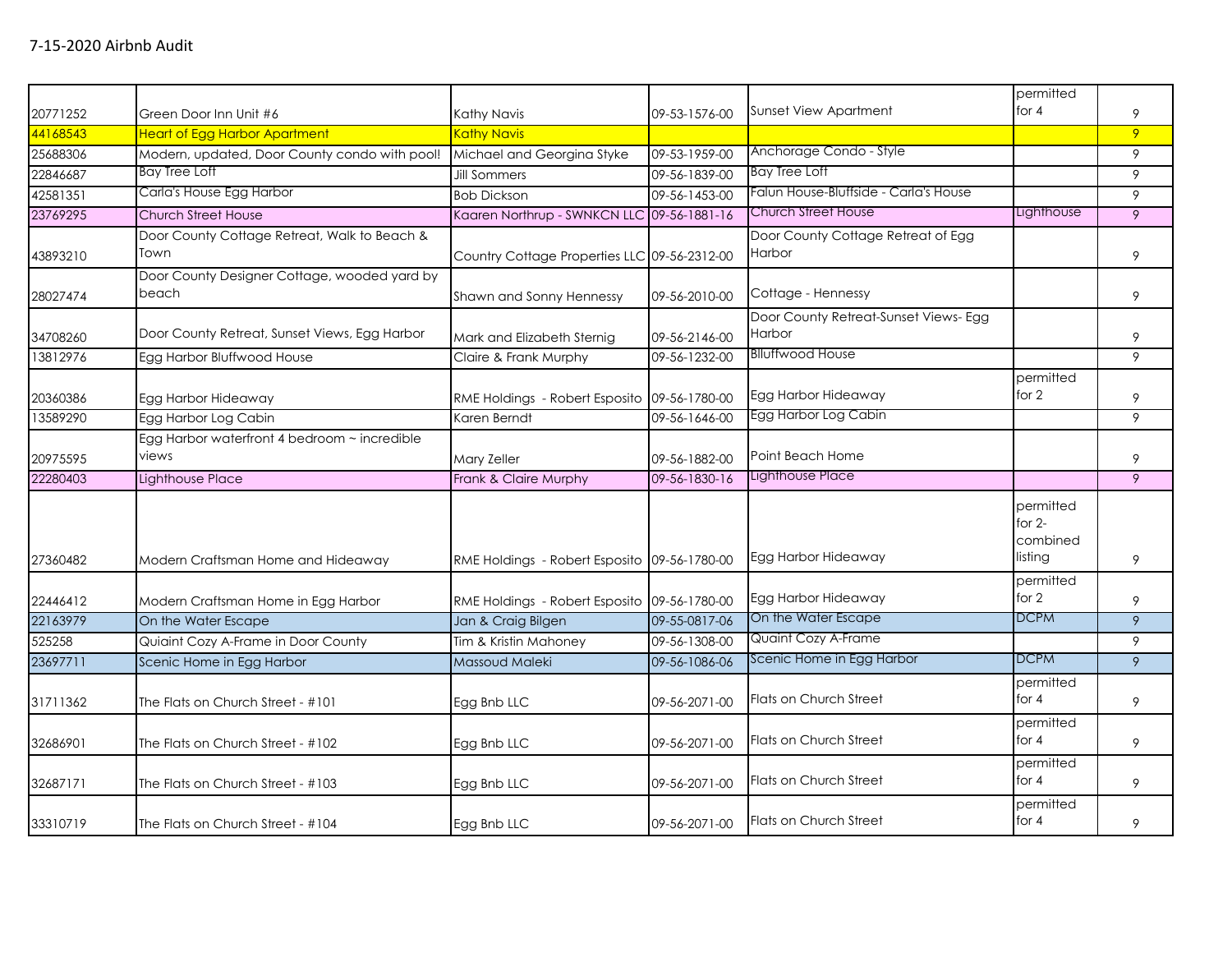| 15922477 | Treehouse Appartment                                                        | Kathy Navis                                      | 09-53-1576-00 | <b>Sunset View Apartment</b>             | permitted<br>for $4$ | 9  |
|----------|-----------------------------------------------------------------------------|--------------------------------------------------|---------------|------------------------------------------|----------------------|----|
| 22339056 | White Cliff Cottage                                                         | Michael & Dawn McCole                            | 09-56-0894-06 | White Cliff Cottage                      | <b>DCPM</b>          | 9  |
|          |                                                                             |                                                  |               |                                          |                      |    |
| 31743342 | Waterfront Studio with Private Beach in Ephraim #1 Evergreen Beachside, LLC |                                                  | 11-50-1479-00 | Evergreen Beachside Vacation Rentals     | permitted<br>for $4$ | 11 |
| 32305284 | Waterfront Studio with Private Beach in Ephraim #2 Evergreen Beachside, LLC |                                                  | 11-50-1479-00 | Evergreen Beachside Vacation Rentals     | permitted<br>for $4$ | 11 |
| 32304716 | Waterfront Studio with Private Beach in Ephraim #3 Evergreen Beachside, LLC |                                                  | 11-50-1479-00 | Evergreen Beachside Vacation Rentals     | permitted<br>for 4   | 11 |
| 32305079 | Waterfront Studio with Private Beach in Ephraim #4 Evergreen Beachside, LLC |                                                  | 11-50-1479-00 | Evergreen Beachside Vacation Rentals     | permitted<br>for 4   | 11 |
| 44193811 | Bright • Updated • Clean Condo Near Water<br>Ephraim                        |                                                  |               |                                          |                      | 11 |
| 43881653 | Chic   Modern   Clean Condo Near Water  <br><b>Ephraim</b>                  |                                                  |               |                                          |                      | 11 |
| 7746988  | #1 Peninsula Park and Island View                                           | James Lindbloom                                  | 11-56-1558-00 | Peninsula Park and Island View           | permitted<br>for 2   | 11 |
| 7833318  | #2 Peninsula Park and Island View                                           | James Lindbloom                                  | 11-56-1558-00 | Peninsula Park and Island View           | permitted<br>for 2   | 11 |
| 42271180 | *New Listing* Adorable Pet Friendly Cottage in the<br>Heart of Ephraim!     | Terry and Kim Cassidy                            | 11-56-1574-07 | Cassidy's Cottages                       | permitted<br>for 2   | 11 |
| 42268703 | *New Listing* Walk to Everything Ephraim has to<br>Offer! Pet Friendly!     | Terry and Kim Cassidy                            | 11-56-1574-07 | Cassidy's Cottages                       | permitted<br>for 2   | 11 |
| 22163846 | <b>Bay View Cottage</b>                                                     | <b>Rick Wegman</b>                               | 11-56-1498-06 | <b>Bay View Cottage</b>                  | <b>DCPM</b>          | 11 |
| 22163819 | <b>BD Thorp House</b>                                                       | <b>BD Thorp</b>                                  | 11-56-0809-06 | Thorpe House, The                        | <b>DCPM</b>          | 11 |
| 31168096 | Big & Beautiful Ephraim Vacation House and<br>Gardens                       | Colin Welford                                    | 11-56-2133-00 | <b>Green Gables</b>                      |                      | 11 |
| 35809467 | Binkhaven - A Norwegian Fairytale                                           | Cathcart Holdings LLC - Elliot Tai 11-56-2028-00 |               | Binkhaven the Rosemailing Cottage        |                      | 11 |
| 20916442 | Boutique Home in Door County w/Eagle Harbor Vie Carol S Corbett             |                                                  | 11-56-1806-00 | Harbor View Ephraim - Corbett            |                      | 11 |
| 22163826 | Cedar Barn                                                                  | Jennifer & Bjorn Larson                          | 11-56-1635-06 | Cedar Barn Rental                        | <b>DCPM</b>          | 11 |
| 22337314 | Cedar Glen                                                                  | John & Rachel Rothschild                         | 11-55-0758-06 | Cedar Glen                               | <b>DCPM</b>          | 11 |
| 39965933 | Charming & Historic Cottage in Door County                                  | Donna Moretti                                    | 11-56-1677-00 | Moretti - 10438 Water St - Nordic Hearth |                      | 11 |
| 36114162 | Comfy Cozy Duplex Cottage @ Ephraim Beach                                   | Daryl Larson                                     | 11-56-2288-00 | <b>Ephraim Village Cottages</b>          |                      | 11 |
| 22339193 | Coral Hill Cottage                                                          | Leslee and Morrie Goldman                        | 11-56-1258-06 | Coral Hill Cottage                       | <b>DCPM</b>          | 11 |
| 22163862 | Cottage on Townline                                                         | <b>Roy Elquist</b>                               | 11-56-1069-06 | Townline                                 | <b>DCPM</b>          | 11 |
| 36116048 | Cozy Duplex Cottage @ Ephraim Beach                                         | Daryl Larson                                     | 11-56-2288-00 | <b>Ephraim Village Cottages</b>          |                      | 11 |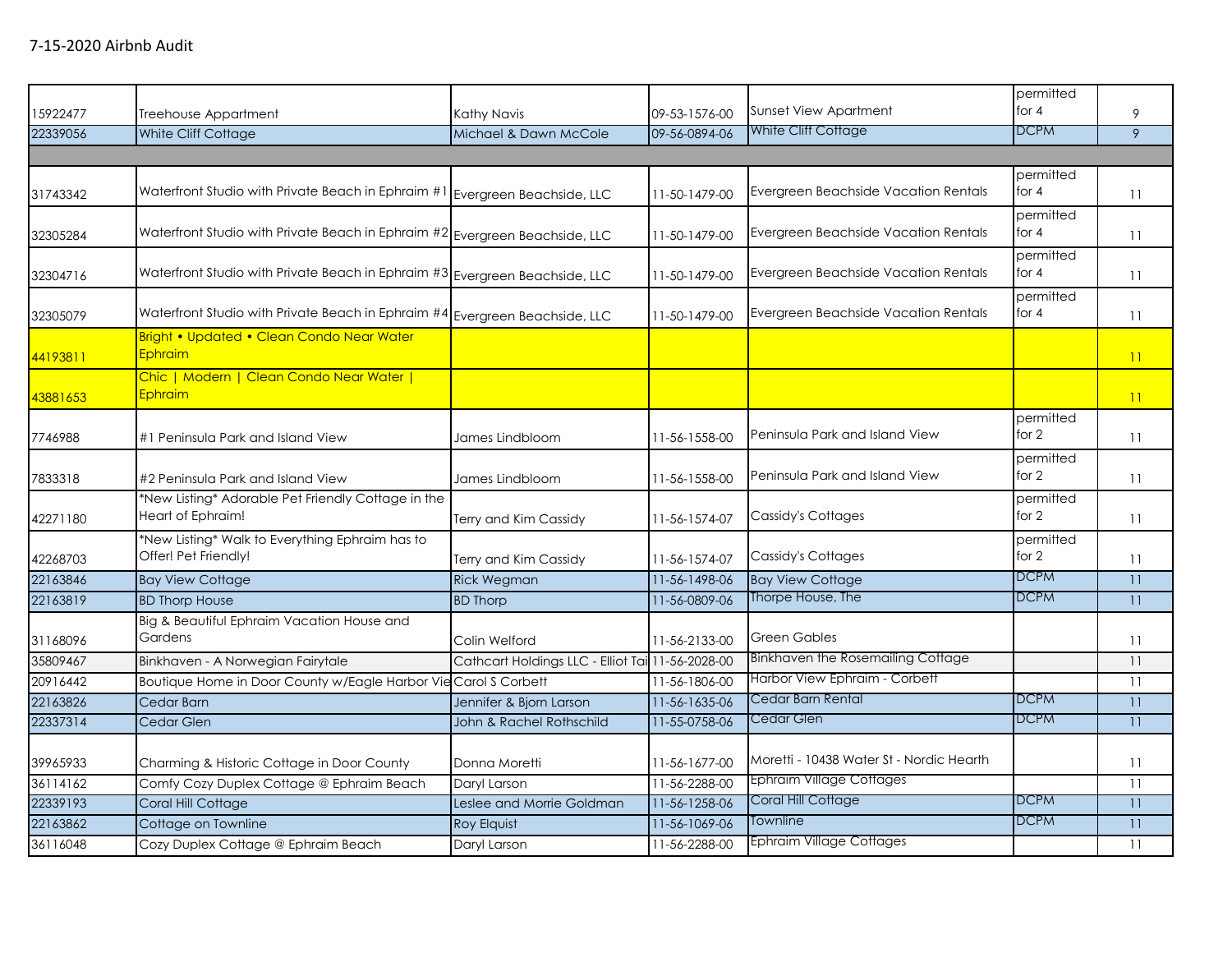| 27084618 | Eagle Harbor Cottage Loft                                        | Meredith (Dee) Brestin                    | 11-56-1988-00 | Eagle Harbor Cottage Loft               |                      | 11 |
|----------|------------------------------------------------------------------|-------------------------------------------|---------------|-----------------------------------------|----------------------|----|
|          |                                                                  |                                           |               | <b>Green Gables</b>                     | permitted<br>for 2   |    |
| 37902032 | Elegant Retreat in the Heart of Door County                      | Colin Welford                             | 11-56-2133-00 |                                         |                      | 11 |
| 35942416 | Ephraim Beach at Bayview (Lower Unit)                            | Daryl Larson                              | 11-56-2288-00 | <b>Ephraim Village Cottages</b>         |                      | 11 |
| 35941818 | Ephraim Beach at Bayview (Upper Unit - Water View Daryl Larson   |                                           | 11-56-2288-00 | <b>Ephraim Village Cottages</b>         |                      | 11 |
| 40227752 | Ephraim Beach View Cottage                                       | Stuart Chomeau BTC HOLDINGS 11-56-1295-00 |               | <b>Beach View Cottage</b>               |                      | 11 |
| 23698434 | <b>Ephraim Boat House</b>                                        | <b>Robert and Nicole Collins</b>          | 11-56-1708-06 | Ephraim Boat House                      | <b>DCPM</b>          | 11 |
| 26892652 | Ephraim Home.                                                    | David Vartanian                           | 11-56-1088-00 | Vartanian - 3235 Holand Rd              |                      | 11 |
| 35938228 | Family Friendly Cottage - Duplex (Right Side)                    | Daryl Larson                              | 11-56-2288-00 | Ephraim Village Cottages                |                      | 11 |
| 35916033 | Family Fun Cottage - Duplex (Left Side)                          | Daryl Larson                              | 11-56-2288-00 | Ephraim Village Cottages                |                      | 11 |
| 34809243 | Great Value Big Families! Luxury in Çof Door!                    | Brian & Amanda Jenkins                    | 11-56-1407-00 | Norra Skoggen                           |                      | 11 |
| 22163884 | <b>Harbor House</b>                                              | Windsor McCutcheon                        | 11-56-1724-06 | Harbor House on North Shore             | <b>DCPM</b>          | 11 |
| 13769377 | <b>Hollis House</b>                                              | Daniel & Lori Schwefel                    | 11-56-1659-00 | Hollis House                            |                      | 11 |
| 43769613 | Home Away from Home @ Ephraim Beach                              | Daryl Larson                              | 11-56-2288-00 | Ephraim Village Cottages                |                      | 11 |
| 22163929 | Kulma Cottages 1                                                 | Gregg & Janice Kulma                      | 11-55-0279-06 | Kulma Cottages                          | <b>DCPM</b>          | 11 |
| 22163935 | Kulma Cottages 2                                                 | Gregg & Janice Kulma                      | 11-55-0279-06 | Kulma Cottages                          | <b>DCPM</b>          | 11 |
| 22163944 | Kulma Cottages 3                                                 | Gregg & Janice Kulma                      | 11-55-0279-06 | Kulma Cottages                          | <b>DCPM</b>          | 11 |
| 43939361 | Meadow View II @ Ephraim Beach                                   | Daryl Larson                              | 11-56-2288-00 | <b>Ephraim Village Cottages</b>         |                      | 11 |
| 24052610 | Natures Window                                                   | <b>Bill Anderson</b>                      | 11-56-1958-00 | Natures Window                          |                      | 11 |
|          | NEW 'The Carriage House' Walk to Peninsula St                    |                                           |               |                                         | permitted            |    |
| 26845264 | Park                                                             | Deborah Eckert                            | 11-55-0680-00 | <b>Park Place Cottages</b>              | for $5$              | 11 |
| 26845266 | NEW! 'Butternut Cottage' in Central Door County!                 | Deborah Eckert                            | 11-55-0680-00 | Park Place Cottages                     | permitted<br>for $5$ | 11 |
| 26845401 | NEW! 'Cherry Cottage' near Peninsula State Park!                 | Deborah Eckert                            | 11-55-0680-00 | <b>Park Place Cottages</b>              | permitted<br>for $5$ | 11 |
| 26845261 | NEW! Cozy Ephraim 'Cedar Cottage' w/Private<br>Deck!             | Deborah Eckert                            | 11-55-0680-00 | <b>Park Place Cottages</b>              | permitted<br>for $5$ | 11 |
| 37971066 | NEW! Ephraim Home w/ Yard - Walk to Lake Michig Carol S Corbett  |                                           | 11-56-1806-00 | Harbor View Ephraim - Corbett           |                      | 11 |
| 26845402 | NEW! Updated Ephraim 'Pine Cottage' w/ Deck!                     | Deborah Eckert                            | 11-55-0680-00 | Park Place Cottages                     | permitted<br>for $5$ | 11 |
| 22163987 | Park's Edge Lakeshore Home                                       | Jacob and Greta Odders                    | 11-56-1818-06 | Parks Edge Lakeshore Beach House        | <b>DCPM</b>          | 11 |
| 15152902 | Peninsula Park and Island View - 3 bedroom house James Lindbloom |                                           | 11-56-1558-00 | Peninsula Park and Island View          | permitted<br>for 2   | 11 |
| 42780411 | Quaint and Sunny - Steps from Ephraim Beach                      | Daryl Larson                              | 11-56-2288-00 | <b>Ephraim Village Cottages</b>         |                      | 11 |
| 24993392 | Remodeled Ephraim cottage 500' from the water!                   | 3039 Cedar Street LLC                     | 11-56-1763-00 | Ephraim Cottage - 3039 Cedar Street LLC |                      | 11 |
| 13549163 | <b>Rustic Elegance</b>                                           | Daniel & Laurel Simons                    | 11-56-1656-00 | Elegant Home in Ephraim                 |                      | 11 |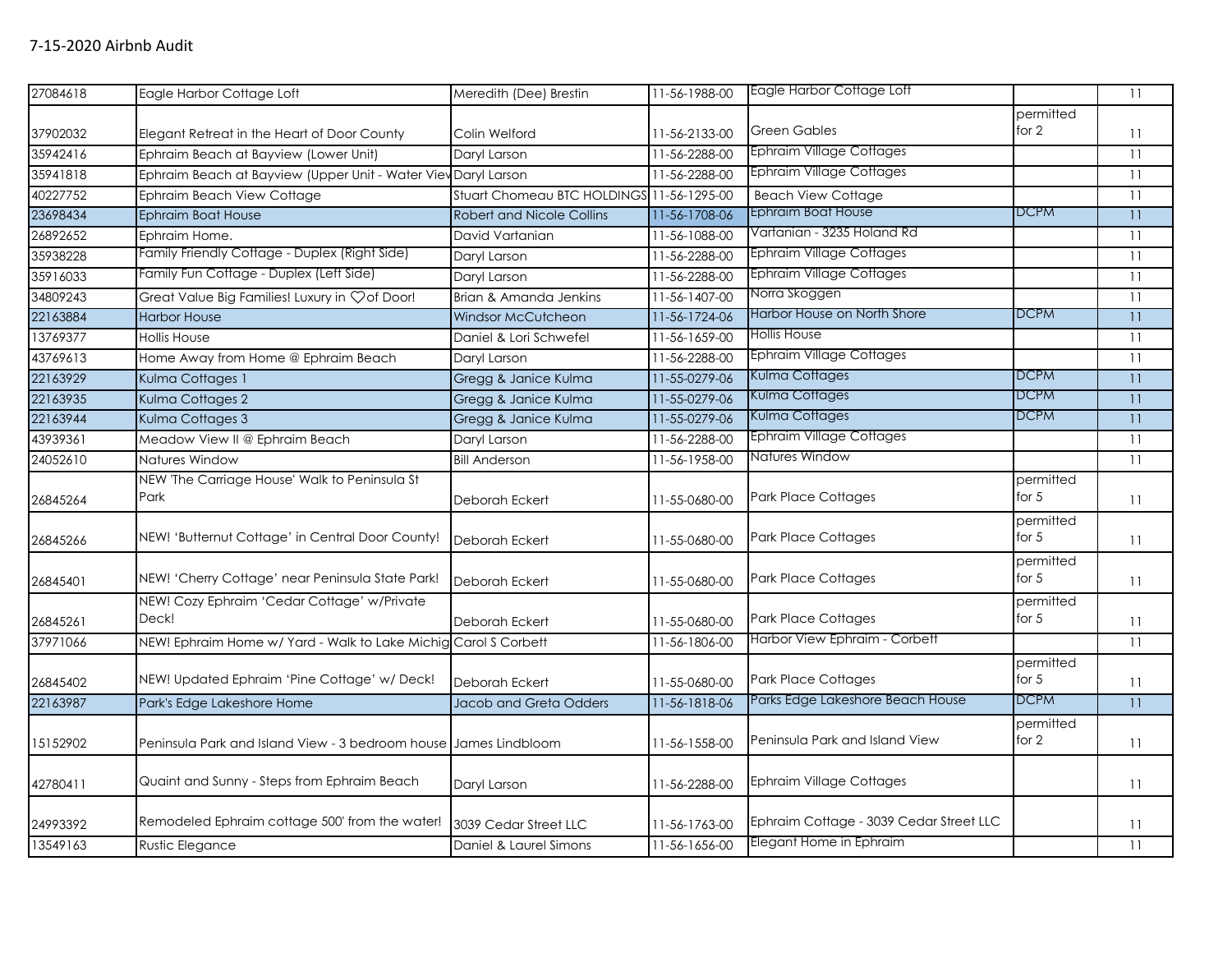| 22750642 | Sunny Studio in Perfect Location                      | aurel Ciohon.           | 11-56-1853-00         | Ephraim Modern Guesthouse - Ciohon              |                       | 11                |
|----------|-------------------------------------------------------|-------------------------|-----------------------|-------------------------------------------------|-----------------------|-------------------|
| 35996063 | The Cedars Near Ephraim Beach                         | Daryl Larson            | 11-56-2288-00         | <b>Ephraim Village Cottages</b>                 |                       | 11                |
| 43449644 | Wee One Cottage Near Ephraim Beach                    | Daryl Larson            | 11-56-2288-00         | <b>Ephraim Village Cottages</b>                 |                       | 11                |
|          |                                                       |                         |                       |                                                 |                       |                   |
| 23629319 | <b>Fish Creek Retreat</b>                             |                         |                       | 30+ days only                                   |                       | 12                |
| 7213011  | <b>Tuckers Retreat</b>                                |                         |                       | 30+ days only                                   |                       | 12                |
| 35609837 | Blue Jay Cottage. Fish Creek access! Downtown         | Carol Vande Walle       | 12-50-0387-00         | Peninsula Park View                             |                       | 12                |
| 35224872 | Chestnut Cottage at Peninsula Park-View               | Carol Vande Walle       | 12-50-0387-00         | Peninsula Park View                             |                       | 12                |
| 30904112 | Countryside Cottage 5                                 | Sandra Solomon          | 12-50-1042-00         | Julies Park Café & Motel - Countryside<br>Motel | permitted<br>for $40$ | 12                |
| 30904456 | Countryside Cottage 6                                 | Sandra Solomon          | 12-50-1042-00         | Julies Park Café & Motel - Countryside<br>Motel | permitted<br>for $40$ | 12                |
| 30229308 | Countryside Cottage/Duplex Unit 7                     | Sandra Solomon          | 12-50-1042-00         | Julies Park Café & Motel - Countryside<br>Motel | permitted<br>for $40$ | 12                |
| 29003329 | Countryside Cottage/Duplex- Unit 8                    | Sandra Solomon          | 12-50-1042-00         | Julies Park Café & Motel - Countryside<br>Motel | permitted<br>for $40$ | 12                |
| 26007168 | Evergreen                                             | Carol Vande Walle       | 12-50-0387-00         | Peninsula Park View                             |                       | 12                |
| 22015884 | Julies Park Café Suite                                | Sandra Salomon          | $12 - 50 - 1042 - 00$ | Julies Park Café and Motel                      |                       | 12                |
| 41451594 | Lilac Cottage at Peninsula Park-View, NEW LISTING     | Carol Vande Walle       | 12-50-0387-00         | Peninsula Park View                             |                       | 12                |
| 35514974 | Peninsula Parkview Sunset Meadow Whirlpool<br>Cottage | Carol Vande Walle       | 12-50-0387-00         | Peninsula Park View                             |                       | $12 \overline{ }$ |
| 35515408 | Starling Cottage. Fish Creek access! downtown         | Carol Vande Walle       | 12-50-0387-00         | Peninsula Park View                             |                       | 12                |
| 23008138 | Fish Creek Country Resort - I Bedroom Suites          |                         |                       |                                                 | <u>Wholesaler</u>     | 12                |
| 37886362 | Fun Family Times in the heart of Door County          |                         |                       |                                                 | <b>Wholesaler</b>     | 12                |
| 23709001 | Get Away at Fish Creek                                |                         |                       |                                                 | Wholesaler            | 12                |
| 36825938 | Double room-Ensuite-Standard-Deluxe Room 7            | <b>William Tressler</b> | 12-52-0174-00         | Whistling Swan                                  | permitted<br>for 7    | 12                |
| 36825808 | Double room-Ensuite-Standard-Room 1                   | <b>William Tressler</b> | 12-52-0174-00         | Whistling Swan                                  | permitted<br>for 7    | 12                |
| 36825836 | Double room-Ensuite-Standard-Room 2                   | William Tressler        | 12-52-0174-00         | Whistling Swan                                  | permitted<br>for 7    | 12                |
| 36825887 | Double room-Ensuite-Standard-Room 4                   | William Tressler        | 12-52-0174-00         | Whistling Swan                                  | permitted<br>for 7    | 12                |
| 36825919 | Double room-Ensuite-Standard-Room 6                   | William Tressler        | 12-52-0174-00         | Whistling Swan                                  | permitted<br>for 7    | $12 \overline{ }$ |
| 36825858 | Double room-Ensuite-Standard-Suite 3                  | <b>William Tressler</b> | 12-52-0174-00         | Whistling Swan                                  | permitted<br>for 7    | 12                |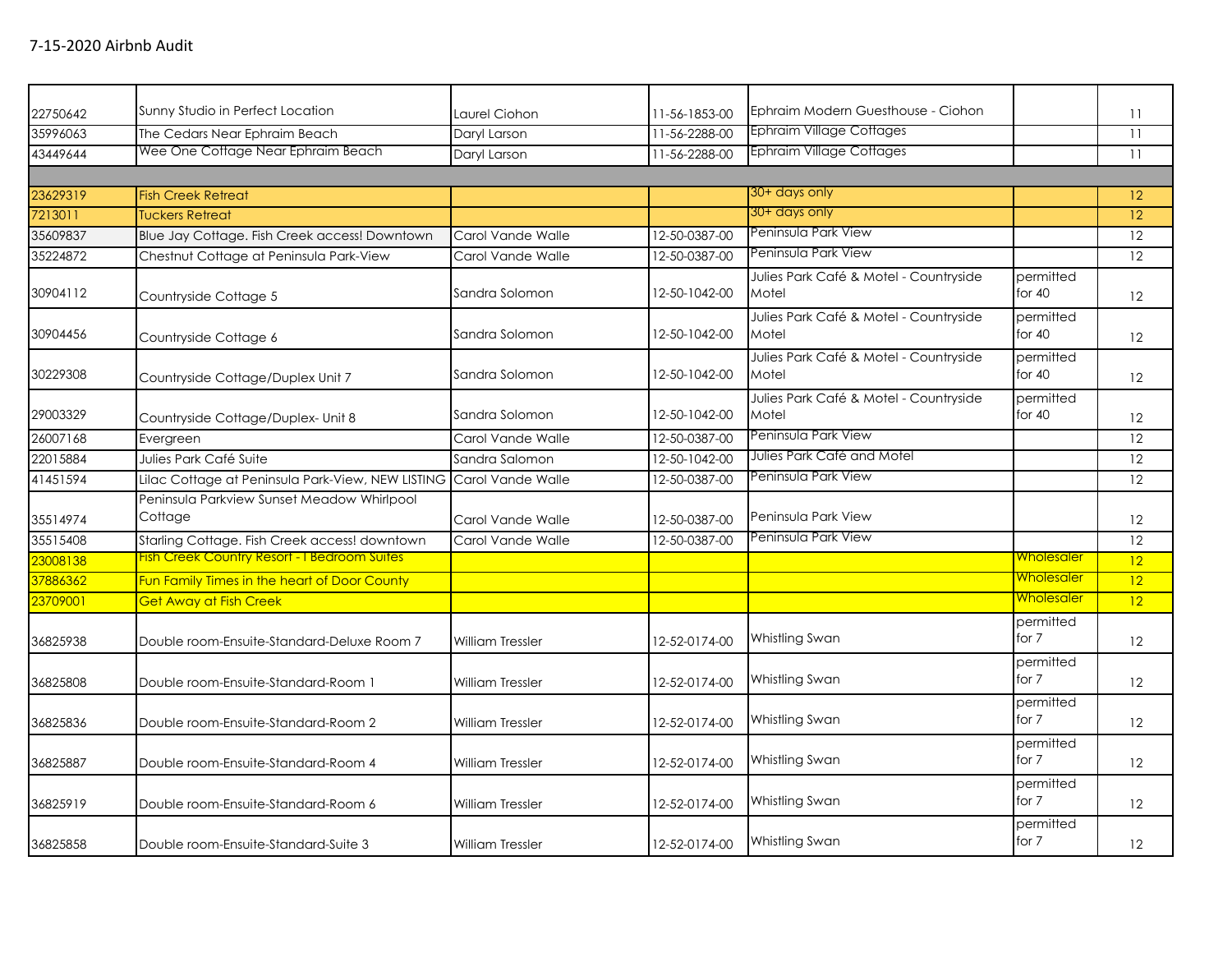| 36825902 | Double room-Ensuite-Standard-Suite 5              | <b>William Tressler</b>                      | 12-52-0174-00 | Whistling Swan                           | permitted<br>for 7    | 12 |
|----------|---------------------------------------------------|----------------------------------------------|---------------|------------------------------------------|-----------------------|----|
| 40223988 | Brook Point #4, in the heart of Fish Creek!       | SMC Door County, LLC-Stuart Ch 12-53-0626-00 |               | Brookpoint #4                            | Douglas               | 12 |
| 15634038 | Brookpoint Condo 2 BR, 2 BA                       | Karen Berndt                                 | 12-53-1681-00 | Brook Point Condo #5- Berndt             |                       | 12 |
| 29654419 | Condo in Fish Creek by Peninsula State Park (A7)  | Evergreen Hill Condo Owners As 12-53-0357-00 |               | Evergreen Hill                           | permitted<br>for $15$ | 12 |
| 22268447 | Downtown Fish Creek with a View                   | <b>Stacey Berndt</b>                         | 12-53-1855-00 | Downtown Fish Creek with a View - Berndt |                       | 12 |
| 24189891 | Elegant Creekside Cottage (on Fish Creek)         | Patricia Culliton                            | 12-53-1890-00 | Creekside Cottage                        |                       | 12 |
| 29659682 | Evergreen A3                                      | Evergreen Hill Condo Owners As 12-53-0357-00 |               | Evergreen Hill                           | permitted<br>for $15$ | 12 |
| 29660011 | Evergreen A8                                      | Evergreen Hill Condo Owners As 12-53-0357-00 |               | Evergreen Hill                           | permitted<br>for $15$ | 12 |
| 29660194 | Evergreen B!                                      | Evergreen Hill Condo Owners As 12-53-0357-00 |               | Evergreen Hill                           | permitted<br>for $15$ | 12 |
| 29659642 | Evergreen B3                                      | Evergreen Hill Condo Owners As 12-53-0357-00 |               | Evergreen Hill                           | permitted<br>for $15$ | 12 |
| 29708652 | Evergreen B4                                      | Evergreen Hill Condo Owners As 12-53-0357-00 |               | Evergreen Hill                           | permitted<br>for $15$ | 12 |
| 29756847 | Evergreen B5                                      | Evergreen Hill Condo Owners As 12-53-0357-00 |               | Evergreen Hill                           | permitted<br>for $15$ | 12 |
| 29709704 | Evergreen B6                                      | Evergreen Hill Condo Owners As 12-53-0357-00 |               | Evergreen Hill                           | permitted<br>for $15$ | 12 |
| 29002621 | Evergreen Hill Condo - B2                         | Evergreen Hill Condo Owners As 12-53-0357-00 |               | Evergreen Hill                           | permitted<br>for $15$ | 12 |
| 29001809 | Evergreen Hill Condo A1                           | Evergreen Hill Condo Owners As 12-53-0357-00 |               | Evergreen Hill                           | permitted<br>for $15$ | 12 |
| 29513817 | Evergreen Hill Condo A2 - By Peninsula State Park | Evergreen Hill Condo Owners As 12-53-0357-00 |               | Evergreen Hill                           | permitted<br>for $15$ | 12 |
| 29513197 | Evergreen Hill Condo A4 - by Peninsula State Park | Evergreen Hill Condo Owners As 12-53-0357-00 |               | Evergreen Hill                           | permitted<br>for $15$ | 12 |
| 29654280 | Evergreen Hill Condo-A5                           | Evergreen Hill Condo Owners As 12-53-0357-00 |               | Evergreen Hill                           | permitted<br>for $15$ | 12 |
| 29513544 | Evergreen Hill Condo B7 - By Peninsula State Park | Evergreen Hill Condo Owners As 12-53-0357-00 |               | Evergreen Hill                           | permitted<br>for $15$ | 12 |
| 20308419 | Luxury tri-Level Condo Downtown Fish Creek        | Jonathan Glapa                               | 12-53-1791-00 | Luxury Tri-Level Fish Creek - Glapa      |                       | 12 |
| 31457675 | Stay by Peninsula State Park, Condo A6            | Evergreen Hill Condo Owners As 12-53-0357-00 |               | Evergreen Hill                           | permitted<br>for $15$ | 12 |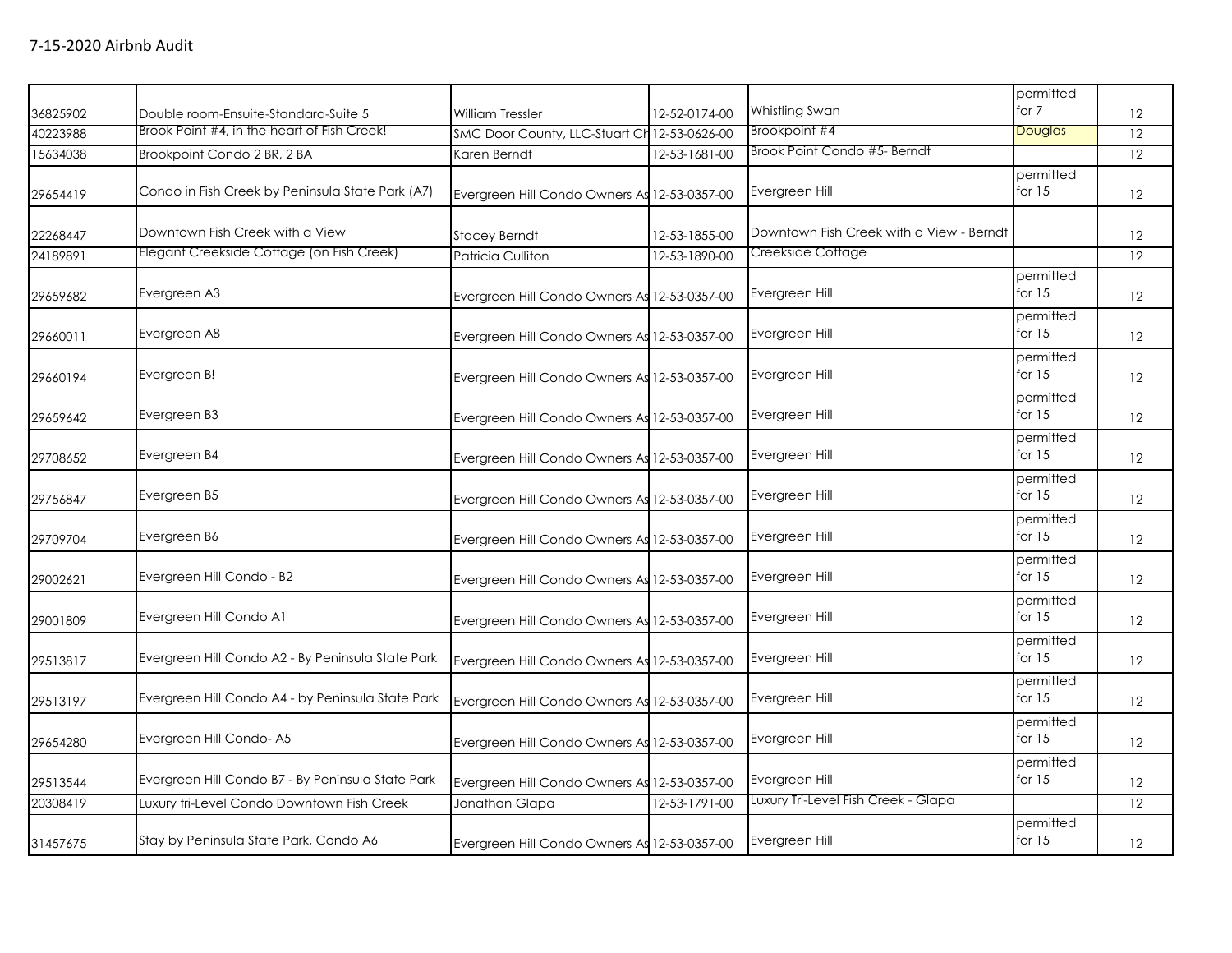| 32493673 | #1 Finch Cottage - Breakfast Not Included - Thorp<br>House Inn & Cottages | Thorp House LLC - Matthew J<br>Ranzau        |                       | 12-54-2047-00 Thorp House Inn and Cottages LLC | permitted<br>for $11$ | 12              |
|----------|---------------------------------------------------------------------------|----------------------------------------------|-----------------------|------------------------------------------------|-----------------------|-----------------|
| 32494315 | #2 Teal Cottage - Breakfast Not Included - Thorp<br>House Inn & Cottages  | Thorp House LLC - Matthew J<br>Ranzau        |                       | 12-54-2047-00 Thorp House Inn and Cottages LLC | permitted<br>for $11$ | 12              |
| 32590423 | #3 Dove Cottage - Breakfast Not Included - Thorp<br>House Inn & Cottages  | Thorp House LLC - Matthew J<br>Ranzau        |                       | 12-54-2047-00 Thorp House Inn and Cottages LLC | permitted<br>for $11$ | 12              |
| 32590795 | #4 Lark Cottage - Breakfast Not Included - Thorp<br>House Inn & Cottages  | Thorp House LLC - Matthew J<br>Ranzau        | 12-54-2047-00         | Thorp House Inn and Cottages LLC               | permitted<br>for $11$ | 12              |
| 32590983 | #5 Quail Cottage - Breakfast Not Included - Thorp<br>House Inn & Cottages | Thorp House LLC - Matthew J<br>Ranzau        |                       | 12-54-2047-00 Thorp House Inn and Cottages LLC | permitted<br>for $11$ | 12              |
| 32591090 | #6 Wren Cottage - Breakfast Not Included - Thorp<br>House Inn & Cottages  | Thorp House LLC - Matthew J<br>Ranzau        | 12-54-2047-00         | Thorp House Inn and Cottages LLC               | permitted<br>for $11$ | 12              |
| 5278540  | Irish Hospitality in Fish Creek WI                                        | Megan O'Meara                                | 12-54-0685-00         | O'Meara's Cottage Loft                         |                       | 12              |
| 23398401 | A Retreat Art Gallery Stay in Door County                                 | <b>Wendy Carpenter</b>                       | 12-56-1975-00         | A Retreat Art Gallery Stay in Door County      |                       | 12              |
| 44135893 | Apple Orchard House                                                       | David Thorp                                  | 12-56-2295-00         | Apple Orchard House                            |                       | 12              |
| 32206576 | Artist's Retreat Luxury Home in Charming setting                          | Paul and Katherine Munck                     | 12-56-1519-02         | <b>An Artists Retreat</b>                      | lundquist             | 12              |
| 26019754 | <b>Birch Bluff</b>                                                        | Eleanor J Warntjes                           | 12-56-1845-02         | <b>Birch Bluff</b>                             | <b>lundquist</b>      | $\overline{12}$ |
| 38599705 | Carraig Dale Cottage - A Peaceful Oasis                                   | <b>Carraig Cottages</b>                      | 12-56-1276-09         | <b>Carraig Dale</b>                            | carraig               | 12              |
| 38600512 | Carraig Nua House- A luxurious Door County<br>Retreat                     | <b>Carraig Cottages</b>                      | 12-56-1277-09         | Carraig Nua                                    | carraig               | 12              |
| 1894636  | Cedar Creek Lodge II                                                      | Michael Servais                              | 12-56-1357-00         | Cedar Creek Lodge #2                           |                       | 12              |
| 13496429 | Cedarwood Vacation Home                                                   | Jay and Carla Marr                           | 12-55-0778-00         | Cedarwood Marr                                 |                       | 12              |
| 35918147 | Cottage in the Creek- Centrally Located DoCo<br>Oasis                     | Irish Stories LLC                            | 12-56-2077-00         | Centrally Located Fish Creek Cottage           |                       | 12              |
| 16497330 | COZY DC HOME RETREAT IN FISH CREEK, WI                                    | Steven Pachonphai                            | 12-56-1692-00         | DC HOME Pachonphai                             |                       | 12              |
| 35616070 | Cuckoo's Nest: Solitude & Nature Near Everything                          | Cuckoo's Nest LLC                            | 12-56-2167-00         | Cuckoo's Nest                                  |                       | 12              |
| 26021111 | <b>Daisy Patch Retreat</b>                                                | Tierney Home Rental LLC - Cath 12-56-1798-02 |                       | <b>Tierney Home</b>                            | lundquist             | $\overline{12}$ |
| 22163833 | Eagle Harbor View                                                         | Nancy Claypool                               | 12-56-1570-06         | Eagle Harbor View                              | <b>DCPM</b>           | 12              |
| 18941540 | <b>Ellmann House</b>                                                      | Steve Ellmann                                | 12-56-0369-00         | <b>Ellman House</b>                            |                       | 12              |
| 36517340 | <b>Field House</b>                                                        | Michael & Jaye Meyer                         | 12-56-1282-02         | A Field House                                  | lundquist             | 12              |
| 36177607 | <b>Fish Creek Beach House</b>                                             | <b>Wickman LLC</b>                           | 12-56-2142-06         | <b>Fish Creek Beach House</b>                  | <b>DCPM</b>           | 12              |
| 36178650 | <b>Fish Creek Road House</b>                                              | <b>Wickman LLC</b>                           | 12-56-2141-06         | Road House, The - 4086 Main St                 | <b>DCPM</b>           | 12              |
| 12964179 | Fish Creek, WI: Sweet log cabin & meditation paths Robin Bienemann        |                                              | $12 - 56 - 1665 - 00$ | Sweet Log Cabin Bienneman                      |                       | 12              |
| 31948544 | Foxlea Guest House in Fish Creek                                          | <b>Rymar Properties LLC</b>                  | 12-56-2055-00         | Foxlea Farms                                   |                       | 12              |
| 28693376 | <b>Garden House</b>                                                       | Marise Redman                                | 12-56-2065-00         | Garden House - 9130 STH 42- Redmann            |                       | 12              |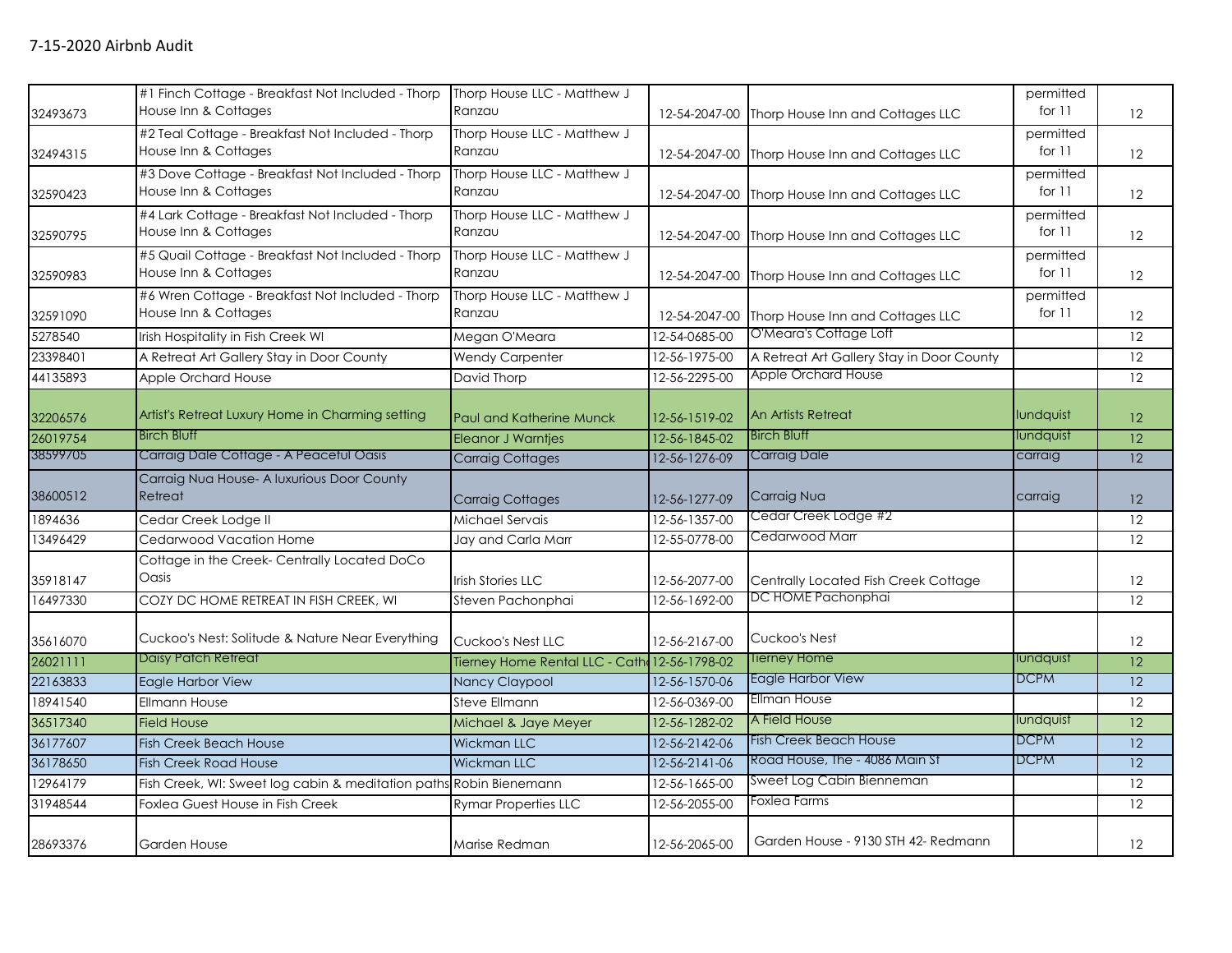| 22163877 | <b>Gibraltar House</b>                                           | Paul & Amy Devine                             | 12-56-1439-06 | Gibraltar House                                            | <b>DCPM</b>          | $\overline{12}$   |
|----------|------------------------------------------------------------------|-----------------------------------------------|---------------|------------------------------------------------------------|----------------------|-------------------|
| 42094787 | Historic Cabin on the Green Bay Shoreline                        | Door County Retreats LLC - Pegg 12-56-2251-00 |               | Door County Retreats LLC - Reineck                         |                      | 12                |
| 26989763 | Homestead Park House                                             | <b>PDW Rentals LLC</b>                        | 12-56-1801-00 | Park House                                                 |                      | $\overline{12}$   |
| 35875588 | House on the Hill                                                | <b>Brett Lecy</b>                             | 12-56-2147-06 | <b>Fish Creek Central Home</b>                             | <b>DCPM</b>          | $\overline{12}$   |
| 34395537 | Kaye's Hideaway                                                  | Kaye's Hideaway                               | 12-56-2054-00 | Paul Kaye                                                  |                      | 12                |
| 10015145 | Lawler Guest House - Blue                                        | Greg and Dan Lawler                           | 12-56-1573-00 | Lawler Guest House Blue                                    |                      | 12                |
| 38405636 | Lawler Guest House - Green                                       | Greg and Dan Lawler                           | 12-56-2218-00 | Lawler Guest House Green                                   |                      | 12                |
| 22339034 | Log Retreat at Fish Creek                                        | William Anderson                              | 12-56-1225-06 | Log Retreat at Fish Creek                                  | <b>DCPM</b>          | $\overline{12}$   |
| 28431338 | Maple Grove Cottage                                              | Maple Grove Cottage LLC                       | 12-56-1330-00 | Maple Grove Cottage                                        |                      | 12                |
| 28127081 | Maple Grove Landing (Brand New Rental)                           | Rick and Rachel Chomeau                       | 12-56-2003-00 | Maple Grove Landing Chomeau                                |                      | 12                |
| 36606925 | Modern Hygge Farmhouse - Baileys Harbor/Fish Creshelly Sprinkman |                                               | 12-56-2217-00 | Modern Farmhouse - Sprinkman                               |                      | 12                |
| 26845405 | NEW Family-Friendly Fish Creek 'Cape House'<br>w/Yard            | Deborah, Carl & Joan Eckert                   | 12-56-0679-00 | Eckert Vacation Home - Cape Cod House<br><b>Fish Creek</b> |                      | 12                |
| 41931234 | NEW LISTING! Charming Stone Cottage in Fish<br>Creek!            | Ryan and Karilyn Dayton                       | 12-56-1743-07 | Manistique Stone Cottage                                   | SImpleLife           | 12                |
| 32662963 | Newly renovated farmhouse in Fish Creek on 25<br>acre            | JJ JETS LLC                                   | 12-56-2078-00 | Tirangle Farmhouse                                         |                      | $12 \overline{ }$ |
| 30762173 | Downtown Fish Creek "Night Cap" Studio<br>Apartment              | <b>Bonnie Spielman</b>                        |               |                                                            |                      | 12                |
| 41822428 | Nicely located Ranch Home Near Fish Creek-<br>4BD/2BA            | Klems Investment Properties LLC 12-56-2027-00 |               | Klems Investments - Klimczyk 8580 STH 42                   |                      | 12                |
| 34178567 | Perfect for weekend getaways and family<br>reunions              | Ken Riche                                     | 12-56-1241-00 | Riche - 9419 Tree Top                                      |                      | 12                |
| 31150450 | Private Fish Creek cottage in the woods.                         | Steven and Lana Amenda                        | 12-56-2091-00 | Private Fish Creek Cottage - Amenda                        |                      | 12                |
| 5123586  | Relax & Refocus at Hesed House                                   | Rebecca and Richard Van Sistin 12-56-2038-00  |               | Hesed House                                                |                      | 12                |
| 23254660 | Rustic Custom Home - 3 Min from Fish Creek<br>Harbor!            | <b>Beth Ciesar</b>                            | 12-56-1858-00 | <b>Bluff Barn</b>                                          |                      | 12                |
| 41157083 | Tall Pine Retreat - Fish Creek, WI                               | Walt Teichen                                  | 12-56-2247-00 | Tall Pines                                                 |                      | 12                |
| 42637597 | The Fish Creek House                                             | Michael & Diane Cotter                        | 12-56-1410-00 | Birch Grove II - Unit #1                                   |                      | 12                |
| 23233934 | The House on High Rock Creek                                     | Karen L Wagner Trust & Andrew                 | 12-56-1938-00 | House on High Rock Creek                                   |                      | 12                |
|          |                                                                  |                                               |               |                                                            |                      |                   |
| 26231098 | Forest hideaway Home                                             | <b>Ransom Flanders</b>                        | 14-56-1961-00 | Forestville Hideaway Home                                  |                      | 14                |
|          |                                                                  |                                               |               |                                                            |                      |                   |
| 40701347 | ☆Modern Waterfront Lake Cabin in Door County (Jeremy Jeffrey     |                                               | 15-56-2215-00 | The Bay on Clark Lake                                      |                      | 15                |
| 19709930 | Beach House Whispering Pines Door Co, lake view Beth Ann Meyer   |                                               | 15-56-1793-00 | <b>Whispering Pines</b>                                    | permitted<br>for $2$ | 15                |
| 19706345 | Beach House Whispering Pines, Door Co, forest<br>view            | <b>Beth Ann Meyer</b>                         | 15-56-1793-00 | <b>Whispering Pines</b>                                    | permitted<br>for 2   | 15                |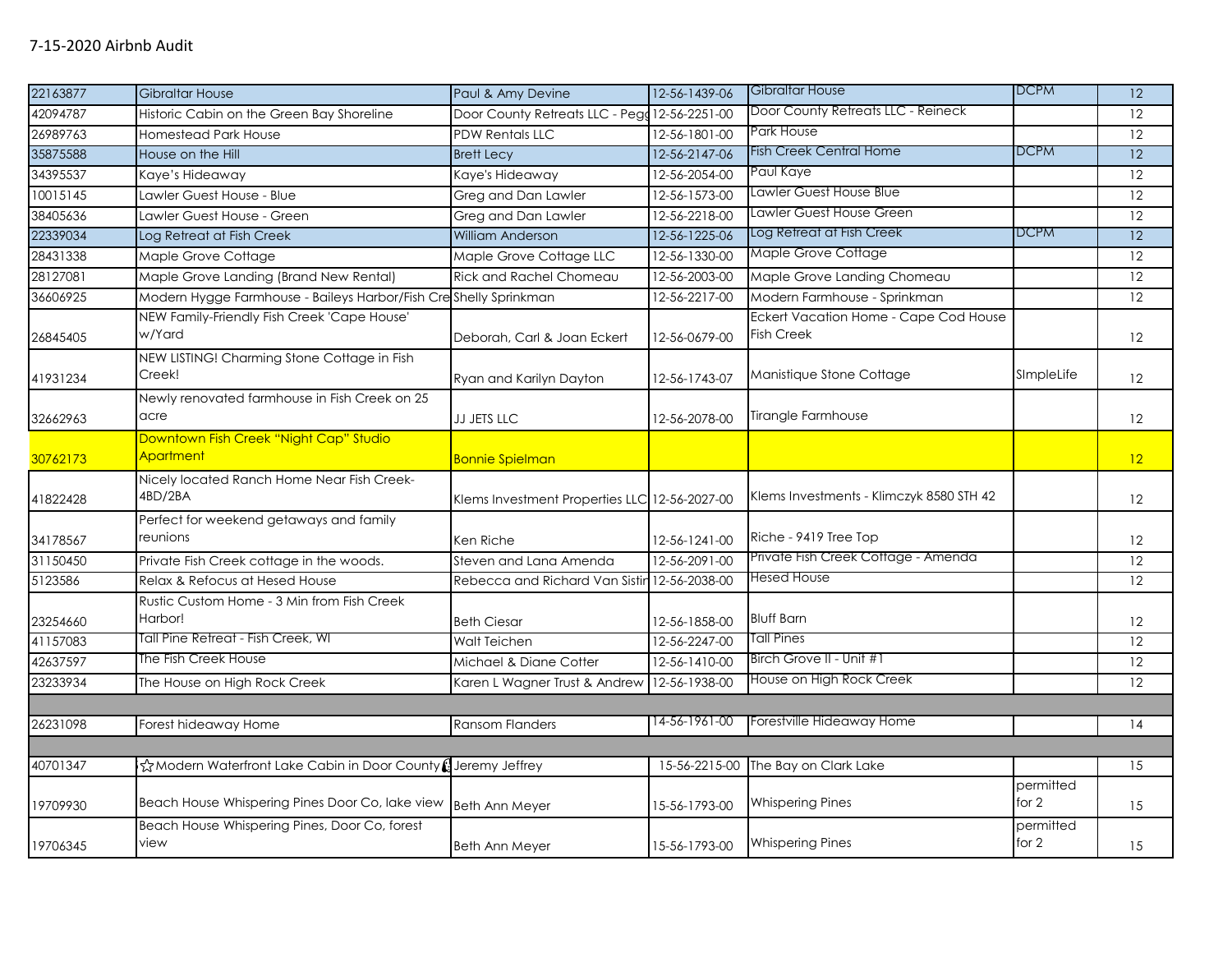|          |                                                                   |                                              |               | Beautiful Waterfront Cottage on Clark |                                                                       |                 |
|----------|-------------------------------------------------------------------|----------------------------------------------|---------------|---------------------------------------|-----------------------------------------------------------------------|-----------------|
| 27421061 | Beautiful Waterfront Cottage on Clark Lake                        | Kari and Scott Hunt                          | 15-56-1998-00 | Lake                                  |                                                                       | 15              |
| 25625710 | Beechwood Lodge                                                   | Jessica Porter                               | 15-56-1956-00 | Beechwood Lodge Porter                |                                                                       | 15              |
| 11659022 | Classic Farm House in Egg Harbor (upper unit)                     | <b>Tim Raduenz</b>                           | 15-56-1601-00 | Raduenz 6551 CTH T                    |                                                                       | 15              |
| 14400793 | Door County Lakeside Retreat                                      | Janet Slater                                 | 15-56-1085-00 | Lakeside Paradise Slater              |                                                                       | $\overline{15}$ |
| 25284585 | Jacksonport Home                                                  | <b>Robert Geitner</b>                        | 15-56-1944-00 | Jacksonport Home Geitner              |                                                                       | 15              |
| 22163921 | Kangaroo South Shore                                              | Michael K & Mary Lou H Sercher 15-56-1157-06 |               | Kangaroo South Shore                  | <b>DCPM</b>                                                           | $\overline{15}$ |
| 34023502 | Logan Creek Cottage                                               | <b>Robert Geitner</b>                        | 15-56-2105-00 | Logan Creek Cottage                   |                                                                       | 15              |
|          | NEW! Door County Lake Cabin on Private                            |                                              |               |                                       |                                                                       |                 |
| 29701170 | Peninsula                                                         | Jeremy and Caitlyn Jeffery                   | 15-56-2060-00 | The Point on Clark Lake               |                                                                       | 15              |
| 38797844 | Smitty's Beach House on Lake Michigan                             | Ruth Zubrensky                               | 15-56-2208-00 | <b>Smitty's Beach House</b>           |                                                                       | 15              |
| 22164036 | Vans Log Home                                                     | Robert & Marilyn Van Lieshout                | 15-56-0308-06 | Vans Log Home                         | <b>DCPM</b>                                                           | 15              |
|          |                                                                   |                                              |               |                                       |                                                                       |                 |
| 43927524 | Beautifully remodeled unit with king bed and<br>waterfront access | Jon Hanson                                   | 27-51-0807-00 | <b>Beach Harbor Resort</b>            | 36 (35<br>beach<br>$harbor + 1$<br>unit at 6404<br>CTH <sub>C</sub> ) | 27              |
| 28561474 | Deluxe Apartment with Whirlpool *Stay & Play in<br>Sturgeon Bay*  | Jon Hanson                                   | 27-51-0807-00 | <b>Beach Harbor Resort</b>            | 36 (35<br>beach<br>harbor $+1$<br>unit at 6404<br>CTH <sub>C</sub> )  | 27              |
| 43927523 | Deluxe Lower Apartment                                            | Jon Hanson                                   | 27-51-0807-00 | <b>Beach Harbor Resort</b>            | 36 (35<br>beach<br>$harbor + 1$<br>unit at 6404<br>CTH C)             | 27              |
| 33826439 | Studio Cottage with beach accesss                                 | Jon Hanson                                   | 27-51-0807-00 | <b>Beach Harbor Resort</b>            | 36 (35<br>beach<br>harbor $+1$<br>unit at 6404<br>CTH C)              | 27              |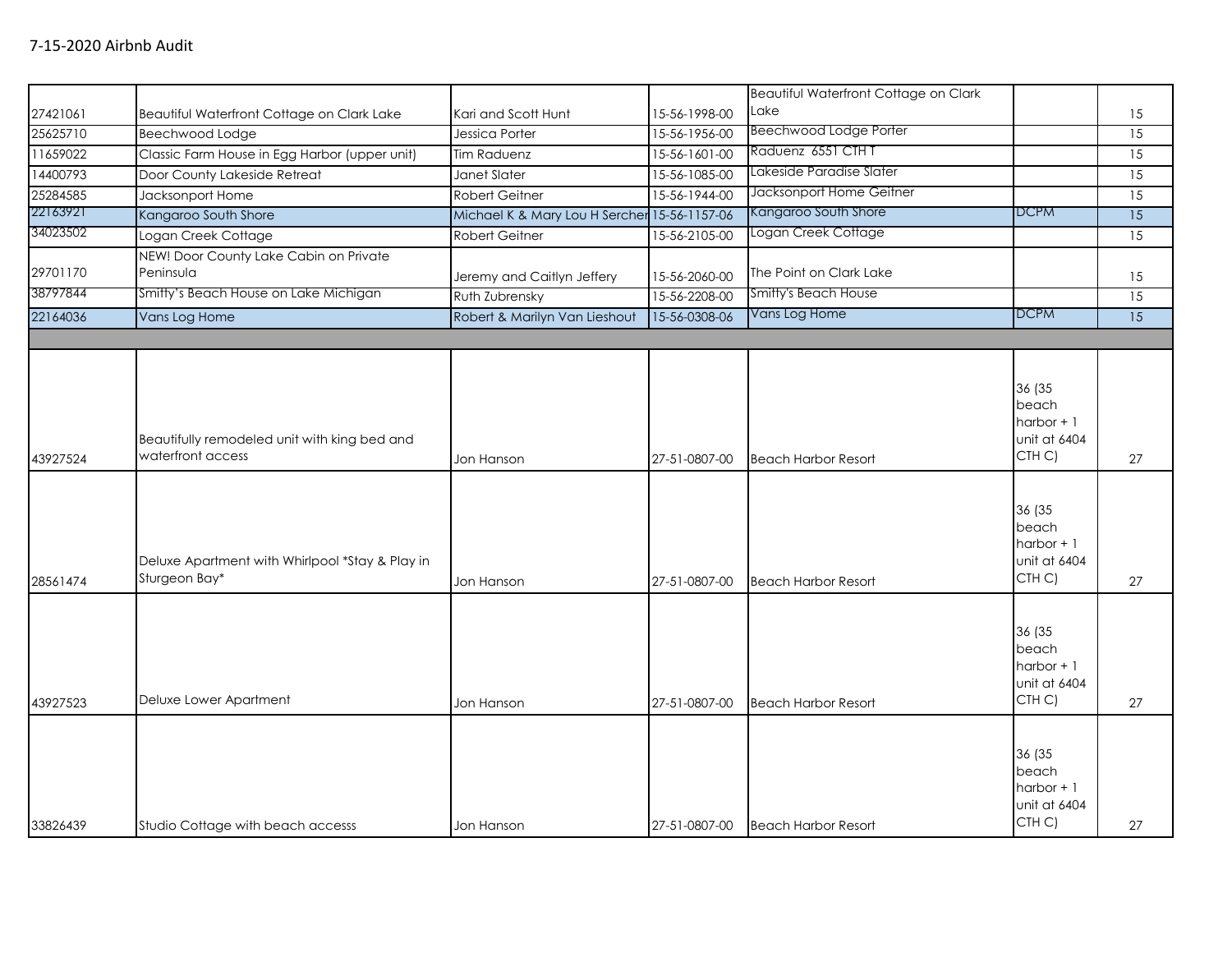| 33284391             | Waterfront Beach House Cottage                                                         | Jon Hanson                                                             | 27-51-0807-00                  | <b>Beach Harbor Resort</b>                                       | 36 (35<br>beach<br>harbor $+1$<br>unit at 6404<br>CTH C) | 27              |
|----------------------|----------------------------------------------------------------------------------------|------------------------------------------------------------------------|--------------------------------|------------------------------------------------------------------|----------------------------------------------------------|-----------------|
|                      |                                                                                        |                                                                        |                                | Cliffdwellers Resort Studio Cottage -                            |                                                          |                 |
| 19736390             | Cliffdwellers Resort Studio Cottage                                                    | Laurence McDermott                                                     | 27-53-2168-00                  | McDermott                                                        |                                                          | 27              |
| 44089140             | "Adventure Cottage" on Sand Bay Point, Door<br>County                                  | Anthony Goebel                                                         | 27-56-2327-00                  | Adventure Cottages LLC                                           |                                                          | 27              |
| 22163859             | Cabots point                                                                           | <b>Cabot's Point Properties LLC</b>                                    | 27-56-1729-06                  | Cabots Point                                                     | <b>DCPM</b>                                              | 27              |
| 24010019             | Door County Cabin next to working lighthouse                                           | Bay Area Property Managemen 27-56-1900-00                              |                                | Door County Cabin next to Lighthouse<br>Door County Country Home |                                                          | 27              |
| 9953250              | Door County Country Home                                                               | <b>Terry Kinney</b>                                                    | 27-55-0737-00                  |                                                                  |                                                          | 27              |
| 185416               | Door County Waterfront Cottage                                                         | Lane Kendig and Elaine Carmic 27-56-1156-00                            |                                | Kendig Snake Island                                              |                                                          | 27              |
| 26157331             | <b>English Bluebell Cottage</b>                                                        | Reginald Peter Jackson                                                 | 27-56-1955-00                  | <b>English Blubell Cottage</b>                                   |                                                          | 27              |
| 35999204             | Log Cabin House on the Water (Waterfront)                                              | <b>Rachel Messner</b>                                                  | 27-56-2184-00                  | Log Cabin House on the Water                                     |                                                          | 27              |
| 23881936             | <b>Meredith House</b>                                                                  | Steven C Sullivan                                                      | 27-55-0471-17                  | <b>Meredith House</b>                                            | restassure                                               | $\overline{27}$ |
| 25447356             | Nasewaupee Trail Log Home                                                              | <b>Terry Kinney</b>                                                    | 27-56-1841-00                  | Nasewaupee Trail Log Home react<br>5/29/18                       |                                                          | 27              |
| 41002430<br>25189877 | Open Door Oasis<br>Quiet Country Shed Surrounded by Nature's Beauty Glen Vander Velden | White Slope Hospitality Partners<br>LLC-Przemyslaw (Peter)<br>Szewczyk | 27-56-2204-00<br>27-56-1912-00 | Open Door Oasis<br>Shed, The - Vander Velden                     |                                                          | 27<br>27        |
|                      |                                                                                        |                                                                        |                                |                                                                  |                                                          |                 |
| 37080488             | Sand Bay Door County Waterfront cottage                                                | Donn Rozz, Robert Paul                                                 | 27-56-2179-00                  | Sand Bay Door County Waterfront Cottage                          |                                                          | 27              |
| 20965365             | Secluded Retreat Near Potawatomi State Park                                            | Glen and Gloria La Plante                                              | 27-56-2233-00                  | Secluded Retreat Near Potawatomi State<br>Park                   |                                                          | 27              |
| 22983752             | Sunrise Cabin in Sturgeon Bay, Door County                                             | Claire Miller & Justin Berken                                          | 27-56-1861-00                  | <b>Big Island</b>                                                | owner                                                    | 27              |
| 22983092             | Sunset Cabin in Sturgeon Bay, Door County                                              | Claire Miller & Justin Berken                                          | 27-56-1861-00                  | <b>Big Island</b>                                                | owner                                                    | 27              |
| 28741299             | The Bungalow at Potawatomi State Park                                                  | Andrew and Erin Isaacson                                               | 27-56-2011-00                  | Bungalow at Potawatomi Park-Isaacson                             |                                                          | 27              |
| 14142417             | Waterfront Cottage on Sturgeon Bay                                                     | Louise Knutter                                                         | 27-56-1680-00                  | Waterfront Cottage - Knutter                                     |                                                          | 27              |
|                      |                                                                                        |                                                                        |                                |                                                                  |                                                          |                 |
| 22163909             | Hideaway                                                                               | <b>Gregory Herman</b>                                                  | 32-53-0955-06                  | Hideaway, The Herman                                             | <b>DCPM</b>                                              | 32              |
| 13368133             | Delightful 2 Bdrm B&B                                                                  | Kathleen Schmidt                                                       | 32-54-1638-00                  | Hummingbird B&B                                                  |                                                          | 32              |
| 23698547             | <b>Appleport Sunrise</b>                                                               | Kathleen and Edward Callahan 32-56-1913-06                             |                                | <b>Appleport Sunrise</b>                                         | <b>DCPM</b>                                              | 32              |
| 22163843             | Arnie's Sanctuary                                                                      | James Arneson                                                          | 32-56-1352-06                  | <b>Arnie's Sanctuary</b>                                         | <b>DCPM</b>                                              | 32              |
| 22163815             | <b>Aunt Sallys</b>                                                                     | <b>William Bell</b>                                                    | 32-56-1238-06                  | <b>Aunt Sallys</b>                                               | <b>DCPM</b>                                              | 32              |
|                      |                                                                                        |                                                                        |                                |                                                                  |                                                          |                 |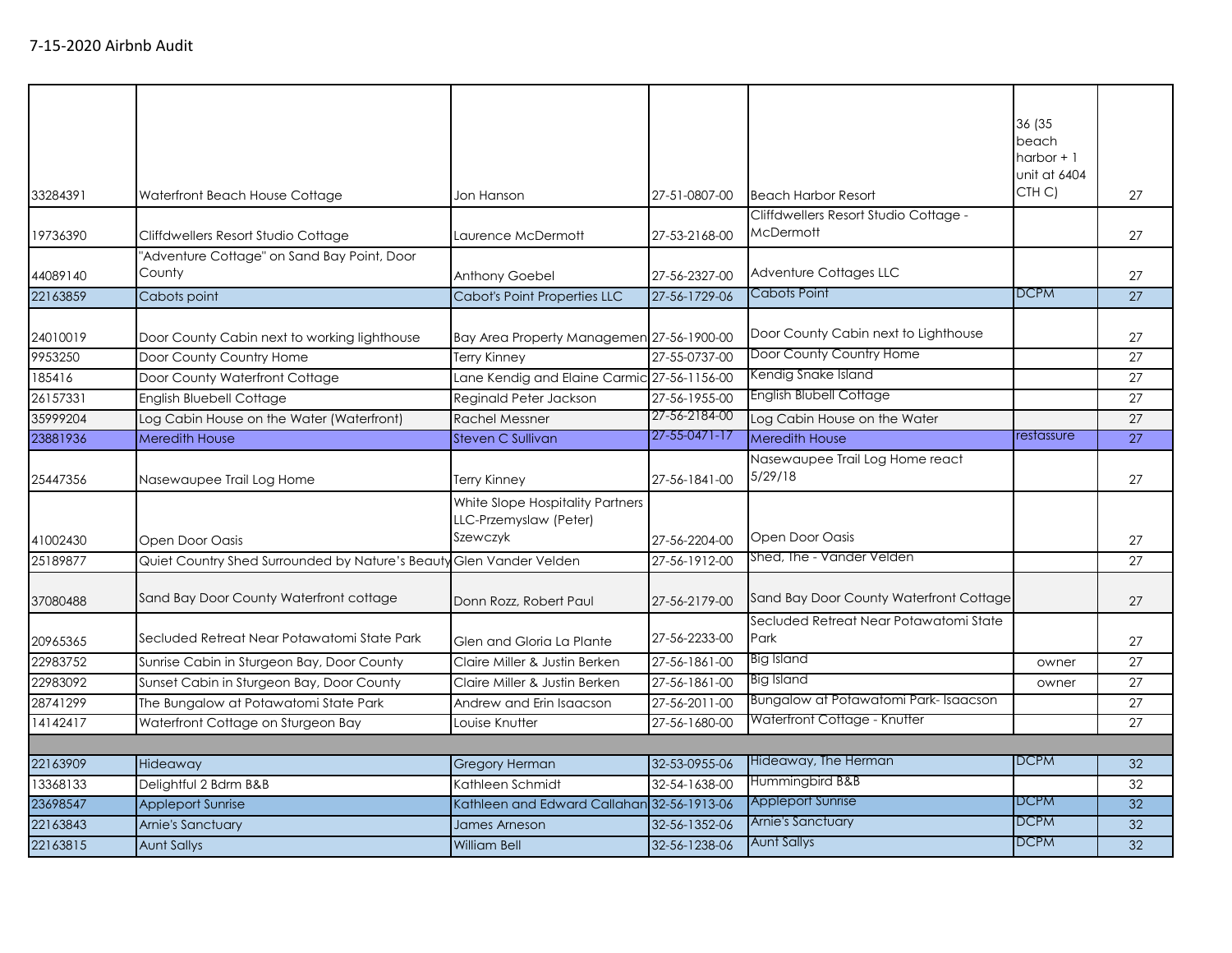| 22163849 | <b>Beechers Cabin</b>                                                        | Susan Szabo & Mark Beecher                    | 32-56-1571-06         | <b>Beechers Cabin</b>            | <b>DCPM</b> | 32              |
|----------|------------------------------------------------------------------------------|-----------------------------------------------|-----------------------|----------------------------------|-------------|-----------------|
| 22163853 | <b>Bells' Cottage</b>                                                        | Matt & Ryan Bell                              | 32-56-1131-06         | <b>Bells Cottage</b>             | DCPM        | 32              |
|          |                                                                              | reBarn LLC - Douglas and                      |                       |                                  |             |                 |
| 35162816 | <b>Birch Isle</b>                                                            | Gretchen Cunliffe-Owen                        | 32-56-1922-02         | <b>Birch Isle</b>                | Lundquist   | 32 <sub>2</sub> |
| 23005364 | <b>Blackberry Acres</b>                                                      | Chad Ewald                                    | 32-56-1847-00         | <b>Blackberry Acres</b>          |             | 32              |
| 22163856 | <b>Brenner Tower</b>                                                         | <b>Brenner Tower LLC</b>                      | 32-56-1227-06         | <b>Brenner Tower</b>             | <b>DCPM</b> | 32              |
| 36554021 | Cabin at the tip of the Door                                                 | Scott Studebaker                              | 32-56-1747-02         | Cabin at the Tip of the Door     | Lundquist   | 32              |
| 26020396 | <b>Camp Door</b>                                                             | <b>Jonathan Ocker</b>                         | 32-56-1844-02         | Camp Door                        | Lundquist   | 32              |
| 22163823 | <b>Cedar Dell Chalet</b>                                                     | <b>Vicky Kalscheur</b>                        | 32-56-1203-06         | <b>Cedar Dell Chalet</b>         | <b>DCPM</b> | 32              |
| 21026430 | Cottage Hideaway                                                             | Mary Jahnke                                   | 32-55-0710-00         | Cottage Hideaway                 |             | 32              |
| 36176625 | <b>Country Lane Home</b>                                                     | Greg & Suzanne Sunstrom                       | 32-56-2144-06         | County Lane Home                 | <b>DCPM</b> | 32              |
| 39248101 | Cro's Nest - On the shore. Island views.                                     | Donald Lee Buckingham                         | 32-56-2270-00         | Cro's Nest                       |             | 32              |
| 27550326 | <b>DOOR 42</b>                                                               | Shawn and Kim Marshall                        | 32-56-1976-00         | DOOR 42                          |             | 32              |
| 24741359 | Eagle Sands Beach Lodge                                                      | Matthew P Shumway                             | 32-56-1870-06         | Vandelay Shore                   | <b>DCPM</b> | $\overline{32}$ |
| 22163835 | <b>East Haven</b>                                                            | <b>Barnara Moline</b>                         | 32-56-1592-06         | East Haven                       | <b>DCPM</b> | 32              |
| 1036370  | <b>Eclectic Style Cottage</b>                                                | <b>Tim Raduenz</b>                            | 32-56-0930-00         | <b>EBDC-Raduenz</b>              |             | 32              |
|          | Ellison Bay Family Compound! 8 bed/5bath/20                                  |                                               |                       |                                  |             |                 |
| 44072623 | acres                                                                        | <b>Tim Raduenz</b>                            |                       |                                  |             | 32              |
| 1807644  | First Floor with Forest View                                                 | Loren & Helen Fandrei                         | $32 - 56 - 1341 - 00$ | Granpa's House Rental Door Co WI |             | 32              |
| 22163867 | <b>Garret Bay Bluff</b>                                                      | <b>William Berry</b>                          | 32-56-1641-06         | Garret Bay Bluff                 | <b>DCPM</b> | 32              |
| 20802710 | <b>Garrett Bay Getaway</b>                                                   | Kenneth Hays & Sally Wheelock 32-56-1802-00   |                       | Garret Bay Getaway               |             | 32              |
| 18686076 | Get Ready to hear Welcome Home                                               | Charlene K Berg                               | 32-56-1756-00         | Welcome Home- 12625 STH 42       |             | 32              |
| 37805022 | <b>Gunderson Cabin</b>                                                       | <b>Edward Patera</b>                          | 32-56-2186-00         | Gunderson Cabin on the Water     |             | 32              |
| 9818691  | Historic Log Cabin by the Bay (Lake View & Access) Greg Bott                 |                                               | 32-56-2311-00         | Doc's Hideaway                   |             | 32              |
| 22163913 | Hoffman's Up North                                                           | Hoffman's Up North LLC - Matthe 32-56-1463-06 |                       | Hoffman's Up North               | <b>DCPM</b> | 32              |
| 22163924 | Krause Cottage                                                               | Douglas & Ellen Krause                        | 32-56-1466-06         | Krause Cottage                   | <b>DCPM</b> | 32              |
| 23682161 | Lakeview Lodge                                                               | Lee Hildebrand - Lakeview Lodd 32-56-1804-06  |                       | Lakeview Lodge                   | <b>DCPM</b> | 32              |
| 35222861 | <b>Moose Manor</b>                                                           | David & Cory Erickson                         | 32-56-2085-02         | <b>Moose Manor</b>               | Lundquist   | 32              |
| 27154178 | Never Want to Leave Cottage                                                  | Herman and Camille Unger                      | 32-56-1996-00         | Never Want to Leave Cottage      |             | 32              |
| 36416958 | NEW! Cottage in Roweleys Bay w/ Deck & Grill!                                | Mary Cole                                     | 32-55-0014-00         | Rowleys Bay Cabins               | evolve      | 32              |
| 36417068 | NEW! Rowleys Bay Cottage w/Grill Near Fall Foliage Mary Cole                 |                                               | 32-55-0014-00         | Rowleys Bay Cabins               | evolve      | 32              |
| 38669989 | NEW! Updated Home w/Deck, 2 Mi to Sister Bay Bed Brian and Alissa Schwalbach |                                               | 32-56-2200-00         | Beach Road Cottage - Schwalbach  | evolve      | 32              |
| 19476764 | North Woods Cottage                                                          | Robert Grant                                  | 32-56-1749-00         | Northwoods Cottage               |             | 32              |
| 43945220 | Northern Door                                                                | Steve and Linda Kroes                         | 32-56-2303-06         | Northern Door Rd - KROES         |             | 32              |
|          |                                                                              |                                               |                       |                                  | previously  |                 |
| 40304839 | Northern Lights Farmhouse                                                    | Randall J Daubner                             | 32-56-1722-00         | Timberline Road - Daubner        | permitted   | 32              |
| 38484779 | Peaceful Studio Loft on Outskirts of Sister Bay                              | Sunwise Turn LLC- Eryka Fiedler               | 32-56-2171-00         | Sunwise Turn                     |             | 32              |
| 22163990 | Porcupine Shores                                                             | Brian Bartell - Kim Winburn                   | 32-56-1603-06         | Porcupine Shores                 | DCPM        | 32              |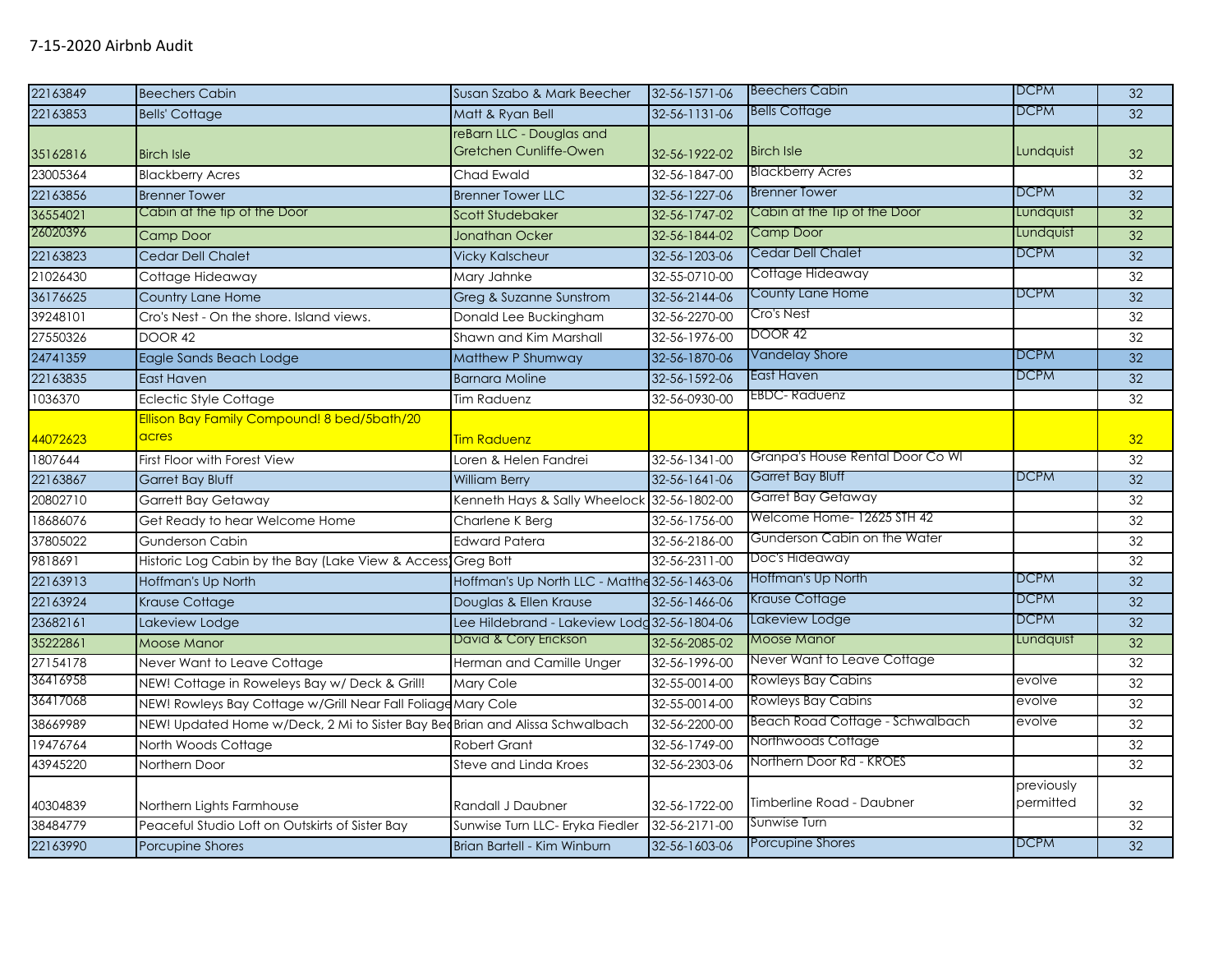| 23052847 | Rothaus/Europe Lake                                                         | Roman and Claudia Apuzzo                                | 32-56-1849-00 | Europe Lake Cottage-Apuzzo -501 Europe Lake |                                 | 32 |
|----------|-----------------------------------------------------------------------------|---------------------------------------------------------|---------------|---------------------------------------------|---------------------------------|----|
| 22163998 | <b>Rustic Cottage</b>                                                       | Sandra Berg                                             | 32-56-1387-06 | Rustic Cottage                              | DCPM                            | 32 |
| 6795558  | Rustic Summer Sleeping House                                                | Tim and Kathleen Kay                                    | 32-56-1523-00 | Three Sisters Farm                          | permnitted<br>for $3$           | 32 |
| 31885024 | Sand Bay Beach Cabin (Waterfront w/ private<br>beach)                       | Tom & Tanya Wismar - Sand<br><b>Bay Beach Cabin LLC</b> | 32-56-1880-00 | Sand Bay Beach Cabin LLC - Wismar           |                                 | 32 |
| 17656861 | Schwandt Cottage                                                            | Georgina Schwandt                                       | 32-55-0177-00 | Schwandt Cottage                            |                                 | 32 |
| 43899547 | Secluded Door County home minutes to<br>everything!                         | Brandon & Tonya Buchner                                 | 32-56-2320-00 | The Cottage Retreat at Birch Cove           |                                 | 32 |
| 31074495 | Serendipity Meadow 7-acre oasis in Door County W Cecilia and Dennis Lindell |                                                         | 32-56-1963-00 | Serendipity Meadow                          |                                 | 32 |
| 26095414 | Serenity Now                                                                | Todd and Michelle Cox                                   | 32-56-1838-00 | <b>Sister Bay Respite</b>                   |                                 | 32 |
| 22339050 | <b>Shadow Lawn</b>                                                          | <b>John Peterson</b>                                    | 32-56-0190-06 | Shadown Lawn                                | <b>DCPM</b>                     | 32 |
| 44315844 | Sister Bay Cottage on the Water                                             |                                                         |               |                                             |                                 | 32 |
| 24307299 | Sister Bay Log Home with a View                                             | Van Moreau Properties LLC                               | 32-56-1932-00 | Sister Bay Log Home with a view             |                                 | 32 |
| 896385   | Sunny Cottage in Ellson Bay                                                 | Deborah "Sophie" Taubert Geha 32-55-0124-00             |               | <b>Terra Cottages</b>                       | permitted<br>for five units     | 32 |
| 2336212  | Terra Cottages #2                                                           | Deborah "Sophie" Taubert Geha 32-55-0124-00             |               | <b>Terra Cottages</b>                       | permitted<br>for five units     | 32 |
| 14648663 | Terra Cottages #4                                                           | Deborah "Sophie" Taubert Geha 32-55-0124-00             |               | <b>Terra Cottages</b>                       | permitted<br>for five units     | 32 |
| 896560   | Terra Cottages Gills Rock 3                                                 | Deborah "Sophie" Taubert Geha 32-55-0124-00             |               | <b>Terra Cottages</b>                       | permitted<br>for five units     | 32 |
| 897991   | Terra Cottages Gills Rock, Door Co.                                         | Deborah "Sophie" Taubert Geha 32-55-0124-00             |               | <b>Terra Cottages</b>                       | permitted<br>for five units     | 32 |
| 6798124  | The Cabbage, a 1969 A frame                                                 | Kimberly Hazen                                          | 32-56-1496-00 | Hazen Cabbage                               |                                 | 32 |
| 22164029 | The Nest                                                                    | Paul O'Keefe                                            | 32-56-1514-06 | Nest, The                                   | <b>DCPM</b>                     | 32 |
| 41772460 | The Swedish Orchard Farm                                                    | Peder Nelson                                            | 32-56-2083-00 | The Swedish Orchard Farm                    |                                 | 32 |
| 8036265  | Three Sisters "Sweet" Retreat                                               | Tim and Kathleen Kay                                    | 32-56-1523-00 | Three Sisters Farm                          | permitted<br>for three<br>units | 32 |
| 31650868 | Tree Top Getaway                                                            | Kayla Gensler                                           | 32-56-2040-00 | <b>Tree Top Getaway</b>                     |                                 | 32 |
| 40775569 | Under The Tree Top Getaway                                                  | Kayla Gensler                                           | 32-56-2040-00 | <b>Tree Top Getaway</b>                     |                                 | 32 |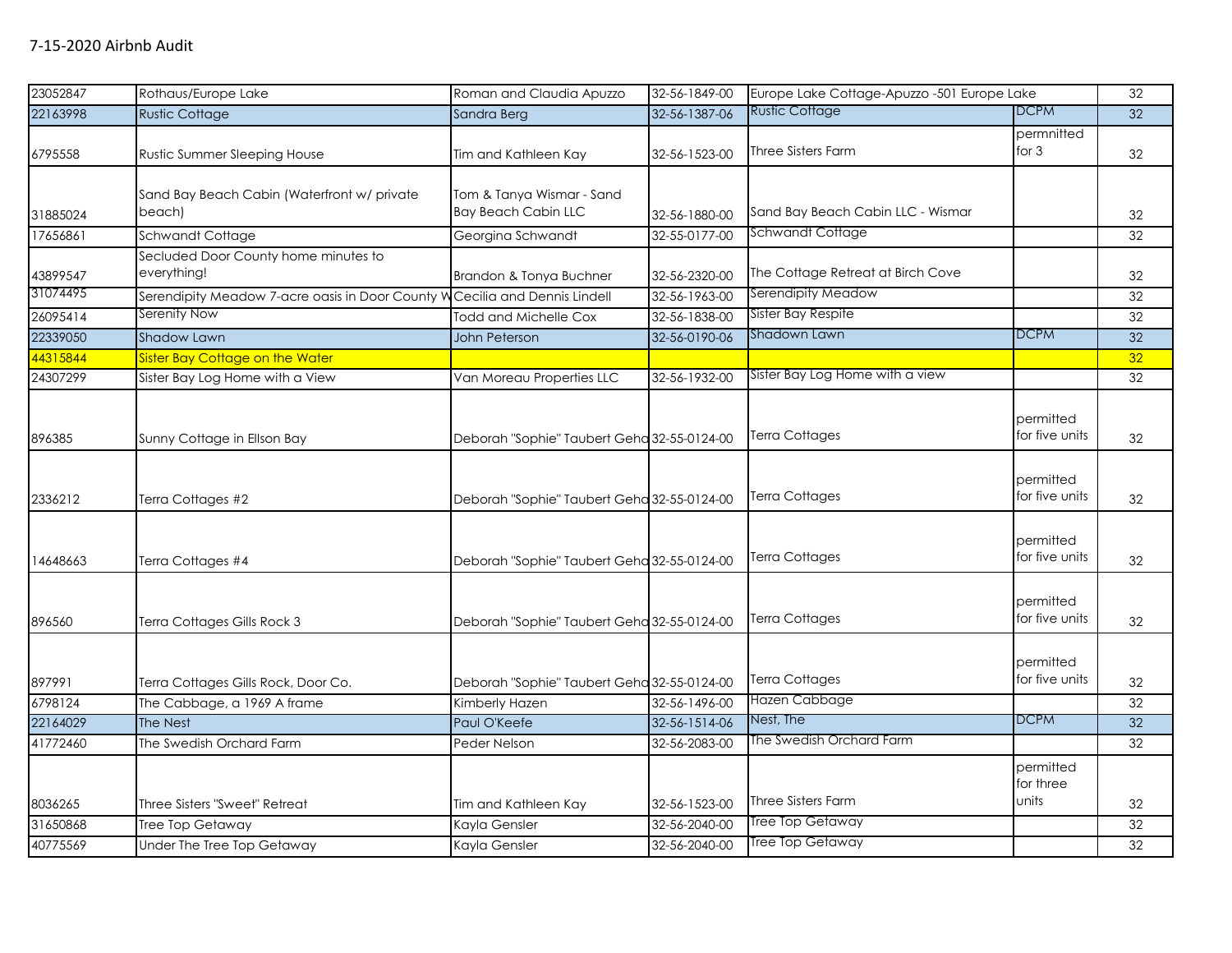| 24230129 | Unique architect designed home on waterfront blu Kimberly Hazen                                    |                                                  | 32-56-1971-00 | Vinkelhus-Vest                                               |                       | 32 |
|----------|----------------------------------------------------------------------------------------------------|--------------------------------------------------|---------------|--------------------------------------------------------------|-----------------------|----|
| 34750391 | Windermere                                                                                         | <b>Barton Warner</b>                             | 32-56-2103-06 | Windermere                                                   |                       | 32 |
| 22164049 | <b>Windmill Place</b>                                                                              | Michael & Vicki Bowers                           | 32-56-1134-06 | Windmill - 10104 Town Line Dr                                | <b>DCPM</b>           | 32 |
| 33129311 | Your million dollar view of the Bay awaits you                                                     | Sandra Rice                                      | 32-56-2137-00 | Rice - 11243 Bayview Road                                    |                       | 32 |
|          |                                                                                                    |                                                  |               |                                                              |                       |    |
| 26565068 | Chanticleer Guest House-Garden Room                                                                | Chanticleer Guest House, Inc.                    | 33-54-0006-00 | <b>Chanticleer Guest House</b>                               | permitted<br>for $12$ | 33 |
| 26537104 | Chanticleer Guest House-Granary Room                                                               | Chanticleer Guest House, Inc.                    | 33-54-0006-00 | <b>Chanticleer Guest House</b>                               | permitted<br>for $12$ | 33 |
| 26564676 | Chanticleer Guest House-Loft Room                                                                  | Chanticleer Guest House, Inc.                    | 33-54-0006-00 | <b>Chanticleer Guest House</b>                               | permitted<br>for 12   | 33 |
| 26565824 | Chanticleer Guest House-Rose Room                                                                  | Chanticleer Guest House, Inc.                    | 33-54-0006-00 | <b>Chanticleer Guest House</b>                               | permitted<br>for 12   | 33 |
| 26565527 | Chanticleer Guest House-Sunflower Room                                                             | Chanticleer Guest House, Inc.                    | 33-54-0006-00 | <b>Chanticleer Guest House</b>                               | permitted<br>for $12$ | 33 |
| 28359743 | Beautiful home on the best sand beach in Door<br>Co.                                               | Gary and Marion Ciepluch                         | 33-56-2009-00 | Beautiful Home on the Best Sand Beach in<br>Do Co - Ciepluch |                       | 33 |
| 23546503 | Birmingham's Barn by the Bay                                                                       | Birmingham's of Sturgeon Bay                     | 33-55-0163-00 | <b>Birminghams Cottages</b>                                  |                       | 33 |
| 43206365 | Door County Bluffside Home with Stunning Views<br>of Bay                                           | Hendrickson Trust - Terese Hendr 33-56-2236-07   |               | <b>Baydream Believer</b>                                     | simplelife            | 33 |
| 13328872 | Door County Dream House                                                                            | Fred Suchy                                       | 33-56-0695-00 | Door County Dream Home                                       |                       | 33 |
| 15048452 | Door County Escape!                                                                                | Ann Johnson                                      | 33-56-1660-00 | Clark Lake Cottage - Johnson                                 |                       | 33 |
| 22939300 | Elegant Farmhouse with Massage                                                                     | <b>Russell Burie</b>                             | 33-56-1851-00 | <b>Elegant Farmhouse</b>                                     |                       | 33 |
| 31488590 | Fantastic Family Cottage on Sand Beach                                                             | Kaftan Family LLP                                | 33-55-0777-00 | Kaftan - 4830 Bark Road                                      |                       | 33 |
| 28484110 | Featured in Door County Magazine Luxury Homes                                                      | Travis & Jolyn Boland                            | 33-56-0620-00 | Whitefish Bay - Boland 4967 Cave Point Dr                    |                       | 33 |
| 43429805 | <b>Glidden Beach Cottage **New Listing**</b>                                                       |                                                  |               |                                                              |                       | 33 |
| 39088182 | Glidden Cottage                                                                                    | Justin & Lindsey Bohrer                          | 33-56-1954-00 | Bayside Cottage -- Bohrer - 3815 Bayshore                    | permitted<br>for $2$  | 33 |
| 22164023 | <b>Green House</b>                                                                                 | A&J Properties, LLC                              | 33-56-1493-06 | <b>Green House</b>                                           | <b>DCPM</b>           | 33 |
| 4860774  | Huge House on Glidden Drive                                                                        | Mary & Ray Spangler                              | 33-56-0400-00 | Mary's Beach House                                           |                       | 33 |
| 22163954 | Lakeside Haven                                                                                     | Kathy Richmond                                   | 33-56-1240-06 | Lakeside Haven                                               | <b>DCPM</b>           | 33 |
| 25742101 | Lodge on Laurie Lane                                                                               | Shirley Becker Trust - Polly Kerkm 33-56-1492-17 |               | Lodge on Laurie Lane                                         | restassure            | 33 |
| 28407162 | Log Cabin on the nicest sand beach in Door Count Log Cabin Rentals LLC                             |                                                  | 33-56-1447-00 | Log Cabin on the Water                                       |                       | 33 |
| 18834422 | Midship at Three's Company                                                                         | Jon Hanson                                       | 33-56-906-00  | Little Harbor Cottages                                       | permitted<br>for $3$  | 33 |
| 33554883 | NEW LISTING - Rustic Charm just steps from the Bay John & Julie Thenell- Thenell Ren 33-55-0063-07 |                                                  |               | <b>Thenells Cottage</b>                                      | simplelife            | 33 |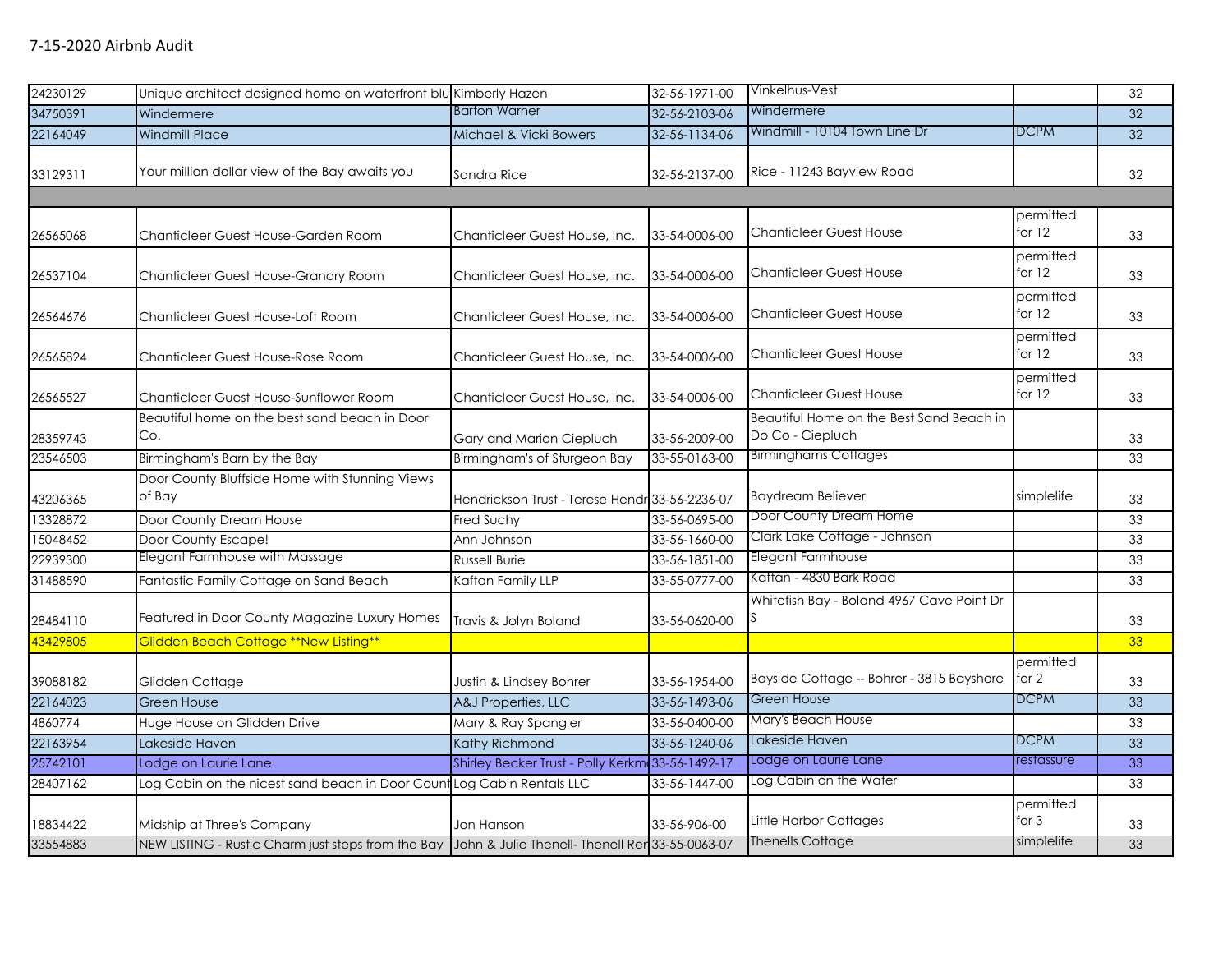| 35428738 | NEW Listing! Entire private home! Guaranteed fun!   | Pete Hurth                                        | 33-56-2151-00 | Hurth - Bluff Court Trail                                 |                      | 33 |
|----------|-----------------------------------------------------|---------------------------------------------------|---------------|-----------------------------------------------------------|----------------------|----|
| 25551184 | NEW listing! Sand Beach Cottage on Lake<br>Michigan | Greg, Mary, Nick and Jennelle<br>Anderson         | 33-56-1942-00 | Sand Beach Cottage - Anderson                             |                      | 33 |
| 36451928 | Secluded Forest Retreat in Door County              | John F Quella                                     | 33-56-2169-00 | Quella -4324 Whitefish Bay Rd-Secluded<br>pine tree retre |                      | 33 |
| 18834309 | Starboard Cottage at Three's Company                | Jon Hanson                                        | 33-56-0906-00 | Little Harbor Cottages                                    | permitted<br>for $3$ | 33 |
| 19767552 | <b>Stunning Door County Sunsets</b>                 | Beth Ann Resch                                    | 33-56-1792-00 | <b>Stunning Door County Sunsets - Resch</b>               |                      | 33 |
| 25487105 | Sturgeon Bay Waterfront Cottage                     | Justin & Lindsey Bohrer                           | 33-56-1954-00 | Bayside Cottage -- Bohrer - 3815 Bayshore                 |                      | 33 |
| 38026760 | Sunset Bluff                                        | Carter Holdings LLC                               | 33-56-2205-00 | Sunset Bluff - 5217 Red Sunset Lane                       |                      | 33 |
| 12323917 | Woodsy Retreat on Lake Michigan                     | Joan Shiels                                       | 33-56-1627-00 | Woodsy Retreat on Lake Michigan                           |                      | 33 |
|          |                                                     |                                                   |               |                                                           |                      |    |
| 26339590 | Bedroom Suite                                       | Nora Zacek                                        | 34-50-0077-00 | Open Hearth Lodge                                         |                      | 34 |
| 26339607 | Evergreen Suite                                     | Nora Zacek                                        | 34-50-0077-00 | Open Hearth Lodge                                         |                      | 34 |
| 35615823 | 101: Downtown Sister Bay Door County, Wisconsin     | <b>Mary Erickson</b>                              | 34-53-2150-00 | Marina View Condominium #101 - The 101                    |                      | 34 |
| 34598765 | Marina View #104                                    | Max Mc Cormick                                    | 34-56-2023-06 | Marina View Condominiums #104                             | <b>DCPM</b>          | 34 |
| 34538998 | Mill Road Place #1                                  | <b>Patrick Quinn</b>                              | 34-53-2072-06 | Mill Road Place #1                                        | <b>DCPM</b>          | 34 |
| 34539755 | Mill Road Place #2                                  | Kevin and Vicki Quinn                             | 34-53-2120-06 | Mill Road Place #2                                        | <b>DCPM</b>          | 34 |
| 34540316 | Mill Road Place #3                                  | Ken Larsen - Mill Road Place LLC 34-53-2112-06    |               | Mill Road Place #3                                        | <b>DCPM</b>          | 34 |
| 34540627 | Mill Road Place #4                                  | Ken Larsen - Mill Road Place LLC 34-53-2113-06    |               | Mill Road Place #4                                        | <b>DCPM</b>          | 34 |
| 38355098 | Abode on Spring                                     | Kevin Schuhart                                    | 34-56-1291-06 | Abode on Spring                                           | <b>DCPM</b>          | 34 |
| 23698884 | <b>Another Thyme</b>                                | David Peterson                                    | 34-56-1805-06 | Another Thyme                                             | <b>DCPM</b>          | 34 |
| 43266518 | Bay Shore Bungalow---Home With a View               | Door County Squires LLC                           | 34-56-2287-00 | <b>Bayshore Bungalow</b>                                  |                      | 34 |
| 43237668 | Bay Shore Bungalow---Home With a View               | Door County Squires LLC                           | 34-56-2287-00 | <b>Bayshore Bungalow</b>                                  | duplicate            | 34 |
| 12672427 | Beach view waterfront park access!                  | Dawn and Walter Nawrot                            | 34-56-1620-00 | Parkview Drive - Nawrot                                   |                      | 34 |
| 42412911 | Camp Kukubuku                                       | Kevin and Annie Geurts                            | 34-56-2256-00 | Camp Kukubuku                                             |                      | 34 |
| 22163827 | Copper Moon                                         | <b>Donald Denny</b>                               | 34-55-0761-06 | Copper Moon Cottage                                       | <b>DCPM</b>          | 34 |
| 19227870 | Cute and Cozy Steps from Downtown                   | Audrey and Craig Schmidt                          | 34-56-1769-00 | Cute and Cozy Sister Bay - Schmidt                        |                      | 34 |
| 25692012 | Door in the woods                                   | Tom Ahlbeck - Daisy Ahlbeck Tru 34-56-1892-06     |               | Door in the Woods                                         |                      | 34 |
| 16332969 | Family Friendly Retreat in the Heart of Sister Bay  | Pamela Schmitz/ CPS Holdings L 34-56-1695-00      |               | Sister Bay Chalet                                         |                      | 34 |
| 33579557 | Farmhouse on Northwoods                             | Hillside Cove LLC                                 | 34-56-2080-00 | Farmhouse on Northwoods                                   |                      | 34 |
| 22163906 | <b>Hidden Gem</b>                                   | Julie & Nathan Slovin                             | 34-56-0495-06 | Hidden Gem on Trillium                                    | <b>DCPM</b>          | 34 |
| 22164027 | <b>High Garden</b>                                  | Jeff & Alisha Wiswell - Wiswell Prd 34-56-1888-06 |               | <b>High Garden</b>                                        | <b>DCPM</b>          | 34 |
| 42433713 | <b>Highland Escape</b>                              | Rebecca and Erik Spychalski                       | 34-53-2261-06 | <b>Highland Escape</b>                                    | <b>DCPM</b>          | 34 |
| 30368118 | Hillside Haven                                      | Pamela Schmitz/ CPS Holdings L 34-56-2051-00      |               | Hillside Haven                                            |                      | 34 |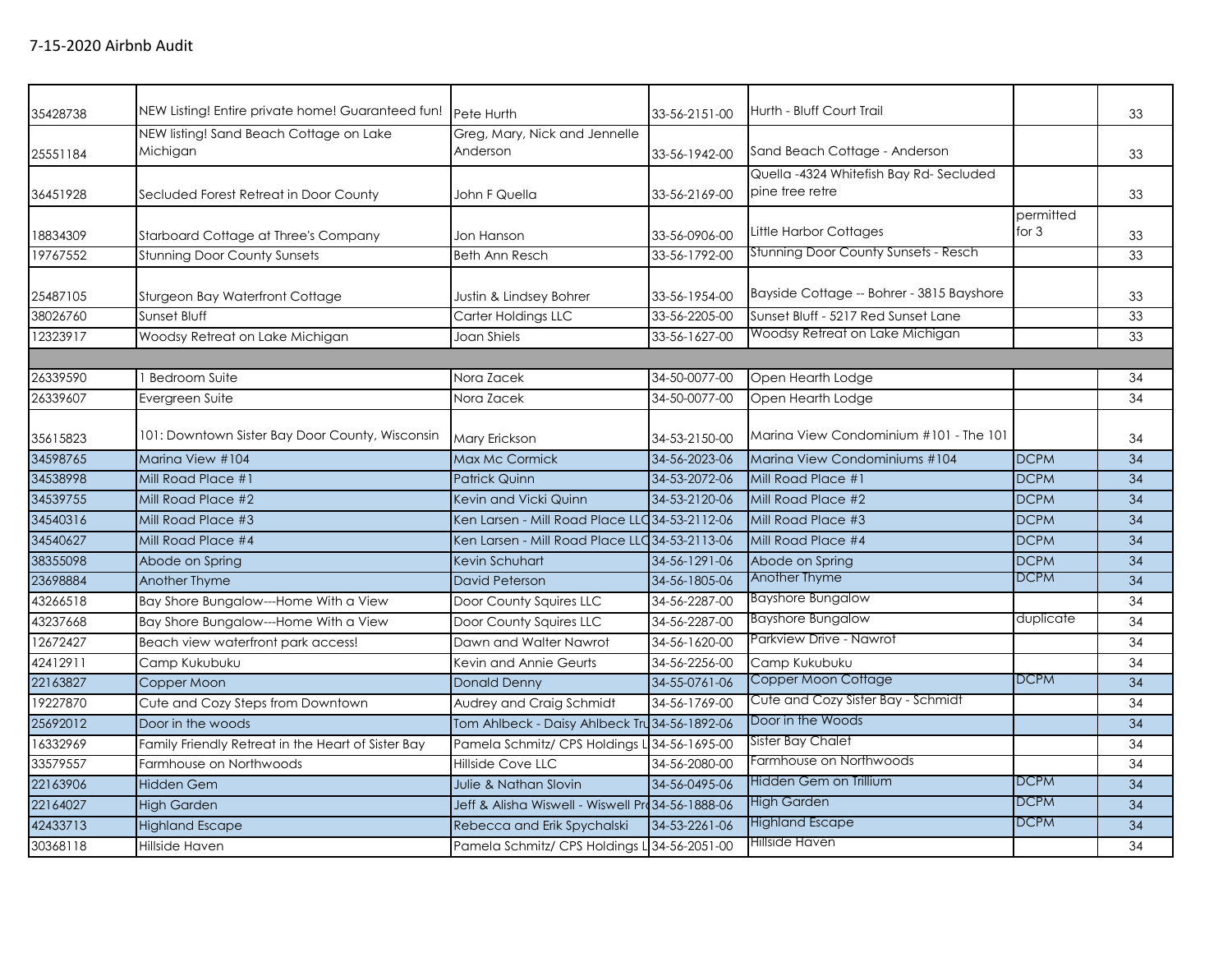| 22339043 | King's Landing                                               | <b>Wiswell Property Group</b>              | 34-56-1602-06 | Kings Landing                               | <b>DCPM</b>                  | $\overline{34}$ |
|----------|--------------------------------------------------------------|--------------------------------------------|---------------|---------------------------------------------|------------------------------|-----------------|
|          |                                                              |                                            |               |                                             |                              |                 |
| 27491674 | Large Classic Cottage in Heart of Sister Bay                 | Ashley Prange et al                        | 34-56-1985-00 | Large Classic Cottage in Hear of Sister Bay |                              | 34              |
| 30958438 | Maple Manor                                                  | <b>Gary Polipnick</b>                      | 34-56-2050-00 | Maple Manor - Polipnick                     |                              | 34              |
| 33591420 | Newly Renovated Home in Heart of Sister Bay                  | <b>Fred Bexell</b>                         | 34-56-2138-00 | Heart of Sister Bay Bexell                  |                              | 34              |
| 42222859 | Pheasant Court Near the Bay                                  | <b>Charles Raymond</b>                     | 34-56-2260-06 | Pheasant Court Near the Bay                 | <b>DCPM</b>                  | 34              |
| 22163993 | Port New                                                     | Andrew Bookmeier                           | 34-56-0075-06 | Port New                                    | <b>DCPM</b>                  | 34              |
| 43897664 | Remodeled motel room in down town Sister Bay.Nr              | <b>Fred Bexell</b>                         |               |                                             |                              | 34              |
| 43914792 | Remodeled motel room with 2 double beds. Nr 11 Fred Bexell   |                                            |               |                                             |                              | 34              |
| 43914679 | Remodeled motel room with 2 double beds.Nr 12                | <b>Fred Bexell</b>                         |               |                                             |                              | 34              |
| 25692031 | Salinskys Domicile Cottage                                   | <b>Jim Salinsky</b>                        | 34-56-1757-06 | Salinskys Domicile Cottage                  | <b>DCPM</b>                  | 34              |
| 20981273 | Sister Bay Cottage                                           | Karen Berndt                               | 34-56-1788-00 | Sister Bay Cottage                          |                              | 34              |
| 23352551 | Sister Bay Eclectic Cottage                                  | Tim Raduenz                                | 34-56-1859-00 | SBDC                                        |                              | 34              |
| 25692218 | Sister Bay View                                              | James Johnson                              | 34-56-1422-06 | <b>Sister Bay View</b>                      | <b>DCPM</b>                  | 34              |
| 38747238 | Spacious Sister Bay Home                                     | <b>HRISTO BLAGOEV ET AL</b>                | 34-56-2180-00 | Spacious Sister Bay Home                    | evolve                       | 34              |
| 40176826 | Sweetbriar Country Manor                                     | Deb Homan                                  | 34-56-0743-00 | Sweetbriar                                  |                              | 34              |
| 2613362  | The Cotter Cottage                                           | <b>Brandon Cotter</b>                      | 34-56-1371-00 | The Cotter Cottage                          |                              | 34              |
| 26327643 | The Yoga Pad - Open & Eclectic Includes Free Yog Brad Massey |                                            | 34-56-1982-00 | Yoga Pad, The                               |                              | 34              |
| 22164033 | <b>Trillium Lane</b>                                         | Dennis & Maribeth Dorn                     | 34-56-1702-06 | <b>Trillium Retreat</b>                     | <b>DCPM</b>                  | 34              |
| 22164040 | <b>Wall to Wall Retreat</b>                                  | Jack and Teresa Wall                       | 34-56-1335-06 | Wall to Wall Retreat                        | <b>DCPM</b>                  | 34              |
|          |                                                              |                                            |               |                                             |                              |                 |
| 27656165 | 33ft Yacht!                                                  | Jon Hanson                                 | 35-50-0907-00 | Snug Harbor Inn                             | 17 (15 rooms<br>$+2$ boats)  | 35              |
| 20869118 | Carver Cabin                                                 | Jon Hanson                                 | 35-50-0907-00 | Snug Harbor Inn                             | 17 (15 rooms<br>+2 boats)    | 35              |
| 31929058 | Deluxe Room, 1 King Bed, Second Floor                        | Holiday Motel Management LLC 35-50-0964-00 |               | Holiday Music Hotel                         | permitted<br>for $18$        | 35              |
| 31927648 | Deluxe Room, 1 Queen Bed, Second Floor                       | Holiday Motel Management LLC 35-50-0964-00 |               | Holiday Music Hotel                         | permitted<br>for 18          | 35              |
| 33549110 | Luxury Suite                                                 | Jon Hanson                                 | 35-50-0907-00 | Snug Harbor Inn                             | 17 (15 rooms<br>$+ 2$ boats) | 35              |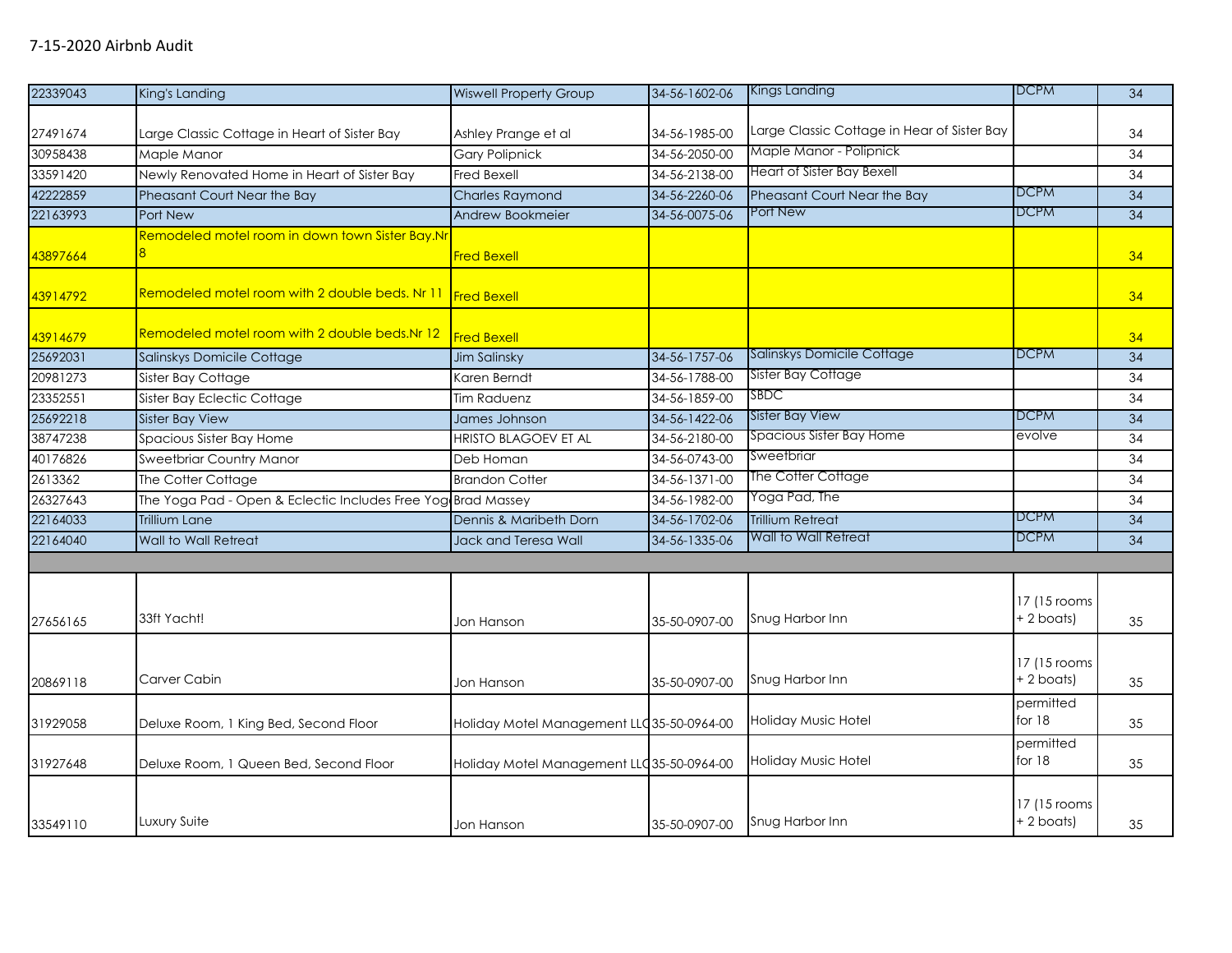| 31928802 | Room, 1 King Bed, Second Floor                                 | Holiday Motel Management LLC35-50-0964-00  |               | Holiday Music Hotel | permitted<br>for $18$        | 35 |
|----------|----------------------------------------------------------------|--------------------------------------------|---------------|---------------------|------------------------------|----|
| 24498867 | Room, 1 Queen Bed and 1 Full Bed, Ground Floor                 | Holiday Motel Management LLC 35-50-0964-00 |               | Holiday Music Hotel | permitted<br>for $18$        | 35 |
| 31928561 | Room, 1 Queen Bed and 1 Full Bed, Second Floor                 | Holiday Motel Management LLC 35-50-0964-00 |               | Holiday Music Hotel | permitted<br>for 18          | 35 |
| 24476710 | Room, 1 Queen Bed, Ground Floor                                | Holiday Motel Management LLC 35-50-0964-00 |               | Holiday Music Hotel | permitted<br>for 18          | 35 |
| 31927631 | Room, 1 Queen Bed, Second Floor                                | Holiday Motel Management LLC 35-50-0964-00 |               | Holiday Music Hotel | permitted<br>for 18          | 35 |
| 31926806 | Room, 2 Double beds, Ground Floor                              | Holiday Motel Management LLC 35-50-0964-00 |               | Holiday Music Hotel | permitted<br>for 18          | 35 |
| 31928285 | Room, 2 Double Beds, Second Floor                              | Holiday Motel Management LLC 35-50-0964-00 |               | Holiday Music Hotel | permitted<br>for 18          | 35 |
| 33826458 | Snug Harbor Inn - Deluxe                                       | Jon Hanson                                 | 35-50-0907-00 | Snug Harbor Inn     | 17 (15 rooms<br>$+ 2$ boats) | 35 |
| 18834495 | Snug Harbor Inn - Port Cottage                                 | Jon Hanson                                 | 35-50-0907-00 | Snug Harbor Inn     | 17 (15 rooms<br>$+ 2$ boats) | 35 |
| 24114480 | Studio Suite                                                   | Jon Hanson                                 | 35-50-0907-00 | Snug Harbor Inn     | 17 (15 rooms)<br>$+2$ boats) | 35 |
| 33826447 | Waterfront 2 Bedroom Cottage at Snug Harbor Inn                | Jon Hanson                                 | 35-50-0907-00 | Snug Harbor Inn     | 17 (15 rooms<br>$+2$ boats)  | 35 |
| 33826450 | Waterfront Boutique Room                                       | Jon Hanson                                 | 35-50-0907-00 | Snug Harbor Inn     | 17 (15 rooms<br>$+2$ boats)  | 35 |
| 24113755 | Waterfront Luxury Cottage with 2 Bedrooms &<br>Whirlpool!      | Jon Hanson                                 | 35-50-0907-00 | Snug Harbor Inn     | 17 (15 rooms<br>$+2$ boats)  | 35 |
| 24114293 | Waterfront Luxury Cottage with Whirlpool at Snug<br>Harbor Inn | Jon Hanson                                 | 35-50-0907-00 | Snug Harbor Inn     | 17 (15 rooms<br>$+ 2$ boats) | 35 |
| 33826446 | Waterfront Studio Cottage with Whirlpool                       | Jon Hanson                                 | 35-50-0907-00 | Snug Harbor Inn     | 17 (15 rooms<br>$+2$ boats)  | 35 |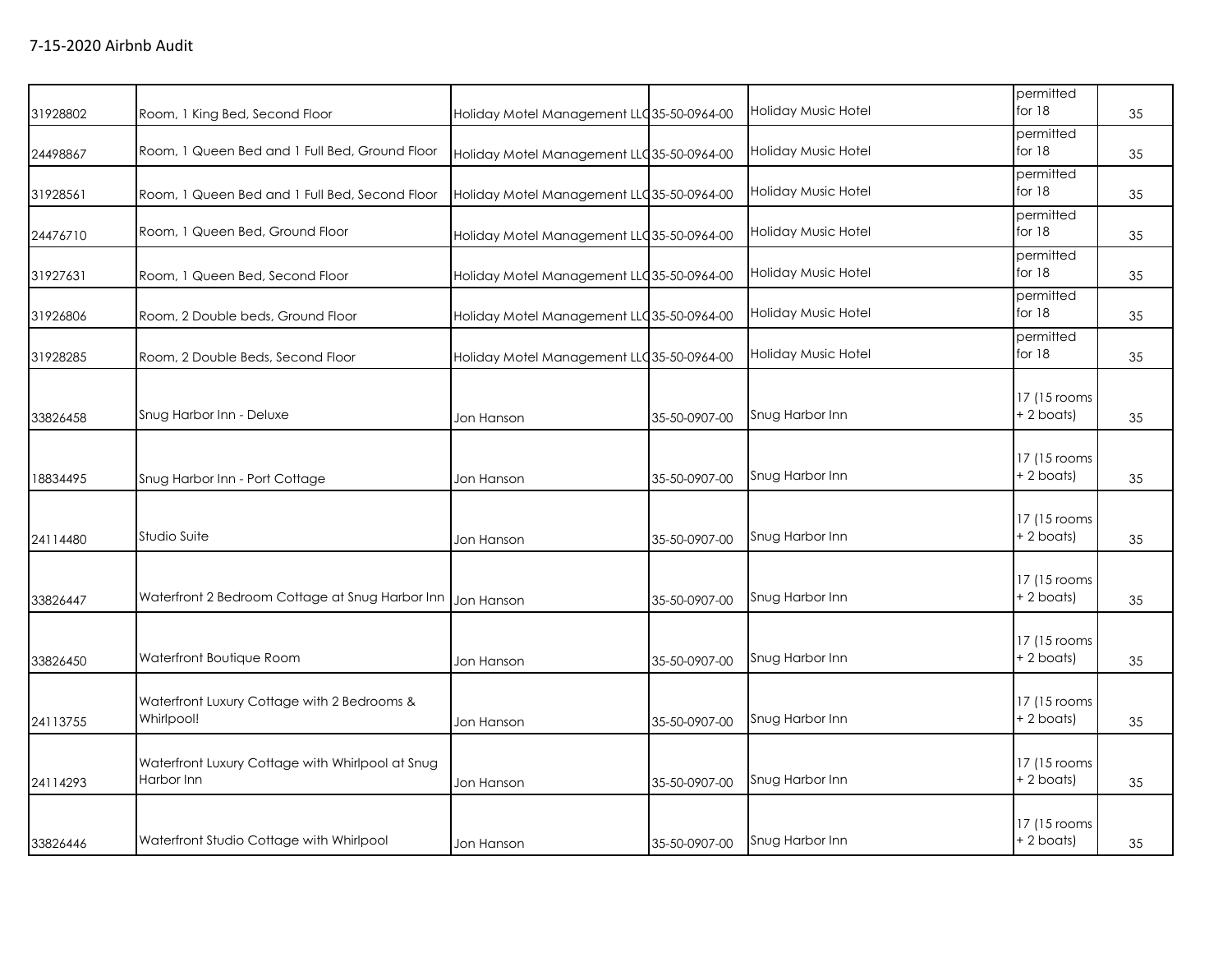|          | Room 1: Door County Orchard (Main House) -                    |                     |               |                | permitted             |    |
|----------|---------------------------------------------------------------|---------------------|---------------|----------------|-----------------------|----|
| 31535739 | White Lace Inn                                                | Dennis Statz        | 35-52-0856-00 | White Lace Inn | for $19$              | 35 |
| 31560774 | Room 10: Secret Garden (Garden House) - White<br>Lace Inn     | Dennis Statz        | 35-52-0856-00 | White Lace Inn | permitted<br>for 19   | 35 |
| 31560870 | Room 11: The Hideaway (Garden House) - White<br>Lace Inn      | Dennis Statz        | 35-52-0856-00 | White Lace Inn | permitted<br>for 19   | 35 |
| 31535845 | Room 2: Old Garden Roses (Main House) - White<br>Lace Inn     | <b>Dennis Statz</b> | 35-52-0856-00 | White Lace Inn | permitted<br>for 19   | 35 |
| 31536049 | Room 3: English Lavender (Main House) - White<br>Lace Inn     | Dennis Statz        | 35-52-0856-00 | White Lace Inn | permitted<br>for 19   | 35 |
| 31536176 | Room 4: Romantic Retreat (Main House) - White<br>Lace Inn     | Dennis Statz        | 35-52-0856-00 | White Lace Inn | permitted<br>for $19$ | 35 |
| 31536254 | Room 6: Vintage Rose (Garden house) - White<br>Lace Inn       | Dennis Statz        | 35-52-0856-00 | White Lace Inn | permitted<br>for $19$ | 35 |
| 31536340 | Room 7: Garden View (Garden House) - White<br>Lace Inn        | Dennis Statz        | 35-52-0856-00 | White Lace Inn | permitted<br>for $19$ | 35 |
| 31560145 | Room 8: English Country (Garden House) - White<br>Lace Inn    | Dennis Statz        | 35-52-0856-00 | White Lace Inn | permitted<br>for 19   | 35 |
| 31560520 | Room 9: Casual Victorian (Garden House) - White<br>Lace Inn   | Dennis Statz        | 35-52-0856-00 | White Lace Inn | permitted<br>for 19   | 35 |
| 31561008 | Room A: Royal Chamber (Washburn House) -<br>White Lace Inn    | Dennis Statz        | 35-52-0856-00 | White Lace Inn | permitted<br>for 19   | 35 |
| 31566668 | Room C: Wild Roses (Washburn House) - White<br>Lace Inn       | Dennis Statz        | 35-52-0856-00 | White Lace Inn | permitted<br>for 19   | 35 |
| 31566760 | Room D: Country Cottage (Washburn House) -<br>White Lace Inn  | Dennis Statz        | 35-52-0856-00 | White Lace Inn | permitted<br>for 19   | 35 |
| 31877729 | Steeple View Cottage                                          | Dennis Statz        | 35-52-0856-00 | White Lace Inn | permitted<br>for 19   | 35 |
| 31586882 | Suite 16: Winter Warmth (Hadley House) - White<br>Lace Inn    | Dennis Statz        | 35-52-0856-00 | White Lace Inn | permitted<br>for 19   | 35 |
| 31587028 | Suite 17: Country Summer (Hadley House) - White<br>Lace Inn   | Dennis Statz        | 35-52-0856-00 | White Lace Inn | permitted<br>for 19   | 35 |
| 31587189 | Suite 18: Fall Festival (Hadley House) - White Lace<br>Inn    | Dennis Statz        | 35-52-0856-00 | White Lace Inn | permitted<br>for 19   | 35 |
| 31587433 | Suite 19: Spring Floral (Hadley House) - White Lace<br>Inn    | Dennis Statz        | 35-52-0856-00 | White Lace Inn | permitted<br>for 19   | 35 |
| 31561096 | Suite B: Victorian Suite (Washburn House) - White<br>Lace Inn | <b>Dennis Statz</b> | 35-52-0856-00 | White Lace Inn | permitted<br>for 19   | 35 |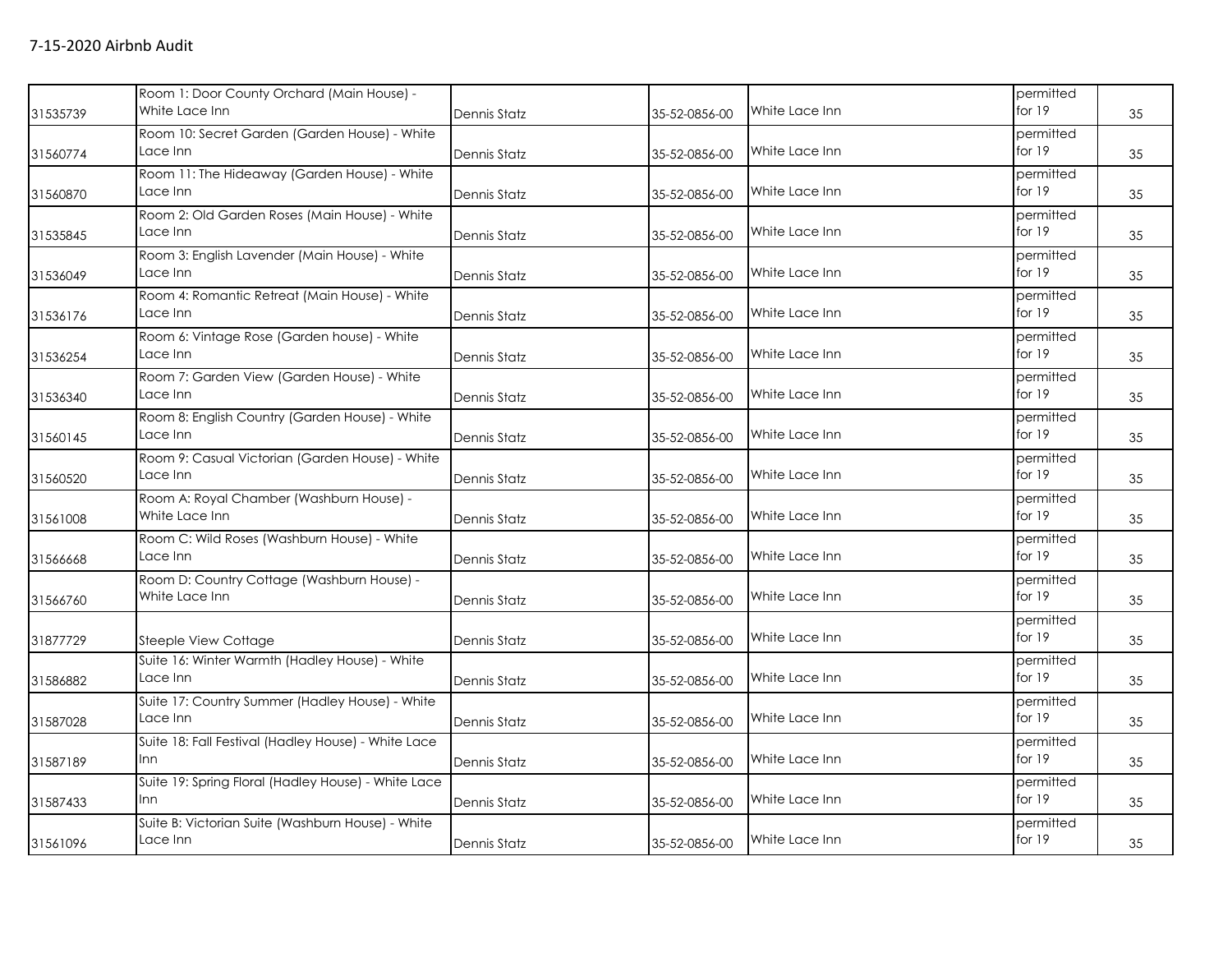| 3190446  | Downtown Sturgeon Bay - Postcard                      | RME Holdings - Robert Esposito 35-53-1452-00  |               | Arbor and Postcard - RME Holdings      | Permitted for<br>two units | 35 |
|----------|-------------------------------------------------------|-----------------------------------------------|---------------|----------------------------------------|----------------------------|----|
| 12792862 | Downtown Sturgeon Bay CornerSuite                     | Robert & Teresa Esposito                      | 35-53-1628-00 | Villa and Corner Suite                 | permitted<br>for $3$       | 35 |
| 12793691 | Downtown Sturgeon Bay Villa Suite                     | Robert & Teresa Esposito                      | 35-53-1628-00 | Villa and Corner Suite                 | permitted<br>for $3$       | 35 |
| 3324489  | Downtown Sturgeon Bay, Arbor                          | RME Holdings - Robert Esposito 35-53-1452-00  |               | Arbor and Postcard - RME Holdings      | Permitted for<br>two units | 35 |
| 21642288 | Overlooking Third Ave                                 | <b>Bill &amp; Veronica Behme</b>              | 35-56-2284-00 | Overlooking 3rd Ave - Behme            |                            | 35 |
| 19180482 | The Coach House                                       | Robert & Teresa Esposito                      | 35-53-1628-00 | Villa and Corner Suite                 | permitted<br>for $3$       | 35 |
| 3980384  | the MAGNOLIA suite                                    | Diane Allen & Mike Perski                     | 35-53-1096-00 | The Magnolia                           | duplicate<br>listing       | 35 |
| 31039543 | Dancing Dragonfly - Northstar Room                    | David Hayes                                   | 35-54-1427-00 | Reynolds House B&B - Dancing Dragonfly | permitted<br>for 4         | 35 |
| 31038791 | Dancing Dragonfly - Sunrise Room                      | David Hayes                                   | 35-54-1427-00 | Reynolds House B&B - Dancing Dragonfly | permitted<br>for 4         | 35 |
| 9506189  | Diplomat Bed and Breakfast/Treaty Suite               | Tami Dal Santo                                | 35-54-1544-00 | Diplomat Bed and Breakfast             | permitted<br>for six units | 35 |
| 27085342 | Garden Gate Bed & Breakfast: English Lavender<br>Room | <b>Robin Vallow</b>                           | 35-54-0858-00 | Garden Gate                            | permitted<br>for 4         | 35 |
| 27085059 | Garden Gate Bed and Breakfast: Cottage Rose<br>Room   | <b>Robin Vallow</b>                           | 35-54-0858-00 | Garden Gate                            | permitted<br>for 4         | 35 |
| 27084207 | Garden Gate Bed and Breakfast: Garden Suite           | <b>Robin Vallow</b>                           | 35-54-0858-00 | Garden Gate                            | permitted<br>for 4         | 35 |
| 26745725 | Garden Gate Bed and Breakfast: Vintage Rose<br>Room   | <b>Robin Vallow</b>                           | 35-54-0858-00 | Garden Gate                            | permitted<br>for 4         | 35 |
| 35225889 | Suite Sweets #2 Cherries Jubilee                      | Terry Ullman                                  | 35-54-1967-00 | Door County Candy B&B                  | permitted<br>for $3$       | 35 |
| 28540445 | <b>Sweet Suites</b>                                   | <b>Terry Ullman</b>                           | 35-54-1967-00 | Door County Candy B&B                  | permitted<br>for 3         | 35 |
| 17586605 | The Diplomat Bed and Breakfast/Chancery suite         | Tami Dal Santo                                | 35-54-1544-00 | Diplomat Bed and Breakfast             | permitted<br>for six units | 35 |
| 24911248 | 3BR Newly Renovated House in Sturgeon Bay             | Phlip Lyons and Judith Dwyer Ly 35-56-1994-00 |               | Three Bedroom House - Lyons            |                            | 35 |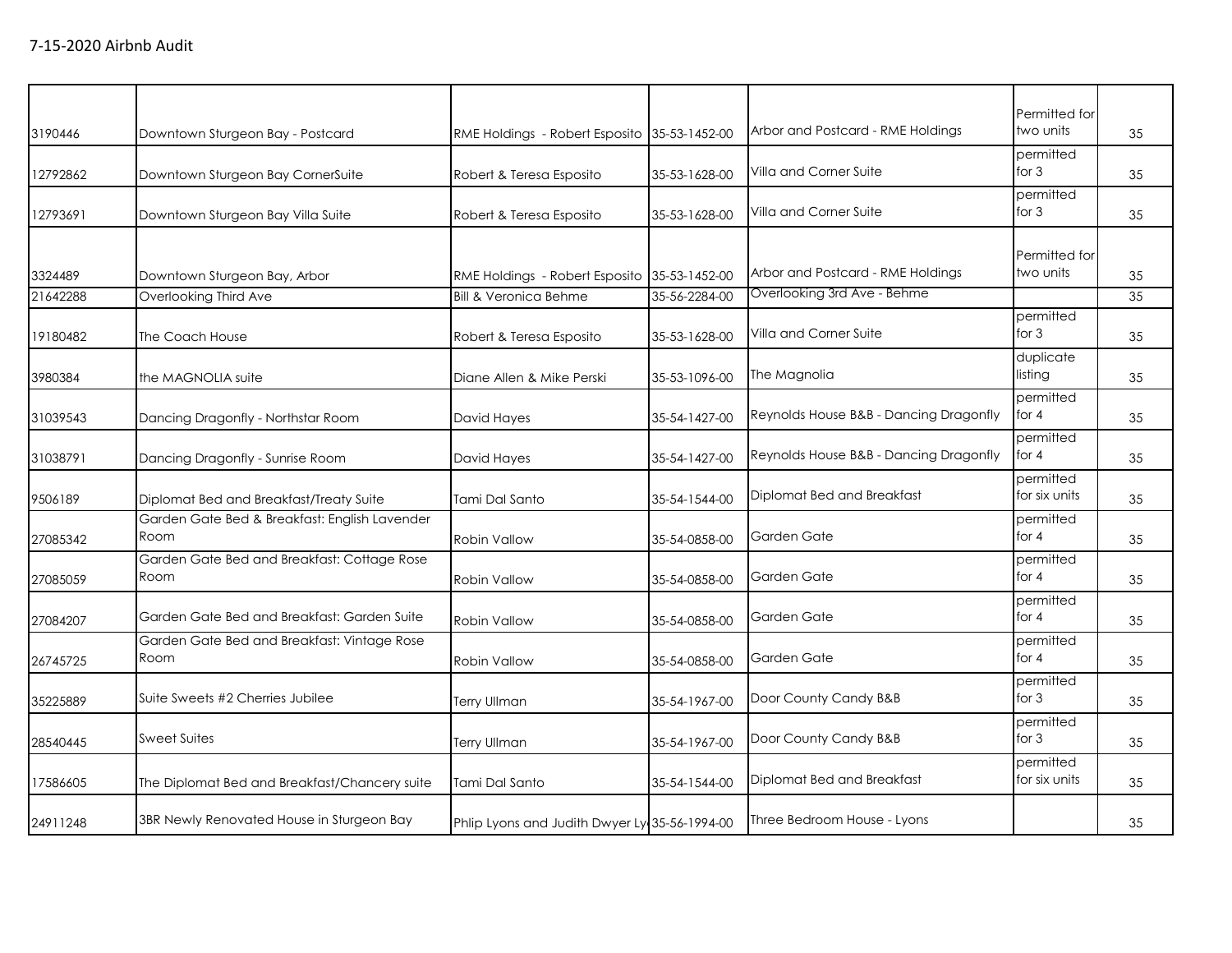|                     |                                                                                                   |                                                   |                                |                                              | permitted                       |          |
|---------------------|---------------------------------------------------------------------------------------------------|---------------------------------------------------|--------------------------------|----------------------------------------------|---------------------------------|----------|
| 1095333             | A City Cottage in the Heart of Town                                                               | Kelly Avenson & Elliot Goettelmd 35-56-1651-17    |                                | City Cottage, The                            | for $2$                         | 35       |
| 26203239            | Air Mikey B                                                                                       | Michael Bleck                                     | 35-56-1911-00                  | Bleck-316 N Joliet                           |                                 | 35       |
| 18359397            | <b>Barbara's Guest House</b>                                                                      | Stephen Day                                       | 35-56-1727-00                  | <b>Barbara's Guest House</b>                 |                                 | 35       |
| 35255687            | <b>Between Two Bridges</b>                                                                        | <b>Charolette Baierl</b>                          | 35-56-2143-00                  | Between two bridges                          |                                 | 35       |
| 37879336            | Canal House - Waterfront Living in Sturgeon Bay                                                   | Shaun Tauber                                      | 35-56-2163-00                  | Tauber Memorial Drive                        |                                 | 35       |
| 24733645            | Castaway Cottage                                                                                  | Jonathan & Kathy Salit                            | 35-56-1936-00                  | Castaway Cottage                             |                                 | 35       |
| 19824536            | Chalet by the Bay                                                                                 | Jonathan Salit                                    | 35-56-1807-00                  | Chalet by the Bay - Salit                    |                                 | 35       |
| 9271311             | Chalet on the Shore                                                                               | Jennifer Jorns & Brian Frisque                    | 35-56-1663-00                  | Chalet by the Shore                          |                                 | 35       |
| 28415584            | City Apartment   In the heart of historic downtown Kelly Avenson & Elliot Goettelmd 35-56-1651-17 |                                                   |                                | City Cottage, The                            | permitted<br>for $2$            | 35       |
| 34182259            | Compass Cove   Downtown Home with Modern<br>updates                                               | <b>Matthew and Desiree Wood</b>                   | 35-56-2048-17                  | <b>Compass Cove</b>                          | <b>Restassure</b>               | 35       |
| 43930262            | Cozy Hudson Avenue Loft   Close to Everything                                                     | Lauri Fish                                        | 35-56-2263-00                  | <b>Hudson House LLC</b>                      |                                 | 35       |
| 8146241             | Cute Yellow House                                                                                 | Joan Schiels/Jan Mills                            | 35-56-1559-00                  | Little Yellow House                          |                                 | 35       |
| 24261293            | Dock on the Bay Coach Home                                                                        | Fear Investments                                  | 35-56-1889-00                  | Dock on the Bay                              |                                 | 35       |
| 19179293            | Door County Bayview                                                                               | Diane Rockwell                                    | 35-56-1772-00                  | Door County Bayview                          |                                 | 35       |
| 28511065            | Door County Home Away From Home                                                                   | Alison and Phil Weckler                           | 35-56-2001-00                  | Door County Home Away from Home              |                                 | 35       |
| 3280736             | Door County Waterfront Cottage                                                                    | CenterPointe Yacht Services                       | 35-56-0911-00                  | CenterPointe Marina                          | permitted<br>for three<br>units | 35       |
| 13749828<br>3518762 | Door County Waterfront Cottage<br>Downtown Sturgeon Bay, Door County                              | CenterPointe Yacht Services<br>Hans Reumschuessel | 35-56-0911-00<br>35-56-1437-00 | CenterPointe Marina<br>Downtown Sturgeon Bay | permitted<br>for three<br>units | 35<br>35 |
| 28284749            | Eagle's Nest, Waterfront Apartment                                                                | Alisa Landman                                     | 35-56-1808-00                  | Lily Pad Cottage                             |                                 | 35       |
| 42742765            | Holy Hideaway                                                                                     | <b>ODK PROPERTIES Ben Keleny</b>                  | 35-56-2017-00                  | <b>ODK Properties</b>                        | permittedfor<br>four            | 35       |
| 38731591            | Hudson House                                                                                      | Marisa Gotsch                                     | 35-56-2174-00                  | Gotsch - Hudson Ave Hudson House             |                                 | 35       |
| 16392503            | Lily Pad Cottage                                                                                  | Alisa Landman                                     | 35-56-1808-00                  | Lily Pad Cottage                             |                                 | 35       |
| 43355074            | Luxury, Location and Convenience Welcome You!                                                     | James C Jodarski - The Bay<br><b>Lofts</b>        | 35-56-2291-00                  | The Bay Lofts - Jodarski                     |                                 | 35       |
| 18346670            | Manor on Main                                                                                     | Paul Larson                                       | 35-56-1777-00                  | Main Manor - Larson                          |                                 | 35       |
| 25578596            | Modern Sturgeon Bay Home by Potawatomi State<br>Park!                                             | Tom and Christine Dehnert                         | 35-56-1927-00                  | Port View Cottage                            |                                 | 35       |
| 27877637            | <b>Myrtles Place</b>                                                                              | <b>Bonny Schinkten</b>                            | 35-56-1947-00                  | <b>Myrtles Place</b>                         |                                 | 35       |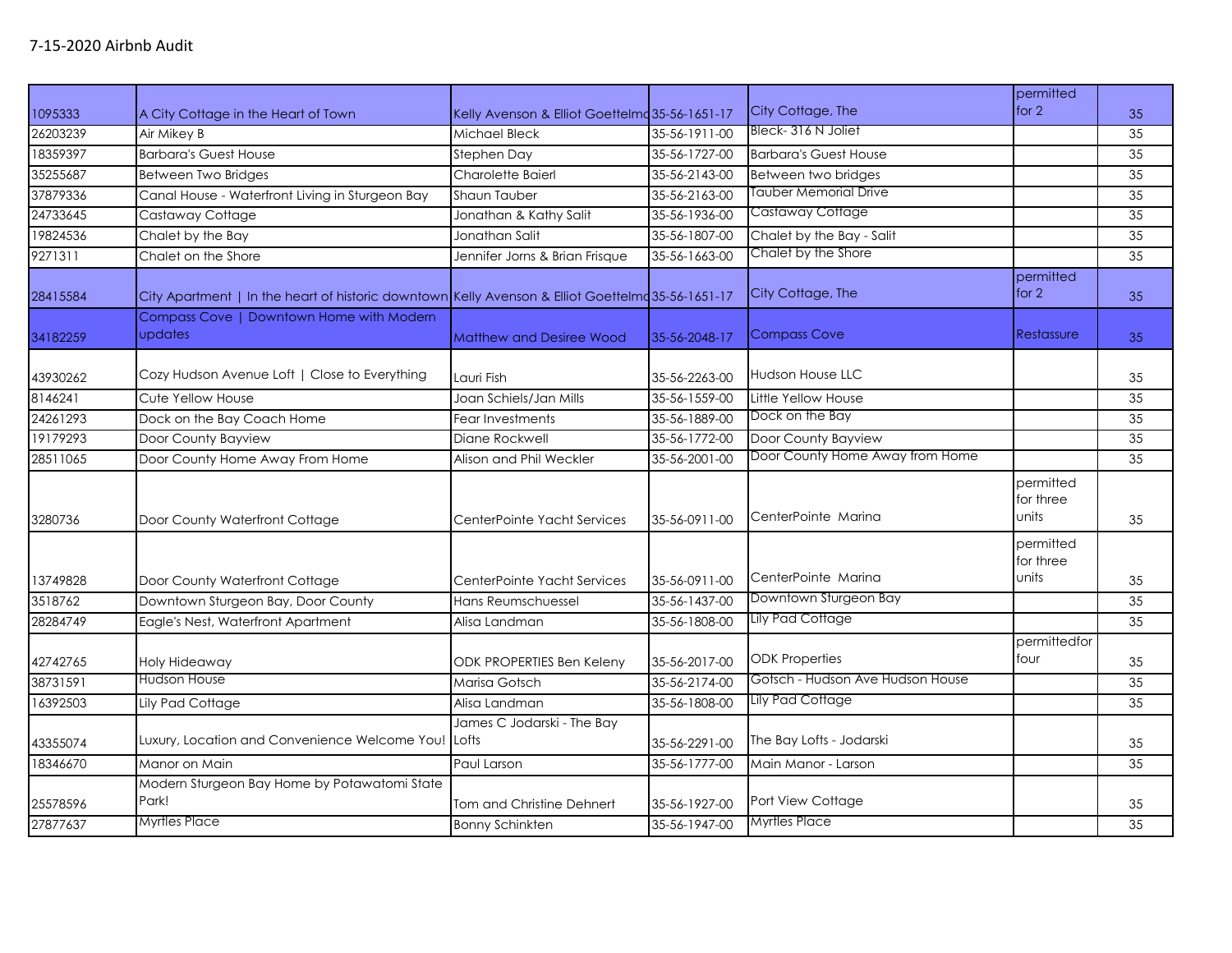|          | NEW! Chic Family Home: Steps to Sturgeon Bay,                      |                                               |               |                                       |                      |    |
|----------|--------------------------------------------------------------------|-----------------------------------------------|---------------|---------------------------------------|----------------------|----|
| 43087337 | Town                                                               | <b>Heather Weasler</b>                        | 35-56-2274-00 | Hammarstrom Hill                      | evolve               | 35 |
|          |                                                                    |                                               |               | Hilpipre-228 N 7th Ave - Collectic    |                      |    |
| 26270652 | NEW! 'Collectic Farmhouse Suite!' in Sturgeon Bay!                 | Aaron Hilpipre                                | 35-56-1939-00 | Farmhouse Suite                       |                      | 35 |
|          | NEW! Cozy Rustic Retreat in Downtown Sturgeon                      |                                               |               | Hilpipre- 228 N 7th Ave - Collectic   |                      |    |
| 43141330 | Bay!                                                               | Aaron Hilpipre                                | 35-56-1939-00 | Farmhouse Suite                       |                      | 35 |
| 42044663 | NEW! Modern Home w/Yard, 1 Mi to Dtwn<br>Sturgeon Bay              | Christine Struzynski et al                    | 35-56-2157-00 | Doors Seventh Ave - Struzynski        |                      | 35 |
|          | NEW! Rustic Chic Apartment, Walk to Downtown &                     |                                               |               | Hilpipre-228 N 7th Ave - Collectic    |                      |    |
| 43141316 | Bay                                                                | Aaron Hilpipre                                | 35-56-1939-00 | Farmhouse Suite                       |                      | 35 |
|          | NEW!Waterfront Sturgeon Bay Home w/Deck & Fire                     |                                               |               |                                       |                      |    |
| 24629975 | Pit                                                                | Cheryl Link                                   | 35-56-1875-00 | On Bay Thyme                          |                      | 35 |
| 29946818 | Oak Street Loft   Westside Water View                              | Jeff Tebon                                    | 35-56-2029-17 | Oak Street Loft - Tebon               | Restassure           | 35 |
| 34744184 | Patti's Place                                                      | Richard and Pat Wickman                       | 35-56-2111-00 | Patti's Place                         |                      | 35 |
| 25614073 | Pelican Suite, Door County: Waterfront Suite                       | John Hermanson                                | 35-56-1819-00 | Suite on the Water                    | Peritted for 3       | 35 |
| 18683132 | Perfectly Downtown                                                 | Carter Holdings LLC                           | 35-56-1746-00 | Perfectly Downtown and Delaware Dream | permitted<br>for $3$ | 35 |
| 38794419 | Petite Maison Bleu                                                 | <b>Terry Cummings</b>                         | 35-56-1755-17 | Petite Maison Bleu                    | Restassure           | 35 |
|          |                                                                    |                                               |               |                                       | permitted            |    |
| 37967142 | Pleasantly Downtown                                                | Carter Holdings LLC                           | 35-56-1746-00 | Perfectly Downtown and Delaware Dream | for $3$              | 35 |
| 41531385 | Restored 1930's Bungalow w/Fire Pit, Walk to Town! Barles Holdings |                                               | 35-56-2076-00 | Barlas Holdings - 610 Jefferson St    | evolve               | 35 |
| 17380652 | Sawyer View Villa                                                  | Sam Burris                                    | 35-56-1726-00 | Sawyer View Village                   |                      | 35 |
| 27834966 | Sive's Door                                                        | Sive's Door LLC - Rebecca Bodm 35-56-1972-00  |               | Sive's Door                           |                      | 35 |
| 33165932 | Small new home designed for energy efficiency                      | Thomas Strang                                 | 35-56-2125-00 | Strang - Energy Efficient Home        |                      | 35 |
| 26452662 | Sturgeon Bay Countryside Studio                                    | <b>Aaron Carmody</b>                          | 35-56-1928-00 | Sturgeon Bay Countryside Studio       |                      | 35 |
| 8129738  | Sturgeon Bay Doll House                                            | Patrice Sebastian                             | 35-56-1565-00 | <b>Sturgeon Bay Doll House</b>        |                      | 35 |
| 21982114 | Sturgeon Bay Waterfront Cottage                                    | Eric Minten                                   | 35-56-1767-00 | Door County Waterfront Cottage Minten |                      | 35 |
| 37520676 | Summer Crush                                                       | <b>Russell and Jill Kelley</b>                | 35-56-2185-00 | Summer Crush                          |                      | 35 |
| 28844540 | Sunset house                                                       | ODK PROPERTIES Ben Keleny                     | 35-56-2017-00 | Sunset House - Keleny-Door Belle      | permitted<br>for 2   | 35 |
| 27503937 | The Blue Cottage Cozy city cottage near<br>downtown.               | Tom Haight                                    | 35-56-1991-00 | Blue Cottage, The -Haight             |                      | 35 |
| 41104920 | The Channel Cottage                                                | Jason B Kiehnau - Glue Van Prot 35-56-2281-00 |               | <b>Channel Cottage</b>                |                      | 35 |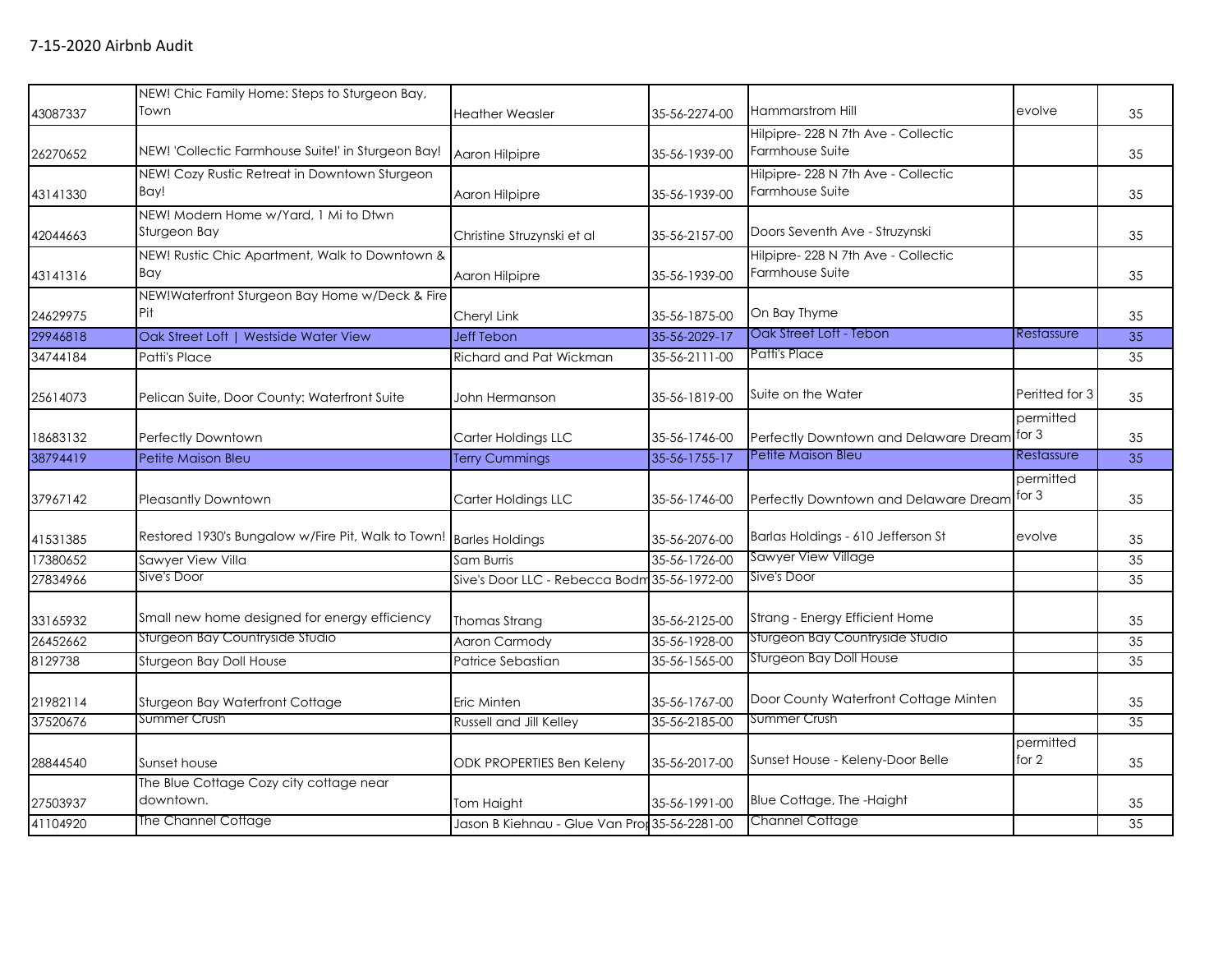| 34258306 | The Corner Ranch   A Stylish Modern Retreat                              | Robert Starr                                  | 35-56-2081-00 | The Corner Ranch                                             |                      | 35 |
|----------|--------------------------------------------------------------------------|-----------------------------------------------|---------------|--------------------------------------------------------------|----------------------|----|
|          |                                                                          |                                               |               |                                                              | permitted            |    |
| 30062445 | The Door Belle                                                           | <b>ODK PROPERTIES Ben Keleny</b>              | 35-56-2017-00 | Sunset House - Keleny                                        | for $2$              | 35 |
| 41108672 | The Fiddler House                                                        | Hilcoux LLC - Carla Maccoux (M 35-56-2234-00  |               | <b>Fiddlers House</b>                                        |                      | 35 |
| 25621059 | The Nest, Door County: Room in Waterfront Home                           | John Hermanson                                | 35-56-1819-00 | Suite on the Water                                           | Peritted for 3       | 35 |
| 25623966 | Turtle Suite, Door County: Waterfront Suite                              | John Hermanson                                | 35-56-1819-00 | Suite on the Water                                           | Peritted for 3       | 35 |
| 23343621 | Veronica Joyce                                                           | Lola DeVillers and Stuart Champ 35-56-1877-00 |               | Veronica Joice                                               |                      | 35 |
| 24607218 | <b>West Side Gem</b>                                                     | Susan I Guthrie                               | 35-56-1918-00 | West Side Gem - 223 S Lansing                                | <b>Bacon</b>         | 35 |
| 15678659 | Yellow Cottage                                                           | Megan and Shane Wheeler                       | 35-56-1946-00 | Yellow Cottage, Wheeler                                      |                      | 35 |
| 23915694 | <b>Boat Bungalow</b>                                                     | Sam Parent                                    | 35-59-1907-00 | Gypsy Soul - Boat bungalow                                   |                      | 35 |
|          |                                                                          |                                               |               |                                                              |                      |    |
| 30532976 | Abode on the beach                                                       | LLC Great Wulf Partners/Cap Wu 36-56-0811-00  |               | Abode on the Beach                                           |                      | 36 |
| 28333052 | Beach House right on Lake Michigan!                                      | Mercedes Wadkins                              | 36-56-1814-00 | A Spirit of Adventure-Wadkins -2986 Lake<br>Forest Park Road |                      | 36 |
| 18073736 | Claybanks   A Woodsy Retreat near Lake Michigar David Goettelman         |                                               | 36-56-1731-17 | Clay Banks Woodsy Retreat                                    | restassure           | 36 |
| 38794494 | Flagstaff Manor   Waterfront + High Speed Internet Amber and Brian Writt |                                               | 36-56-2139-17 | Writt-3446 N Lake Michigan Drive                             | restassure           | 36 |
| 10283729 | Historic Family Farm                                                     | <b>Tom Mickelson</b>                          | 36-56-1579-00 | Historic Family Farm                                         |                      | 36 |
| 11699220 | Lake Lane Cottage #2                                                     | Rob Vogel                                     | 36-56-0869-00 | Lake Lane Cottages                                           | permitted<br>for $3$ | 36 |
| 11700582 | Lake Lane Cottages Camper                                                | Rob Vogel                                     | 36-56-0869-00 | Lake Lane Cottages                                           | permitted<br>for $3$ | 36 |
| 6253565  | Lake Lane Cottages in Door County #1                                     | Rob Vogel                                     | 36-56-0869-00 | Lake Lane Cottages                                           | permitted<br>for $3$ | 36 |
| 39687827 | On the Sturgeon Bay Channel with private pond                            | Joe Fittshur                                  | 36-56-1329-00 | Port Haven                                                   |                      | 36 |
| 28214581 | Peace of Beach                                                           | Chris Jeanguart                               | 36-56-1969-00 | Jeanguart - 3140 Lake Forest Park Road                       |                      | 36 |
| 41024538 | Port Haven North                                                         | Joe Fittshur                                  | 36-56-1329-00 | Port Haven                                                   |                      | 36 |
| 42448932 | PORT HAVEN SOUTH                                                         | Joe Fittshur                                  | 36-56-1329-00 | Port Haven                                                   |                      | 36 |
| 40911157 | Port Haven South Unit                                                    | Joe Fittshur                                  | 36-56-1329-00 | Port Haven                                                   |                      | 36 |
| 41103357 | The Cedars on Lily Bay                                                   | Philip & Rebecca Roever                       | 36-56-2232-06 | The Cedars on Lily Bay                                       | dcpm                 | 36 |
| 32846114 | The Chickadee Cottage                                                    | Tyler Lenz                                    | 36-56-2073-00 | Chickadee Cottage                                            |                      | 36 |
| 20123299 | The Clerestory on Lake Michigan                                          | Christopher Mohar                             | 36-56-1789-00 | The Clerestory on Lake Michigan                              |                      | 36 |
|          |                                                                          |                                               |               |                                                              |                      |    |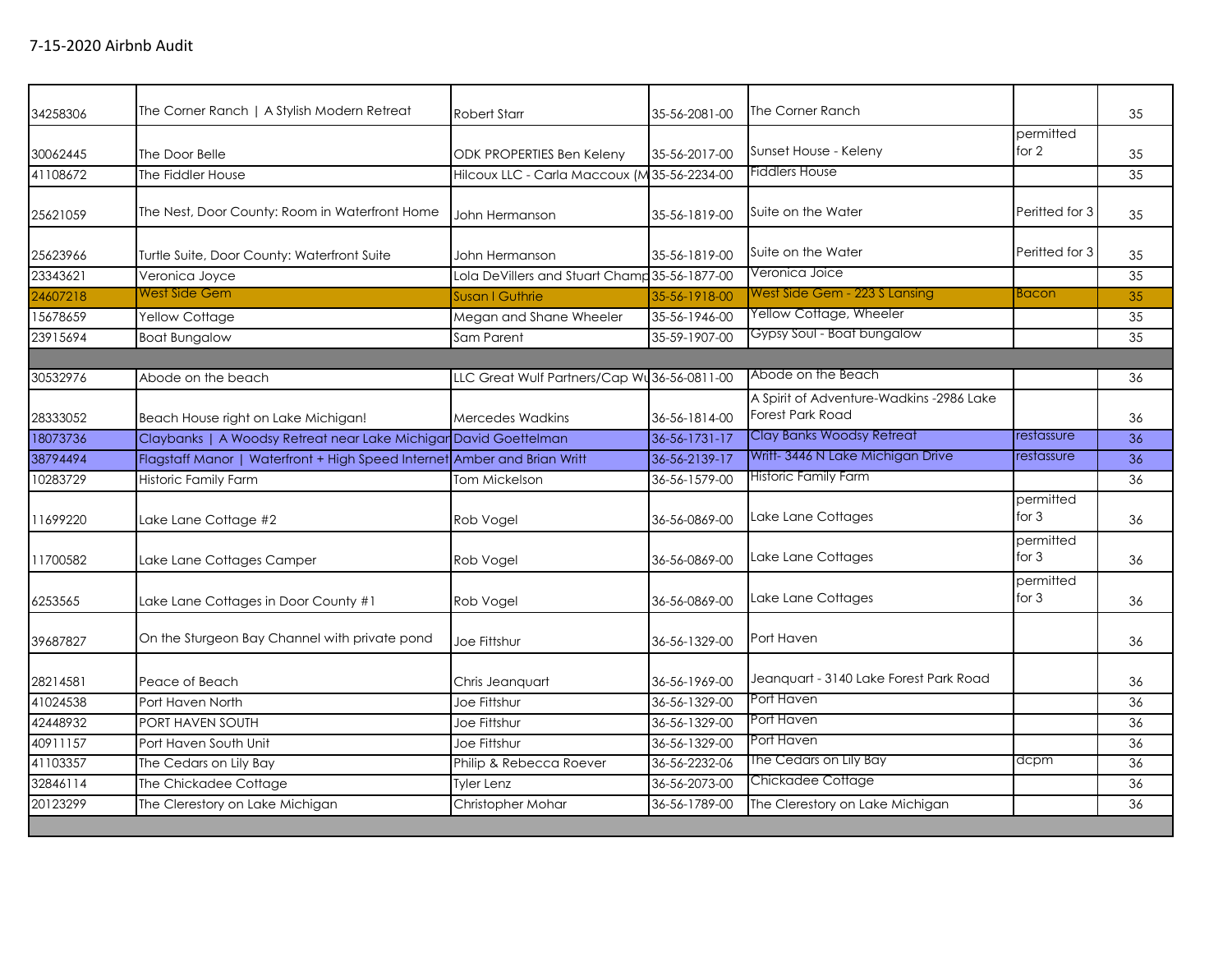| 34811175 | 2 bedroom Kitchenette With a Private Bathroom                          | Liz Merner                 | 39-50-1736-00 | Countryside Motel & RV Sites  |                       | 39 |
|----------|------------------------------------------------------------------------|----------------------------|---------------|-------------------------------|-----------------------|----|
| 1327057  | 3 Bedroom Cottage with a Water View                                    | Mark and Jill Schwarzbauer | 39-56-1320-00 | La Bella Casa Di Mattoni      |                       | 39 |
| 15057147 | Door County Shore Front 2 Bdrm Cabin on 1.2 Acres Pat O'Donnell        |                            | 39-56-1398-00 | Cabin Sun Over Beach          |                       | 39 |
| 27457684 | Door County Waterfront Cabin New Construction 2 Donn Rozz, Robert Paul |                            | 39-53-1374-00 | Rozz Little Cemetery          | permitted<br>for $2$  | 39 |
| 17300921 | Family Friendly Cabin On The Bay!                                      | Goffard                    | 39-56-1709-00 | Cabin on the Bay - Goffard    |                       | 39 |
| 35971879 | Fully Furnished Kitchenette 1 Queen Bed                                | Liz Merner                 | 39-50-1736-00 | Countryside Motel & RV Sites  |                       | 39 |
| 37963767 | Rocky Mountain Room 1 Queen Bed and 1 Twin<br>Bed                      | Liz Merner                 | 39-50-1736-00 | Countryside Motel & RV Sites  |                       | 39 |
| 35971676 | Fully Furnished Kitchenette with 2 Queen Beds                          | Liz Merner                 | 39-50-1736-00 | Countryside Motel & RV Sites  |                       | 39 |
| 36638262 | Gracie Room - 1 Queen bed and 1 Twin bed<br>Sleeps 2                   | Liz Merner                 | 39-50-1736-00 | Countryside Motel & RV Sites  |                       | 39 |
| 39081225 | Picturesque Door County Waterfront Cottage!                            | Michael Morrison           | 39-56-2219-00 | The Bayhouse                  |                       | 39 |
| 19285613 | Red Waterfront Cottage in Door County                                  | Donn Rozz, Robert Paul     | 39-53-1374-00 | Rozz Little Cemetery          |                       | 39 |
| 36637954 | Sally May Room, 2 Queen Beds and Private<br><b>Bathroom</b>            | Liz Merner                 | 39-50-1736-00 | Countryside Motel & RV Sites  |                       | 39 |
| 42609659 | Secluded Door County Getaway with a view                               | John Volkman               | 39-56-2283-00 | The Money Pit                 |                       | 39 |
| 36602655 | Sophie Room - Space For 2 Adults with 2 Queen<br><b>Beds</b>           | Liz Merner                 | 39-50-1736-00 | Countryside Motel & RV Sites  |                       | 39 |
| 18833980 | <b>Sunset Cliff Cottage</b>                                            | Jon Hansen                 | 39-56-0860-00 | <b>Sunset Cliff Cottage</b>   |                       | 39 |
| 38099184 | The Goble Room 1 Queen Bed and 1 Twin                                  | Liz Merner                 | 39-50-1736-00 | Countryside Motel & RV Sites  |                       | 39 |
|          |                                                                        |                            |               |                               |                       |    |
| 35934019 | Bay Front - Stunning new construction in S Door Co 315 Breezy Acres    |                            | 42-56-2115-07 | 315 Breezy Acres-Maison Rouge |                       | 42 |
| 19594834 | Waterfront Door County Cottage                                         | Lisa Soukup                | 42-56-1774-00 | Waterftont Cottage - Soukup   |                       | 42 |
|          |                                                                        |                            |               |                               |                       |    |
| 14825088 | Charming one bedroom flat at Viking Village                            | Andrew Valentincic         | 46-50-1596-00 | Viking Village                | permitted<br>for $13$ | 46 |
| 15351847 | Cozy and charming studio with kitchen.                                 | Andrew Valentincic         | 46-50-1596-00 | Viking Village                | permitted<br>for $13$ | 46 |
| 41424793 | Hotel Washington                                                       | Jean Kokes                 | 46-50-1456-00 | Hotel Washington              |                       | 46 |
| 33796800 | Remodeled 2 bedroom apartment unit.                                    | <b>Andrew Valentincic</b>  | 46-50-1596-00 | Viking Village                | permitted<br>for $13$ | 46 |
| 11389754 | Washington Island. Charming near town motel roor Andrew Valentincic    |                            | 46-50-1596-00 | <b>Viking Village</b>         | permitted<br>for $13$ | 46 |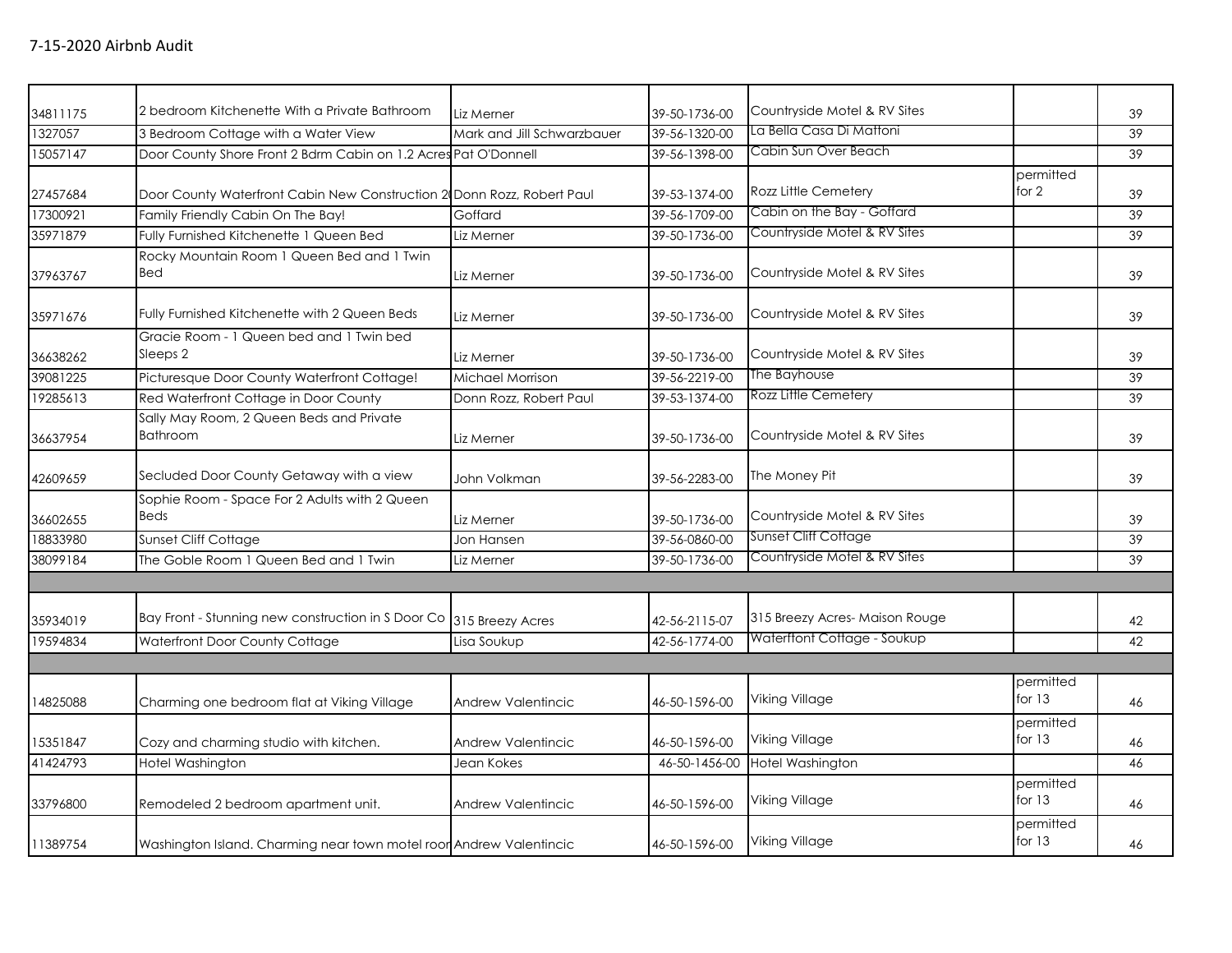| 43724876 | The Inn at Frog Hollow Room #1                       | Dan and Dawn Nelson        | 46-52-2307-00 | The Inn at Froghollow Farm        | permitted<br>for 4   | 46 |
|----------|------------------------------------------------------|----------------------------|---------------|-----------------------------------|----------------------|----|
| 43725222 | The Inn at Frog Hollow Room #2                       | Dan and Dawn Nelson        | 46-52-2307-00 | The Inn at Froghollow Farm        | permitted<br>for $4$ | 46 |
| 43725501 | The Inn at Frog Hollow Room #3                       | Dan and Dawn Nelson        | 46-52-2307-00 | The Inn at Froghollow Farm        | permitted<br>for $4$ | 46 |
| 43725625 | The Inn at Frog Hollow Room #4                       | Dan and Dawn Nelson        | 46-52-2307-00 | The Inn at Froghollow Farm        | permitted<br>for $4$ | 46 |
| 31445707 | Aunt Ethel's Cozy Island Cottage - close to town!    | Evelyn and Chad Beneda     | 46-56-2066-00 | Aunty Ethyl's                     |                      | 46 |
| 14443055 | <b>Bay Farm Lake Cottage</b>                         | Kathleen Young             | 46-56-1650-00 | <b>Bay Farm LLC</b>               |                      | 46 |
| 41256987 | Beach Bungalow - Two Bedroom & Loft                  | Eric and Courtney DeJardin | 46-56-2176-00 | <b>DeJardin's Island Cottages</b> |                      | 46 |
| 25811058 | <b>Breezy Beach</b>                                  | <b>Richard Tobey</b>       | 46-56-1940-00 | <b>Breezy Beach</b>               |                      | 46 |
| 27853119 | <b>Buckwild Estate</b>                               | Dan Jorgenson              | 46-56-1332-00 | <b>Buckwild Farm</b>              |                      | 46 |
| 6541476  | <b>Charming Waterfront Cottage</b>                   | Alex Trueblood             | 46-56-1411-00 | <b>Trueblood Cottage</b>          | permitted<br>for 1   | 46 |
| 43594167 | Charming, Lakefront Home Off Main Road               | Melissa Shearer            | 46-56-2305-00 | Shearer - 1895 The Inn Road       |                      | 46 |
| 13378765 | Coffee Creek Cabins~Biker Cabin~Washington<br>Island | Dawn Chier                 | 46-56-0731-00 | Coffee Creek Cabin                | permitted<br>for 2   | 46 |
| 13156138 | Cute Affordable Cabin on Island - Kayaker Cabin      | Dawn Chier                 | 46-56-0731-00 | Coffee Creek Cabin                | for $2$              | 46 |
| 25622011 | Folk Tree Farm on Washington Island                  | Casey Dahl & Shawn Murray  | 46-56-1933-00 | Folk Tree Farm                    |                      | 46 |
| 35580755 | Gull Cottage Waterfront Home on Washington<br>Island | Vern Rubenic               | 46-56-1354-00 | Gull Cottage                      |                      | 46 |
| 43577436 | Harbor House on the Water                            | Trudy Schelitzche          | 46-56-0564-00 | Deer Run Shorefront Home          |                      | 46 |
| 25616352 | Island View Cottage on Washington Island             | Edward & Peri Ann Wasie    | 46-56-1909-00 | Island View Cottage - Wasie       | permitted<br>for $2$ | 46 |
| 42134533 | Island View House on Washington Island               | Edward & Peri Ann Wasie    | 46-56-1909-00 | Island View House - Wasie         | permitted<br>for 2   | 46 |
| 22717916 | Old Orchard Farm                                     | Deb Sheridan               | 46-56-1867-00 | Old Orchard Farm                  |                      | 46 |
| 29857856 | Quiet Island Waterfront Retreat                      | Daniel Wiersum             | 46-56-2036-00 | Quiet Island Waterfront Retreat   |                      | 46 |
| 41257002 | Scandinavian Chalet - One Bedroom & Loft             | Eric and Courtney DeJardin | 46-56-2176-00 | DeJardin's Island Cottages        |                      | 46 |
| 41256983 | Sportsman's Retreat - Two Bedroom & Loft             | Eric and Courtney DeJardin | 46-56-2176-00 | <b>DeJardin's Island Cottages</b> |                      | 46 |
| 44195513 | The Birches - Cottage, Washington Island, WI         | Christine Klann            | 46-56-2131-00 | Klann - 2129 Mc Donald Road       | permitted<br>for $2$ | 46 |
| 34836681 | The Birches - Private Home on Washington Island      | <b>Christine Klann</b>     | 46-56-2131-00 | Klann - 2129 Mc Donald Road       | permitted<br>for 2   | 46 |
| 41256994 | The Farmhouse - One Bedroom & Loft                   | Eric and Courtney DeJardin | 46-56-2176-00 | DeJardin's Island Cottages        |                      | 46 |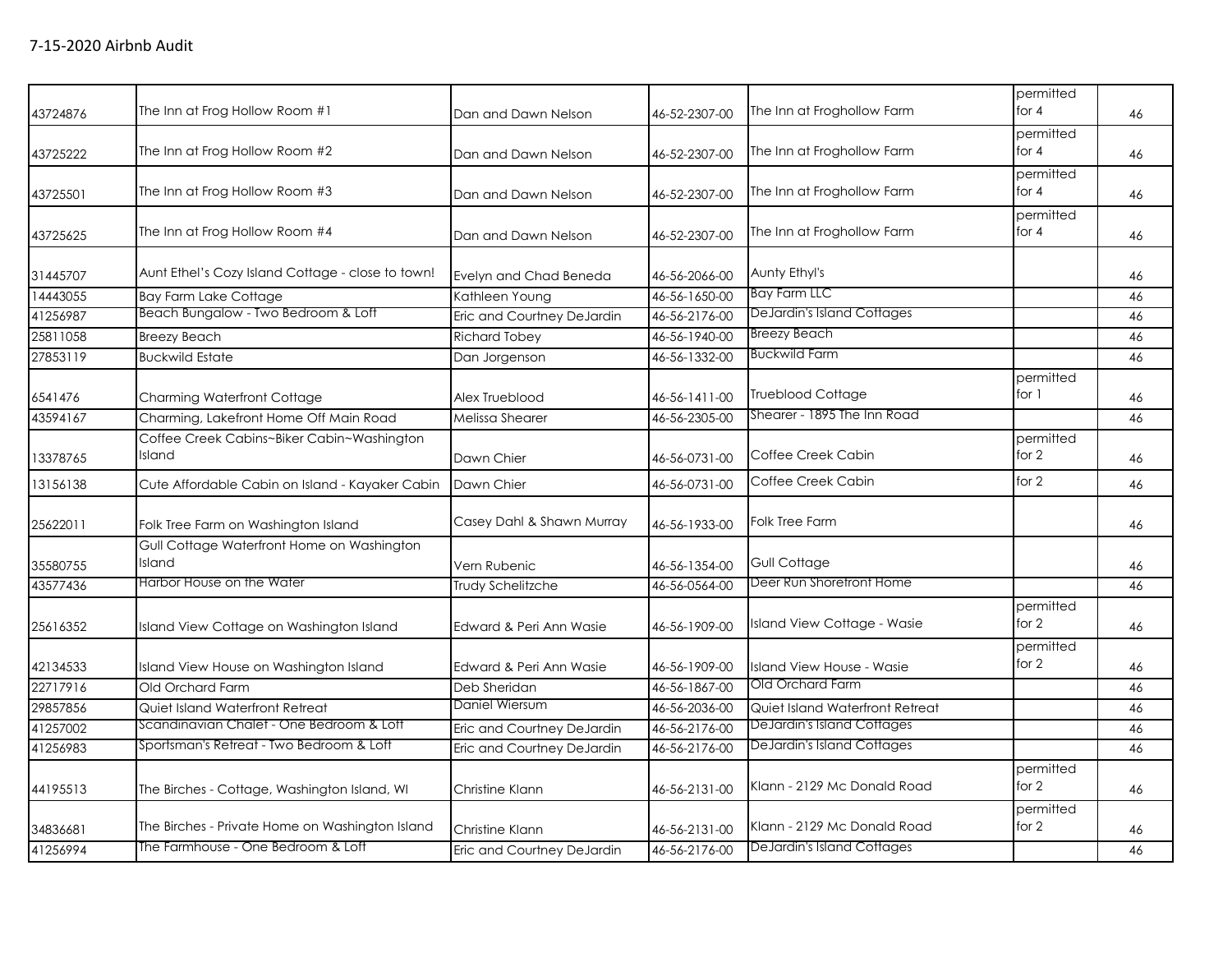| 25488651 | Washington Island Home in the Woods            | Jeff and Corinn Sevcik                  | 46-56-1891-00 | <b>I</b> West Harbor - Sevcik                        | 46 |
|----------|------------------------------------------------|-----------------------------------------|---------------|------------------------------------------------------|----|
| 24117398 | Washington Island home With history and warmth | Carol Lemon                             | 46-56-1917-00 | Washington Island Historical Home -<br><b>ILemon</b> | 46 |
| 24807794 | Waterfront Cottage, includes 2 kayaks!         | Jason & Naomi Burke & Dan<br>Jorgeonson | 46-56-1937-11 | Detroit Harbor Homestead Cottage                     | 46 |
| 26269262 | Watermark Inn-Washington Island (Suite B)      | Larry Kilduff                           | 46-56-0584-00 | <b>IWatermark Inn</b>                                | 46 |
| 23713057 | Watermark Inn-Washington Island (Suite G)      | Larry Kilduff                           | 46-56-0584-00 | Watermark Inn                                        | 46 |
| 35673335 | <b>Hope Floats</b>                             | Ashley Cote Hogan                       | 46-59-2162-00 | Hope Floats                                          | 46 |

| <b>NOT LOCATED IN DOOR COUNTY</b> |                                                                                               |                                                                                               |            |  |  |
|-----------------------------------|-----------------------------------------------------------------------------------------------|-----------------------------------------------------------------------------------------------|------------|--|--|
| 36871011                          | The Family Lure                                                                               | Not Door County Comes up in Door County Search                                                | Outside DC |  |  |
| 21549001                          | Cozy Lakefront Home                                                                           | Not Door County Comes up in Door County Search                                                | Outside DC |  |  |
| 32736987                          | Warm, Inviting 2 bedroom house in Marinette, WI                                               | Not Door County Comes up in Door County Search                                                | Outside DC |  |  |
| 31441773                          |                                                                                               | bed apartment, lake view next to Lake Michigan Not Door County Comes up in Door County Search | Outside DC |  |  |
| 31401357                          | Double Queen Beds - Independence Stay of Marin Not Door County Comes up in Door County Search |                                                                                               | Outside DC |  |  |
| 1075853                           | Modern, Sunny Getaway Door County!                                                            | Not Door County Comes up in Door County Search                                                | Outside DC |  |  |
| 32284600                          | Private Room with 10' Ceilings & Kitchen                                                      | Not Door County Comes up in Door County Search                                                | Outside DC |  |  |
| 32317062                          | Big Private Room with 10' Ceiling & Pool Table                                                | Not Door County Comes up in Door County Search                                                | Outside DC |  |  |
| 30106811                          | Nice Studio with 2 Full Beds and Full Kitchen                                                 | Not Door County Comes up in Door County Search                                                | Outside DC |  |  |
| 14266783                          | Cottage on Cedar                                                                              | Not Door County Comes up in Door County Search                                                | Outside DC |  |  |
| 19012043                          | Home Away From Home Northern Wisconsin                                                        | Not Door County Comes up in Door County Search                                                | Outside DC |  |  |
| 19176512                          | Guest House on the Menominee River                                                            | Not Door County Comes up in Door County Search                                                | Outside DC |  |  |
| 20991844                          | <b>Menominee River Vacation Home</b>                                                          | Not Door County Comes up in Door County Search                                                | Outside DC |  |  |
| 21816932                          | <b>Hogans Place 2</b>                                                                         | Not Door County Comes up in Door County Search                                                | Outside DC |  |  |
| 21816968                          | Hogans Place 1                                                                                | Not Door County Comes up in Door County Search                                                | Outside DC |  |  |
| 27232787                          | Cute 2 Bedroom Bungalow                                                                       | Not Door County Comes up in Door County Search                                                | Outside DC |  |  |
| 31402597                          | King Executive Suite - Independence Stay<br>Marinette #202                                    | Not Door County Comes up in Door County Search                                                | Outside DC |  |  |
| 443694                            | Lundgren Tree Farm                                                                            | Not Door County Comes up in Door County Search                                                | Outside DC |  |  |
| 33710736                          | Winding River Cottages-Pine Cone Cottage                                                      | Not Door County Comes up in Door County Search                                                | Outside DC |  |  |
| 33045130                          | Winding River Cottages-Evergreen Cottage                                                      | Not Door County Comes up in Door County Search                                                | Outside DC |  |  |
| 37321902                          | Winding River Cottages-The River House                                                        | Not Door County Comes up in Door County Search                                                | Outside DC |  |  |
| 33155244                          | Quiet & Cozy upstairs apartment 1 bedroom                                                     | Not Door County Comes up in Door County Search                                                | Outside DC |  |  |
| 28734368                          | Luxury on the Lake                                                                            | Not Door County Comes up in Door County Search                                                | Outside DC |  |  |
| 29841495                          | Hogan's Place 3                                                                               | Not Door County Comes up in Door County Search                                                | Outside DC |  |  |
| 31402252                          | King Suite Room - Independence Stay of Marinette<br>#205                                      | Not Door County Comes up in Door County Search                                                | Outside DC |  |  |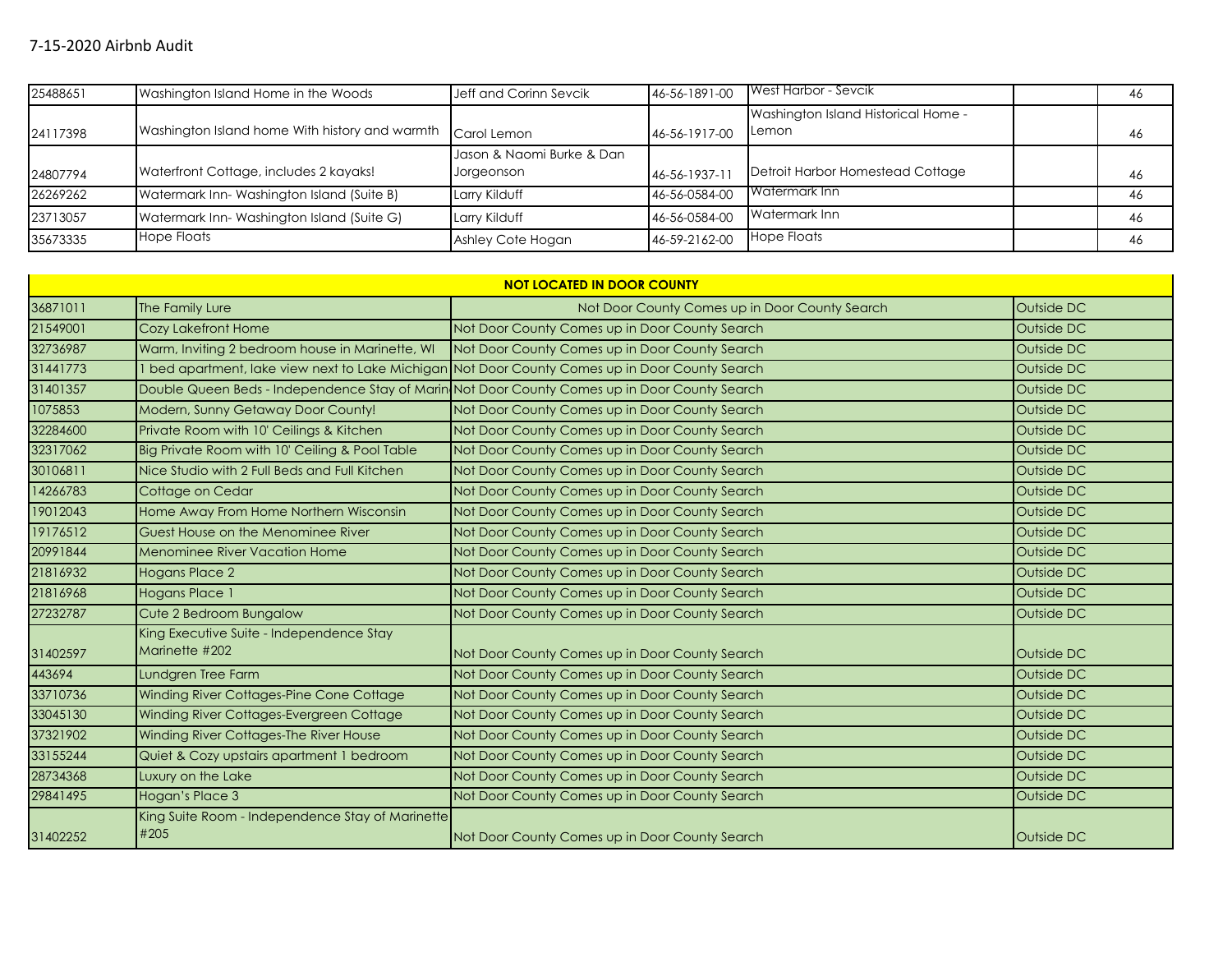| 27703908  | 2 bedroom duplex in quiet neighborhood                                                          | Not Door County Comes up in Door County Search                                                    | Outside DC |
|-----------|-------------------------------------------------------------------------------------------------|---------------------------------------------------------------------------------------------------|------------|
| 30403078  | <b>Bentley's Place</b>                                                                          | Not Door County Comes up in Door County Search                                                    | Outside DC |
| 32744370  | Cottage on the Bay                                                                              | Not Door County Comes up in Door County Search                                                    | Outside DC |
| 29843132  | <b>Hogans Place 4</b>                                                                           | Not Door County Comes up in Door County Search                                                    | Outside DC |
| 35508656  | CEDAR CABIN on the BAY (Lake Michigan--Green B Not Door County Comes up in Door County Search   |                                                                                                   | Outside DC |
| 31440292  | Stunning Waterfront! Fully Equipped 1 BR Condo                                                  | Not Door County Comes up in Door County Search                                                    | Outside DC |
| 23147359  | Lakefront beauty Algoma condo                                                                   | Not Door County Comes up in Door County Search                                                    | Outside DC |
| 17416421  | Gorgeous beach & 5 mi's 2 Door Cty.                                                             | Not Door County Comes up in Door County Search                                                    | Outside DC |
| 32941122  | Buck's Harbor LLC in Algoma, WI                                                                 | Not Door County Comes up in Door County Search                                                    | Outside DC |
| 36077426  | <b>Country Farmhouse living</b>                                                                 | Not Door County Comes up in Door County Search                                                    | Outside DC |
| 15203485  | Minutes from Door County                                                                        | Not Door County Comes up in Door County Search                                                    | Outside DC |
| 11893626  | Lake Michigan Sunrise view, close to Door County                                                | Not Door County Comes up in Door County Search                                                    | Outside DC |
| 29252930  | Lake Michagan Living                                                                            | Not Door County Comes up in Door County Search                                                    | Outside DC |
| 29779882  | 3 bed apartment next to Lake Michigan loading donot Door County Comes up in Door County Search  |                                                                                                   | Outside DC |
| 29780152  | 2 bed apartment, lake view next to Lake Michigan Not Door County Comes up in Door County Search |                                                                                                   | Outside DC |
| 31402434  | BR Suite - Independence Stay of Marinete                                                        | Not Door County Comes up in Door County Search                                                    | Outside DC |
| 26424111  | Waterfront Inn Sail & Stay                                                                      | Not Door County Comes up in Door County Search                                                    | Outside DC |
| 3010681   | Nice Studio with 2 Full Beds and Full Kitchen                                                   | Not Door County Comes up in Door County Search                                                    | Outside DC |
| 20411213  | <b>Paradise View</b>                                                                            | Not Door County Comes up in Door County Search                                                    | Outside DC |
| 30106940  | 2-Bedroom Apt next to Lake Michigan Loading Dod Not Door County Comes up in Door County Search  |                                                                                                   | Outside DC |
| 14648642  | Upper Peninsula MI Retreat                                                                      | Not Door County Comes up in Door County Search                                                    | Outside DC |
| 18506853  | Downtown Menominee House                                                                        | Not Door County Comes up in Door County Search                                                    | Outside DC |
| 32837226  | Downstairs apartment on private lake                                                            | Not Door County Comes up in Door County Search                                                    | Outside DC |
| 38894590? | Shug Lake View Condo @ The Shores                                                               | Not Door County Comes up in Door County Search                                                    | Outside DC |
| 37351248  | <b>Camp Bayshore</b>                                                                            | Not Door County Comes up in Door County Search                                                    | Outside DC |
| 35126526  | King Suite Room Independence Stay RM 105                                                        | Not Door County Comes up in Door County Search                                                    | Outside DC |
| 35127290  | King Executive Suite Independence Stay RM 214                                                   | Not Door County Comes up in Door County Search                                                    | Outside DC |
| 35128224  | King Suite Room Independence Stay RM 212                                                        | Not Door County Comes up in Door County Search                                                    | Outside DC |
| 35127762  | King Suite Room Independence Stay RM 106                                                        | Not Door County Comes up in Door County Search                                                    | Outside DC |
| 35127837  | King Suite Room Independence Stay RM 110                                                        | Not Door County Comes up in Door County Search                                                    | Outside DC |
| 35128142  | King Suite Room Independence Stay RM 207                                                        | Not Door County Comes up in Door County Search                                                    | Outside DC |
| 35128088  | King Suite Room Independence Stay RM 206                                                        | Not Door County Comes up in Door County Search                                                    | Outside DC |
| 35128179  | King Suite Room Independence Stay RM 209                                                        | Not Door County Comes up in Door County Search                                                    | Outside DC |
| 35124944  |                                                                                                 | 1 BR Suite - Independence Stay of Marinette RM 11 Not Door County Comes up in Door County Search  | Outside DC |
| 35125797  |                                                                                                 | 1 BR Suite - Independence Stay of Marinette Rm 21, Not Door County Comes up in Door County Search | Outside DC |
| 35128045  | King Suite Room Independence Stay RM 203                                                        | Not Door County Comes up in Door County Search                                                    | Outside DC |
| 35125614  |                                                                                                 | BR Suite - Independence Stay of Marinette RM 20 Not Door County Comes up in Door County Search    | Outside DC |
| 35125719  |                                                                                                 | BR Suite - Independence Stay of Marinette RM 21 Not Door County Comes up in Door County Search    | Outside DC |